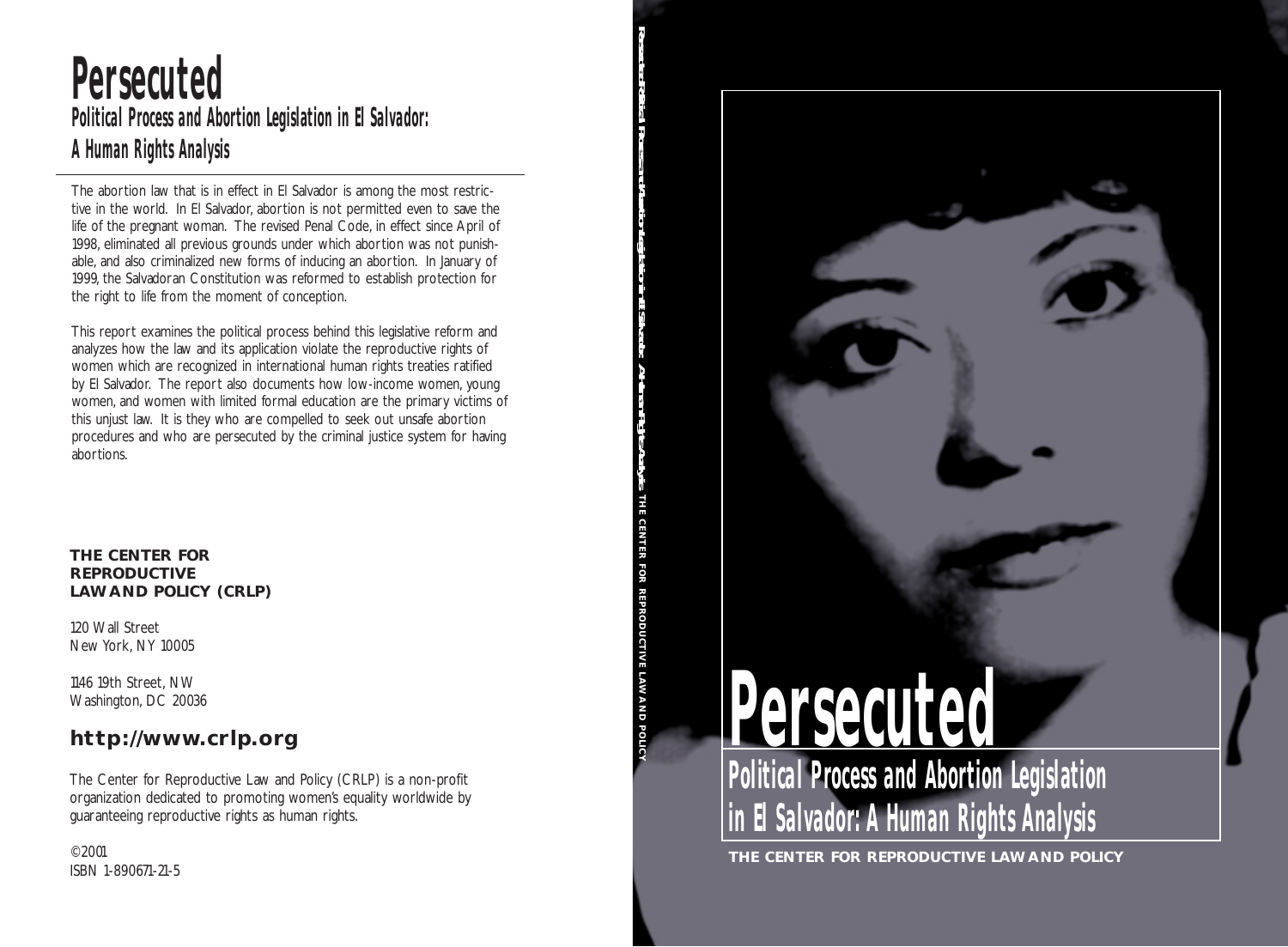### **Persecuted**

**Political Process and Abortion Legislation in El Salvador: A Human Rights Analysis**

| CONTENTS                                               | 1  |
|--------------------------------------------------------|----|
| <b>ACKNOWLEDGEMENTS</b>                                | 5  |
| EXECUTIVE SUMMARY                                      | 6  |
| INTRODUCTION                                           | 11 |
| A. Objectives                                          | 12 |
| <b>B.</b> Methodology                                  | 13 |
| I. OVERALL CONTEXT                                     | 15 |
| A. Population and Demography                           | 15 |
| B. The Civil War and Peace Accords                     | 15 |
| C. Current Political Context                           | 16 |
| D. The Roman Catholic Church and the Political Process | 17 |
| E. Economic and Social Context                         | 17 |
| Employment, major industries and infrastructure<br>1.  | 17 |
| 2. Health                                              | 18 |
| 3. Education                                           | 19 |
| F. Violence and Citizen Safety                         | 19 |
| II. THE SITUATION OF WOMEN IN EL SALVADOR              | 21 |
| A. General Overview                                    | 21 |
| B. Violence Against Women                              | 22 |
| C. Women's Reproductive Health                         | 23 |
| 1. Reproductive health and family planning services    | 23 |
| 2. Prevalence of family planning methods and access to |    |
| reproductive health services                           | 23 |
| 3. HIV/AIDS prevalence                                 | 24 |
| D. Abortion                                            | 25 |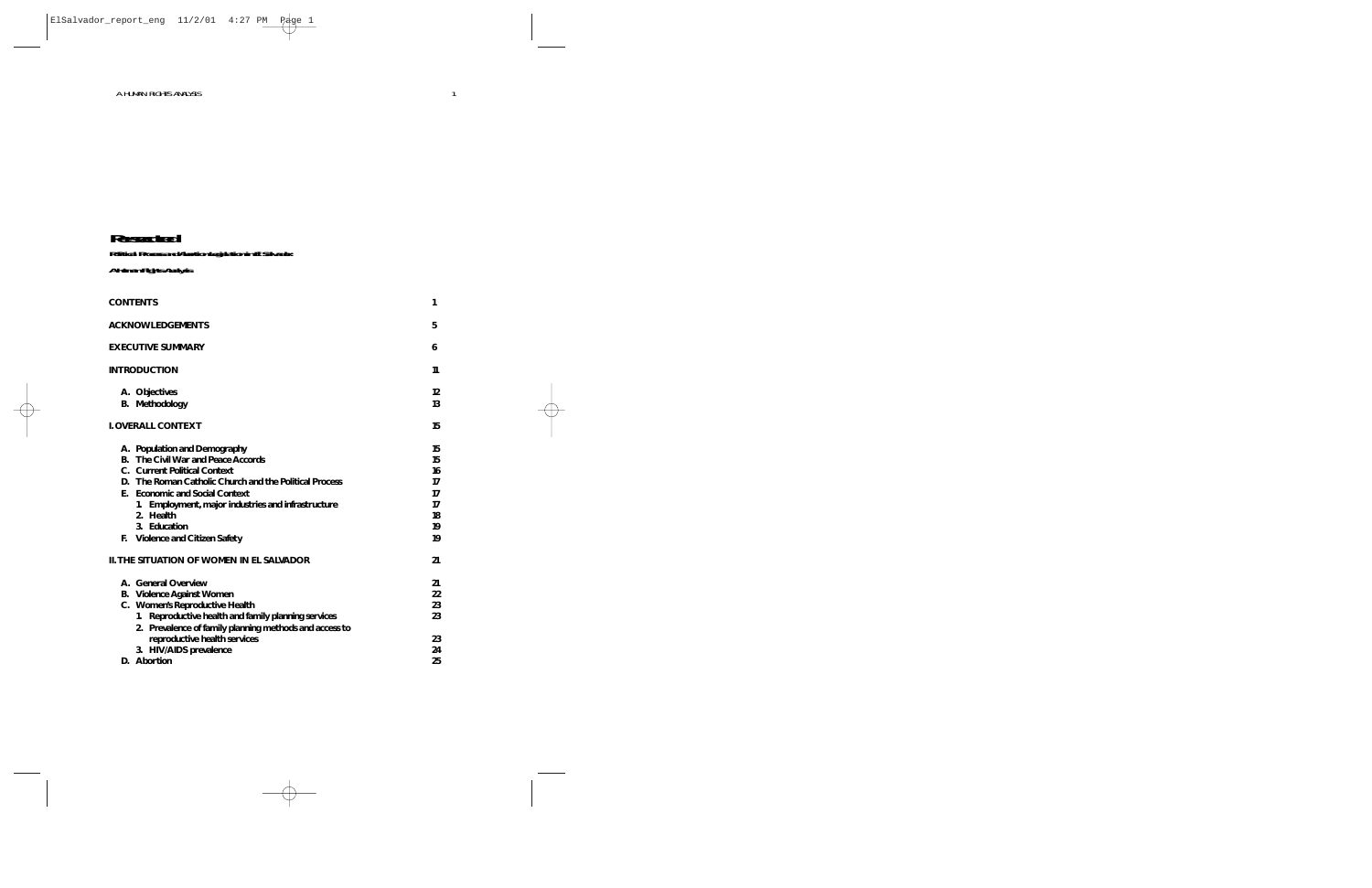|    | III. POLITICAL PROCESS AND ABORTION LEGISLATION IN EL SALVADOR     | 27 |
|----|--------------------------------------------------------------------|----|
|    | A. Current Legislation                                             | 27 |
|    | <b>B.</b> The Reform Process                                       | 29 |
|    | 1. Position of the Salvadoran government at international          |    |
|    | conferences                                                        | 29 |
|    | 2. The Penal Code reform process                                   | 30 |
|    | a. Actions on the part of legislators and the                      |    |
|    | government                                                         | 30 |
|    | b. The role of the media                                           | 30 |
|    | c. Actions on the part of the Catholic Church                      | 31 |
|    | d. The role of right-wing Catholic groups                          | 32 |
|    | e. Actions on the part of the women's movement                     | 33 |
|    | f. The vote in the Legislative Assembly                            | 34 |
|    | 3. The constitutional reform process                               | 35 |
|    | C. Civil Society's Views on the Reforms                            | 37 |
|    | 1. Catholic Church                                                 | 37 |
|    | 2. The Office of the Public Prosecutor of the Republic             | 38 |
|    | 3. Representatives of the medical profession                       | 38 |
|    | 4. Salvadoran women of a self-help group                           | 39 |
|    | 5. Representatives of international agencies                       | 40 |
|    | 6. Legislators                                                     | 40 |
|    | Organizations for the protection of women's rights<br>7.           | 40 |
|    | IV. THE CRIMINAL PROCESS AND ABORTION PROSECUTIONS                 |    |
|    | <b>IN EL SALVADOR</b>                                              | 43 |
|    | A. The Criminal Process                                            | 43 |
|    | B. Relevant Terminology with Regard to Participation and           |    |
|    | <b>Criminal Liability in Abortion Offenses</b>                     | 44 |
|    | C. Prosecutions for Abortion Since the Penal Code Reform           |    |
|    | Came Into Effect                                                   | 44 |
|    | D. Analysis of Prosecutions Involving Women Who Have Had Abortions | 46 |
|    | 1. Age, civil status and number of children of the women           |    |
|    | prosecuted for abortion                                            | 46 |
|    | 2. Economic activity and education                                 | 47 |
|    | 3. Abortion methods and places where abortions are performed 48    |    |
|    | 4. Complaints and the criminal process                             | 49 |
|    | 5. Legal defense                                                   | 49 |
|    | 6. Preventive custody and substitutive measures                    | 51 |
|    | Outcome of criminal prosecutions for abortion<br>7.                | 51 |
| Е. | <b>Other Abortion Prosecutions</b>                                 | 52 |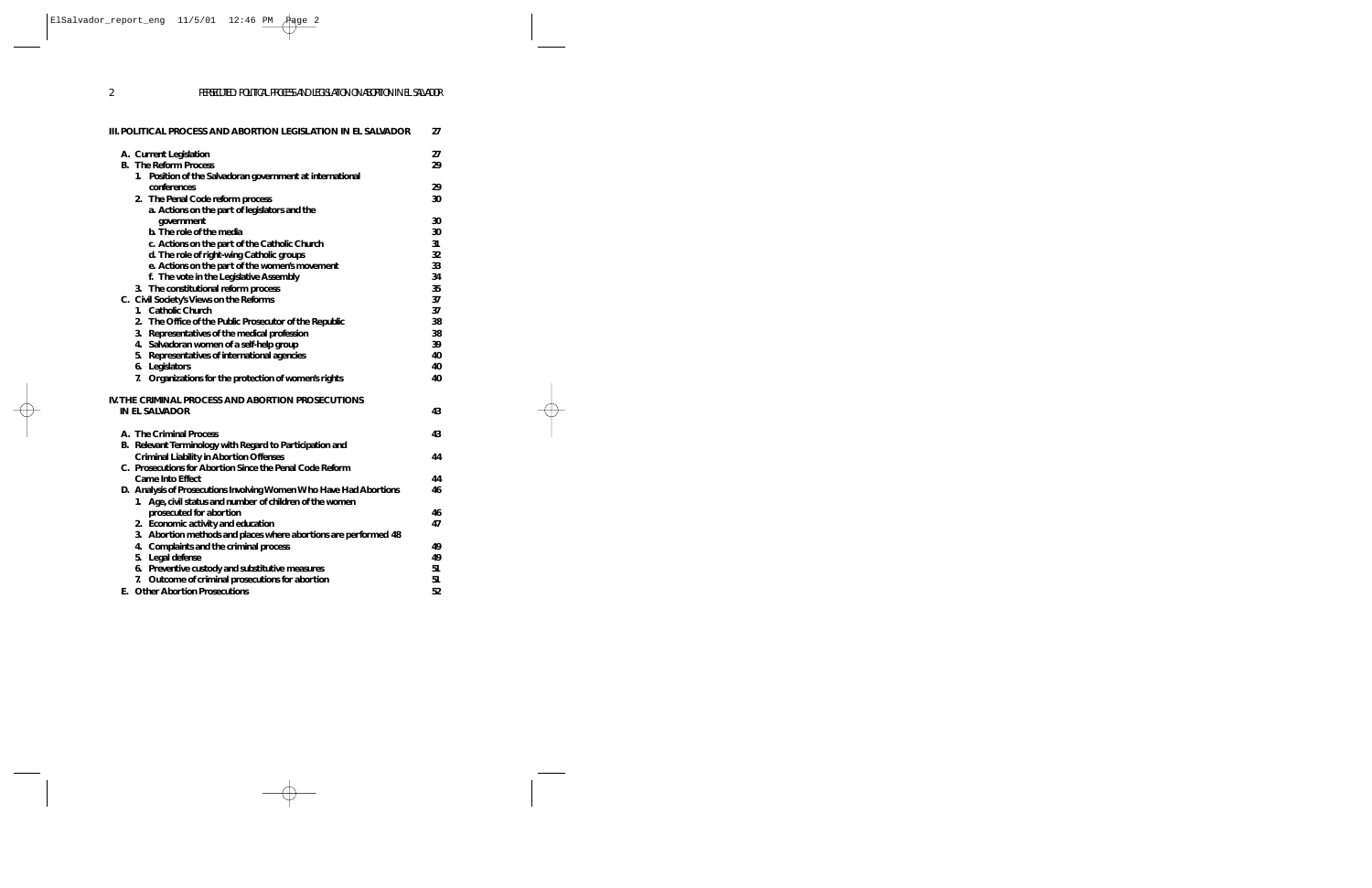| V. VIOLATION OF THE HUMAN RIGHTS OF WOMEN AS A             |    |
|------------------------------------------------------------|----|
| <b>RESULT OF PUNITIVE ABORTION LEGISLATION</b>             | 55 |
|                                                            |    |
| A. INTRODUCTION                                            | 55 |
| <b>B. NATIONAL LEGISLATION AND POLICIES FOR THE</b>        |    |
| PROTECTION OF SALVADORAN WOMEN                             | 56 |
| 1. The Constitution                                        | 56 |
| a. The right to life                                       | 56 |
| b. The right to liberty, security of person and            |    |
| physical integrity                                         | 56 |
| c. The right to equality before the law and                |    |
| nondiscrimination                                          | 57 |
| d. The right to health                                     | 57 |
| e. The right to be presumed innocent                       | 58 |
| 2. The Health Code                                         | 59 |
| 3. National policies                                       | 60 |
| C. International Human Rights Violated by the Abortion Law | 61 |
| 1. Incorporating international treaties                    | 61 |
| 2. Internationally recognized human rights violated by     |    |
| the criminalization of abortion                            | 62 |
| a. The right to life, liberty and security of person       | 63 |
| b. The right to reproductive freedom and                   |    |
| self-determination                                         | 65 |
| c. The right to equality and nondiscrimination             | 66 |
| d. The right to health, reproductive health and            |    |
| family planning                                            | 67 |
| e. The right to privacy                                    | 68 |
| f. The right to be presumed innocent                       | 69 |
| 3. International responsibility                            | 70 |
| 4. UN world conferences                                    | 71 |
| a. The International Conference on Population              |    |
| and Development                                            | 72 |
| b. The Fourth World Women's Conference (FWCW)              | 74 |
| VI. CONCLUSION                                             | 77 |
|                                                            |    |
| <b>VII. RECOMMENDATIONS</b>                                | 79 |
| endnotes                                                   |    |
|                                                            |    |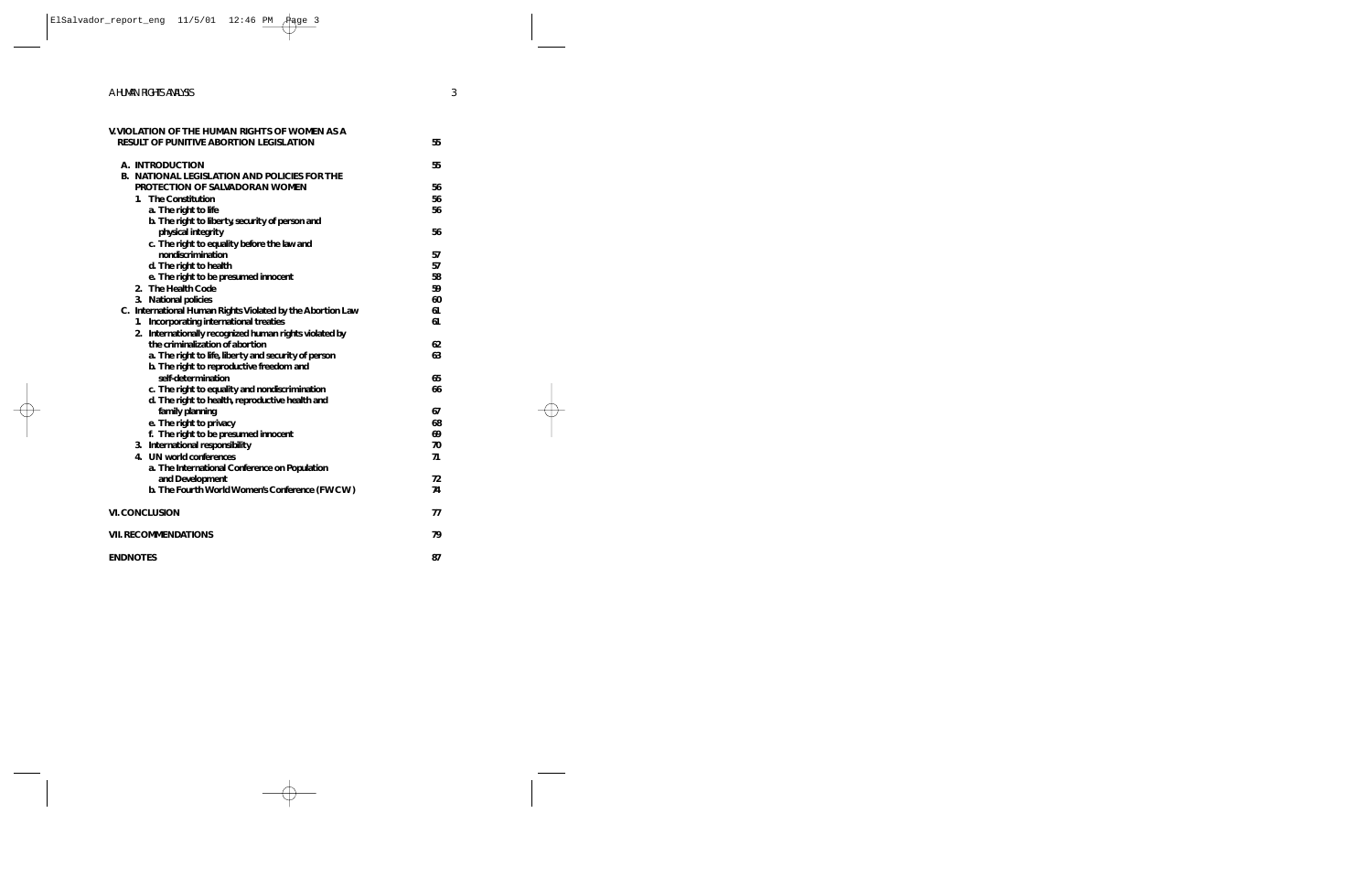# Acknowledgements

Soledad Varela, consultant to the Center for Reproductive Law and Policy (CRLP), was in charge of research and the first draft of this report. Luisa Cabal, staff attorney and coordinator of the Latin America and Caribbean region of CRLP's International Program, coordinated and edited the final version. Katherine Hall Martínez, deputy director of the International Program, provided editorial comments on the different versions of this report.

The following people from CRLP helped coordinate, edit and produce the report: Alison-Maria Bartolone, Corinne Nakamoto, and Purvi Mehta, International Program assistants; Julia Zajkowski; and Laura Katzive and Carla Avni, who commented on some sections of this report. Anika Rahman provided comments and suggestions throughout the research and writing. Isabel Vericat, Ana Laura Rame, Mónica Roa and María Herminia Graterol helped edit and revise certain chapters. Deborah Dudley and Jill Molloy designed and produced the report.

We wish to acknowledge the help of our liaison in El Salvador, the "Norma Virginia Guirola de Herrera" Women's Studies Institute (CEMUJER). The institute's staff provided vital information on the subject and helped set up contacts with those interviewed for this report. Our special thanks to Yolanda Guirola, who acted as peer reviewer of this report.

We also wish to thank Suzanne Tablas, Chief Prosecutor of the Crimes Against Minors and Women Division of the Office of the Public Prosecutor of the Republic of El Salvador, for giving us access to the country's regional and subregional prosecutors' offices. This enabled us to examine the records of abortion cases in El Salvador from April 1998 to October 1999. Her cooperation also allowed us to interview a number of judicial-branch and Forensic Medicine Institute officials. We also wish to thank Dr. Sofía Villalta for her time and kindness, and for letting us interview some of the women in her self-help group for victims of sexual assault. Finally, we thank all the persons interviewed for this report, for giving us their point of view on the impact of restrictive abortion laws on the women of El Salvador.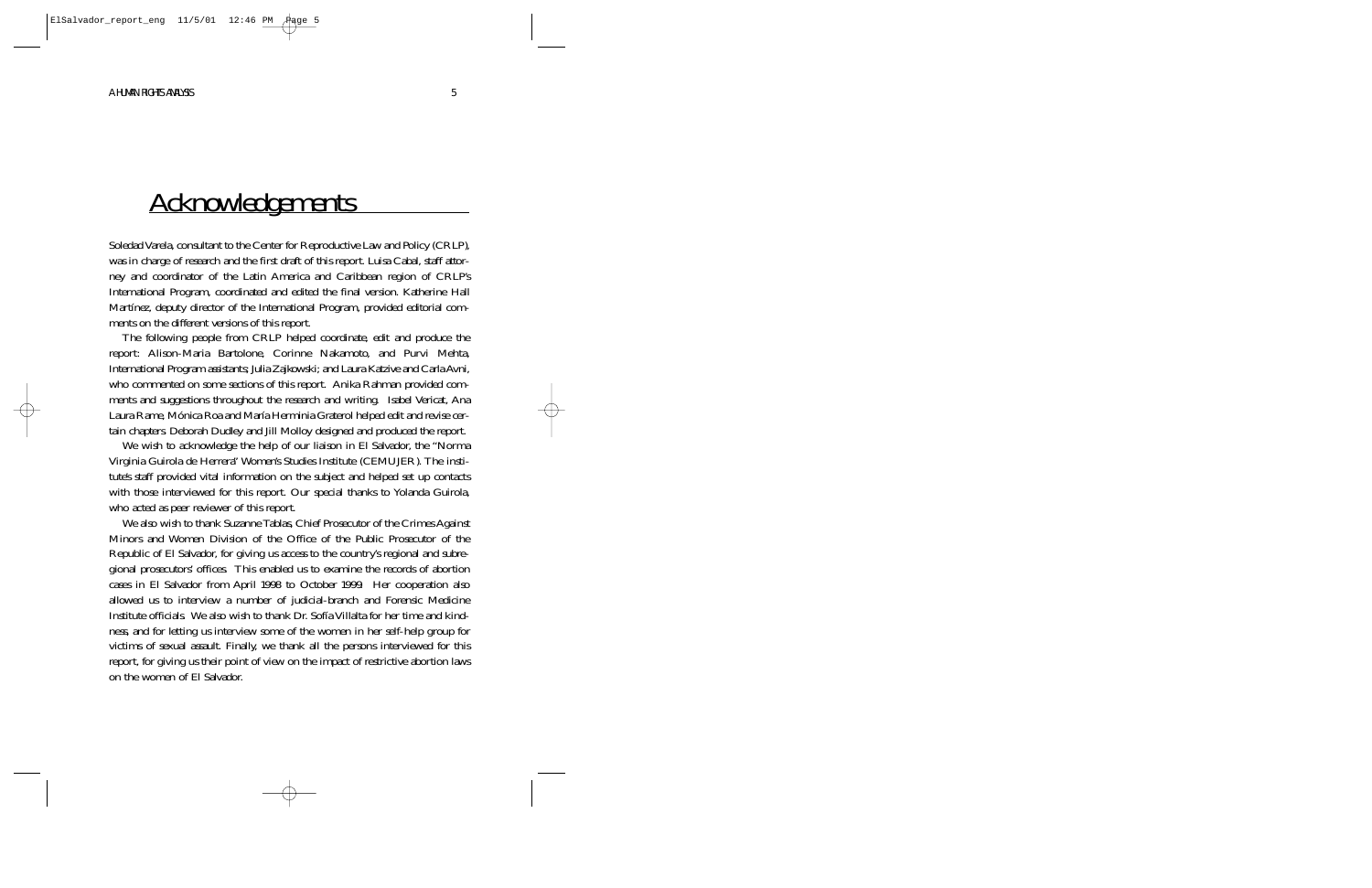## Executive Summary

Current abortion laws in El Salvador are among the most restrictive in the world. The new Penal Code that came into effect in April 1998 eliminated all legal grounds for abortion and penalized new forms of inducing abortion. In January 1999, Article 1 of the Constitution was amended to establish the protection of life from the moment of conception. This report is devoted to examining how these restrictive regulations and their application violate women's reproductive rights recognized in international human rights treaties signed by El Salvador.

This study illustrates the overall situation of women in El Salvador, as well as the political process that led to the adoption of the new Penal Code in April 1998 and the new Constitution in February 1999. It also calls attention to the influence of the Roman Catholic Church and right-wing Catholic groups in countries like El Salvador, which use similar strategies in various Latin American countries to exert direct influence on regulatory changes that limit the exercise of women's rights, counter to international agreements in this area.

This report also looks at the way in which the judicial branch has applied penal legislation in this area since the new laws came into effect. In this respect, it is worth highlighting certain facts that reveal the impact of restrictive abortion legislation. The information was gathered from cases that went to trial between April 1998 (the date the new Penal Code came into effect) and October 1999 (the start date of this research).

• Information was gathered from all of the prosecutors' offices operating in El Salvador. Of the 69 files on abortion cases for the period under examination, 46 involved women charged for having abortions; the rest were investigations of abortion providers, or files opened for reported fetus findings, with searches underway for the women who aborted.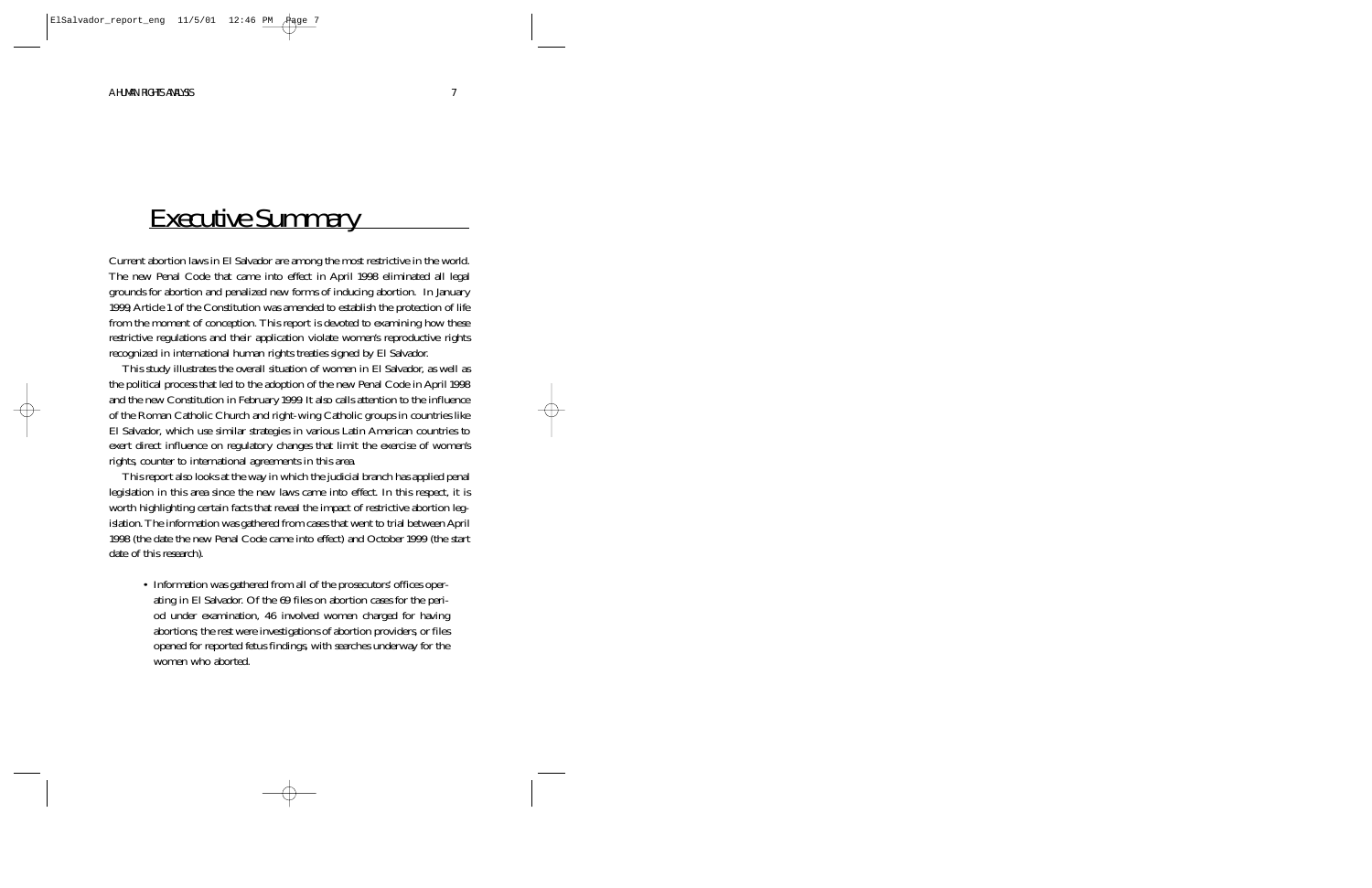- The majority of the women brought to trial were young (29 were between the ages of 15 and 24; three were between 10 and 14); unmarried (31 of the 46 women were single); with little education and very limited resources (18 were domestic workers); in other words, the country's most vulnerable women.
- The study found that, when faced with the impossibility of obtaining a safe and legal abortion, women resorted to a wide variety of abortion methods: clothes hangers, iron bars, high doses of contraceptives, fertilizers, gastritis remedies, soapy water and caustic agents (such as car battery acid).
- The report also reveals the role of public hospitals in bringing charges; women are accused on suspicion of abortion, in violation of their right to privacy and their right to expect professional confidentiality. In the case records examined, hospitals were responsible for a significant number of accusations. Out of 46 cases, 23 accusations were made by hospital staff, while the other 23 were made by third persons, including police officers and private individuals.
- Nineteen of the 46 women who went to trial were or are currently being represented by public defense counsel. The type of defense was not specified in 23 of the cases.
- In El Salvador, it is quite common for persons accused of a crime to remain in prison for the period preceding the trial. According to the study's findings, while Salvadoran legislation provides for possible "substitutive measures" instead of preventive custody, the latter is used fairly frequently (preventive custody was ordered in nine of the 46 cases, and substitutive measures in nine cases).

Finally, this report frames the situation faced by Salvadoran women in the context of national and international regulations to protect women's rights, including their rights to health, liberty, security of person, and even their right to life. In addition to the rights violated by the legislation itself, by the accusation process and by the legal proceedings against women who have abortions, abortion providers who report women violate a number of other human rights, such as the right to be presumed innocent and the right to privacy. This study reveals the nature of these human rights violations and makes recommendations to both the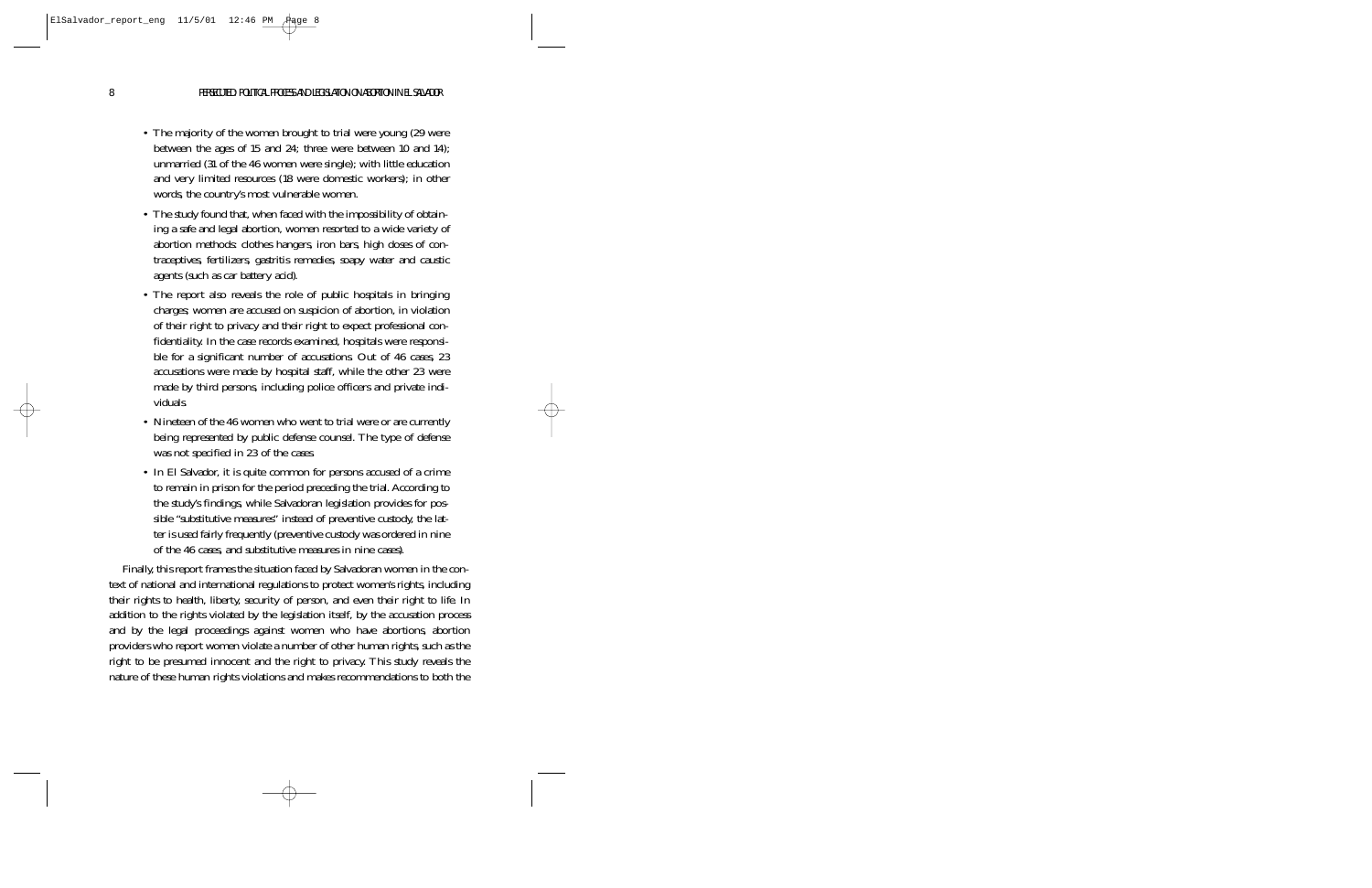Salvadoran government and the international community to put an end to these abuses.

In general terms, this report shows that young, poorly educated women of limited financial means are the typical victims of unsafe procedures. Whatever the reasons they may have for making the difficult decision not to have a child, these women are persecuted by the health care system and the judicial system in El Salvador. Not only does the existing legal system fail to provide alternatives that would allow Salvadoran women to exercise their reproductive rights, it violates their human rights.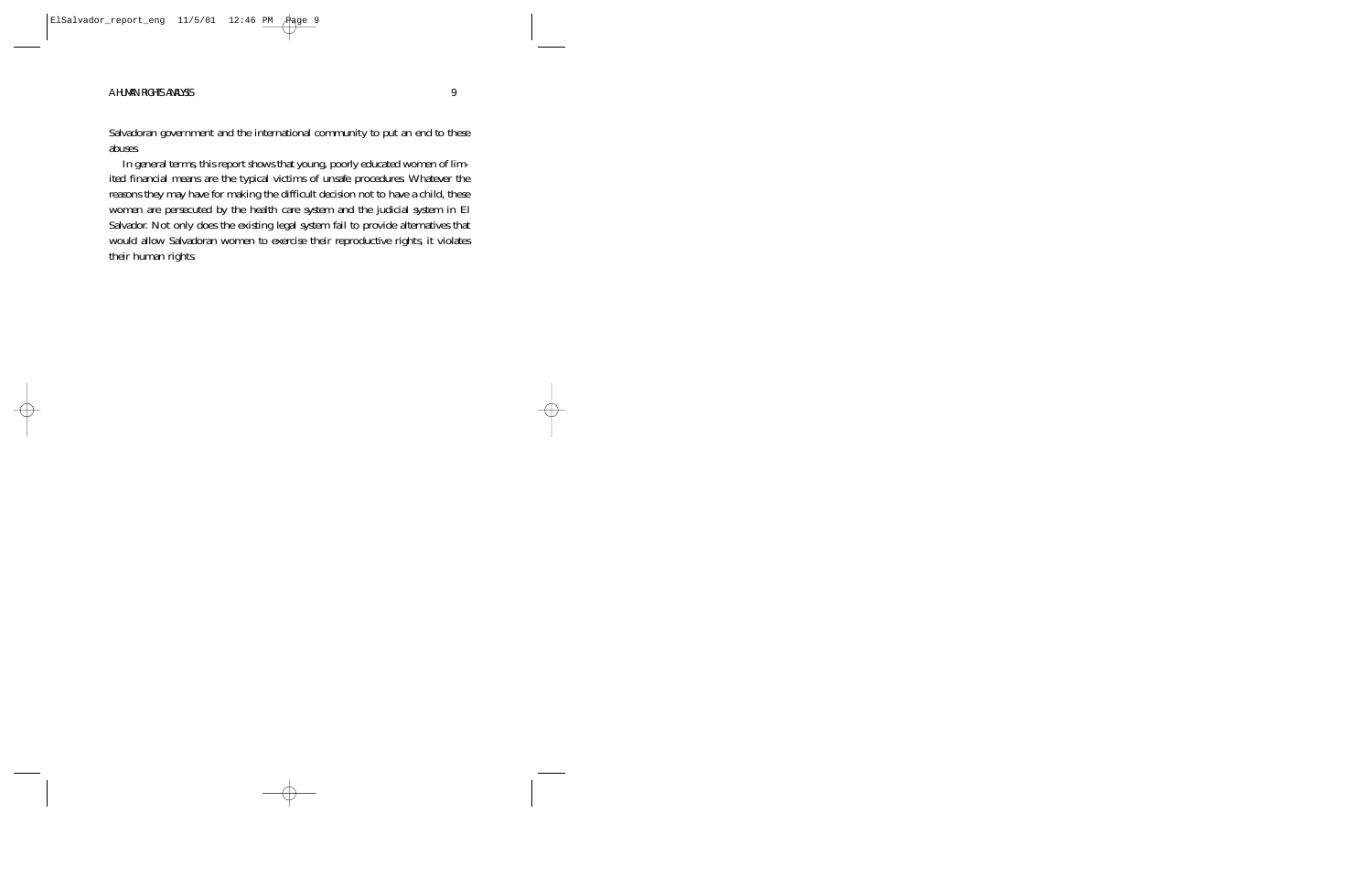### **Introduction**

Current abortion laws in El Salvador are among the most restrictive in the world. The new Penal Code, which came into effect in April 1998, eliminated the legal grounds which permitted abortion in limited circumstances and penalized all forms of inducing abortion. As part of the tendency to restrict women's access to legal abortion, Article 1 of the Constitution was amended in January 1999 to protect the right to life from the moment of conception. Chile is the only other country in Latin America with such restrictive legislation.

Currently, 62% of the world's population live in countries where induced abortion is generally allowed, and 26% live in 74 countries where abortion is prohibited, or only permitted to save the woman's life.1 Abortion laws vary from country to country, but there has been a noticeable trend toward liberalization.<sup>2</sup> In fact, since 1985, 19 countries have liberalized their abortion legislation. El Salvador is one of only two countries that have made abortion legislation more restrictive since 1994.<sup>3</sup>

Since abortion is highly restricted or illegal, statistics on induced abortion in El Salvador and in Latin America are not entirely reliable.4 Nevertheless, an estimated four million abortions are performed in Latin America every year,<sup>5</sup> 900,000 of which are performed in Central America.6 Abortion is an important issue not only because the number of cases is so high, but also because restricting abortion constitutes a serious public health problem that claims the lives of thousands of women every year. The World Health Organization (WHO) estimates that 13% of the 600,000 pregnancy-related deaths worldwide each year are due to unsafe abortions.7 It is calculated that 21% of maternal mortality in Latin America is directly related to unsafe abortion.8 In this context, El Salvador has one of the highest maternal mortality rates in Latin America, and abortions performed in high-risk conditions are the second highest cause of maternal mortality.9

The abortion situation in El Salvador is directly related to women's desire to have smaller families and to the unmet demand for family planning. In El Salvador, 35.7%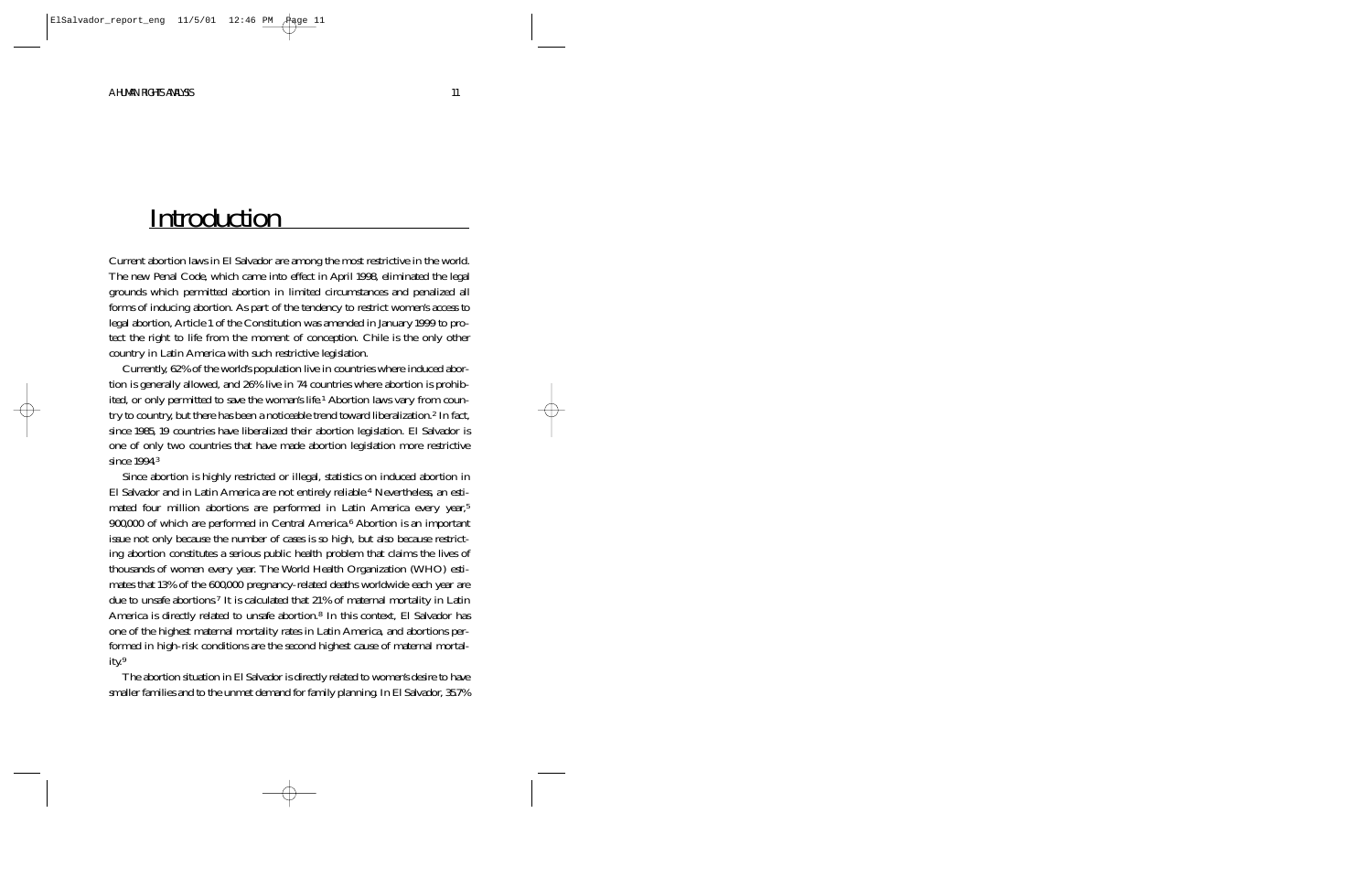of pregnancies are unplanned, and 13.8% of unplanned pregnancies are unwanted.10 Although a majority of Salvadoran women between the ages of 15 and 44 surveyed (97.1%) say they are familiar with contraceptive methods, only 38.3% state that they use any of these methods.11 Moreover, an estimated 52.3% of Salvadoran women do not use family planning methods despite their wish to use them.12 This indicates inadequate access to and use of contraceptive methods. This lack of access combined with the failure rate of many contraceptive methods, results in a high rate of unwanted pregnancies that end in clandestine abortions performed in unsafe conditions, endangering women's lives and health.

In El Salvador, clandestine abortion is a critical problem for the female population, particularly low-income women. But the criminalization of abortion is an even more serious problem, because it eliminates access to safe abortion, even for rape victims and women whose lives are in danger. Criminalization also veils the true magnitude of the abortion situation in El Salvador and increases the stigma attached to women who have abortions.

Although the situation is obviously critical, the Salvadoran state refuses to address the issue, thus violating women's internationally recognized rights. Lack of access to contraceptive methods leads to unwanted pregnancies that end in unsafe, poorly performed abortions, contributing to high female mortality and morbidity rates. These combined factors result in the violation of women's rights to life, to physical integrity, to health, to privacy, and their right to decide the number and spacing of their children — all internationally recognized rights. The criminalization of abortion denies Salvadoran women the right to control their bodies and their lives, and the right to reproductive health services that enable them to enjoy full and healthy lives.

#### **A. OBJECTIVES**

This study examines the political process that led to the adoption of the new Penal Code in April 1998 and the new Constitution in February 1999, as well as the judiciary's application of penal legislation in this area since the new legislation came into effect. It analyzes the cases opened after the penal reform came into effect, examining how justice is carried out, how the prosecutor's offices proceed in these cases, and the profiles of women prosecuted for abortion. It also identifies violations of the human rights of women resulting from this situation in light of national legislation and international treaties signed by the Government of El Salvador.

The first chapter places the research in the overall national context, with a look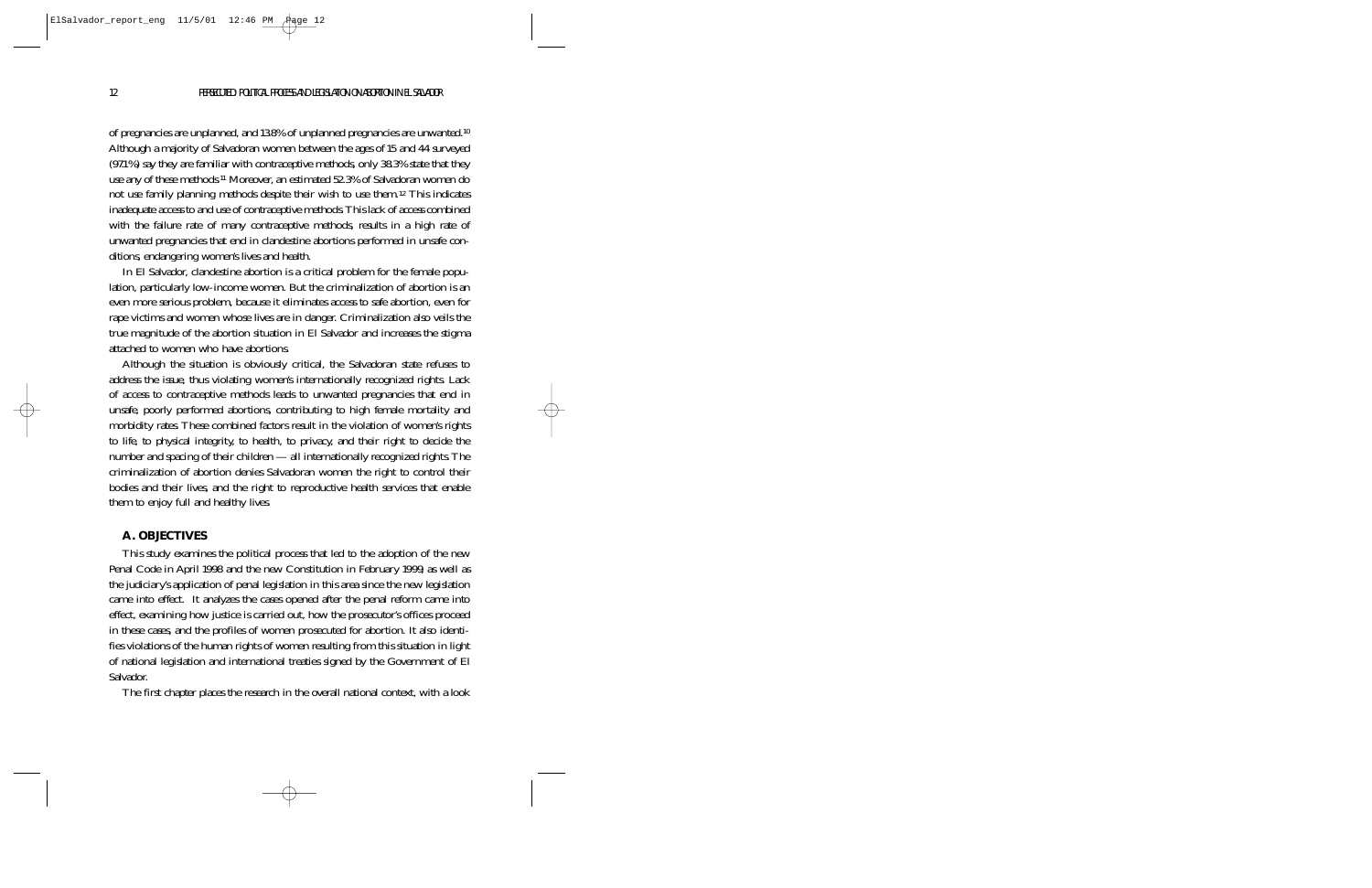at the Peace Accords and the country's current political and socioeconomic situation with a short summary of the recent history of violence. Chapter II looks at the situation of women in El Salvador and their reproductive health in the civil and political context. Chapter III studies former abortion legislation, revealing the process and actions of various players that led to the adoption of the current laws in this area. Chapter III features an analysis of the new penal regulations of 1998 and the 1999 Constitution, including the reaction of various professional sectors involved in the abortion issue in Salvadoran society.

The second phase of the research focuses directly on the impact of restrictive abortion laws, analyzing the abortion trials initiated since the new penal legislation came into effect. It also studies the profile of women prosecuted for abortion, the role of the Public Prosecutor's Office — which carries out all criminal investigations — of hospitals and of the persons who report abortion cases. There is also an attempt to examine the outcome of trials so far, since most cases were still open at the time the research was completed.

Finally, the situation of the women brought to trial is placed in the context of national and international human rights regulations, establishing the Salvadoran State's international liability for failing to fulfill its obligations under agreements it made to protect women's human rights, since it neither respects, protects nor guarantees the reproductive rights of Salvadoran women.

#### **B. METHODOLOGY**

This report is based on research carried out during a six-week period between August and October 1999. The research focused on obtaining information illustrating the political process leading to the criminalization of abortion and the judicial branch's application of the new regulations. This information made it possible to document and analyze, from a human rights perspective, the violation of Salvadoran women's reproductive rights.

In-depth interviews were carried out with numerous people who are involved in reproductive rights issues, or who belong to the various sectors of society that played a determining role in abortion legislation reform and its application in El Salvador. Interviewees included members of the medical profession, lawmakers, public officials, government representatives, law enforcement officials, representatives of international organizations present in the country, representatives of the women's movement and members of right-wing Catholic groups (which call themselves "pro-life" groups).13 There was also an examination and analysis of laws, policies, studies and other secondary sources such as newspaper articles, on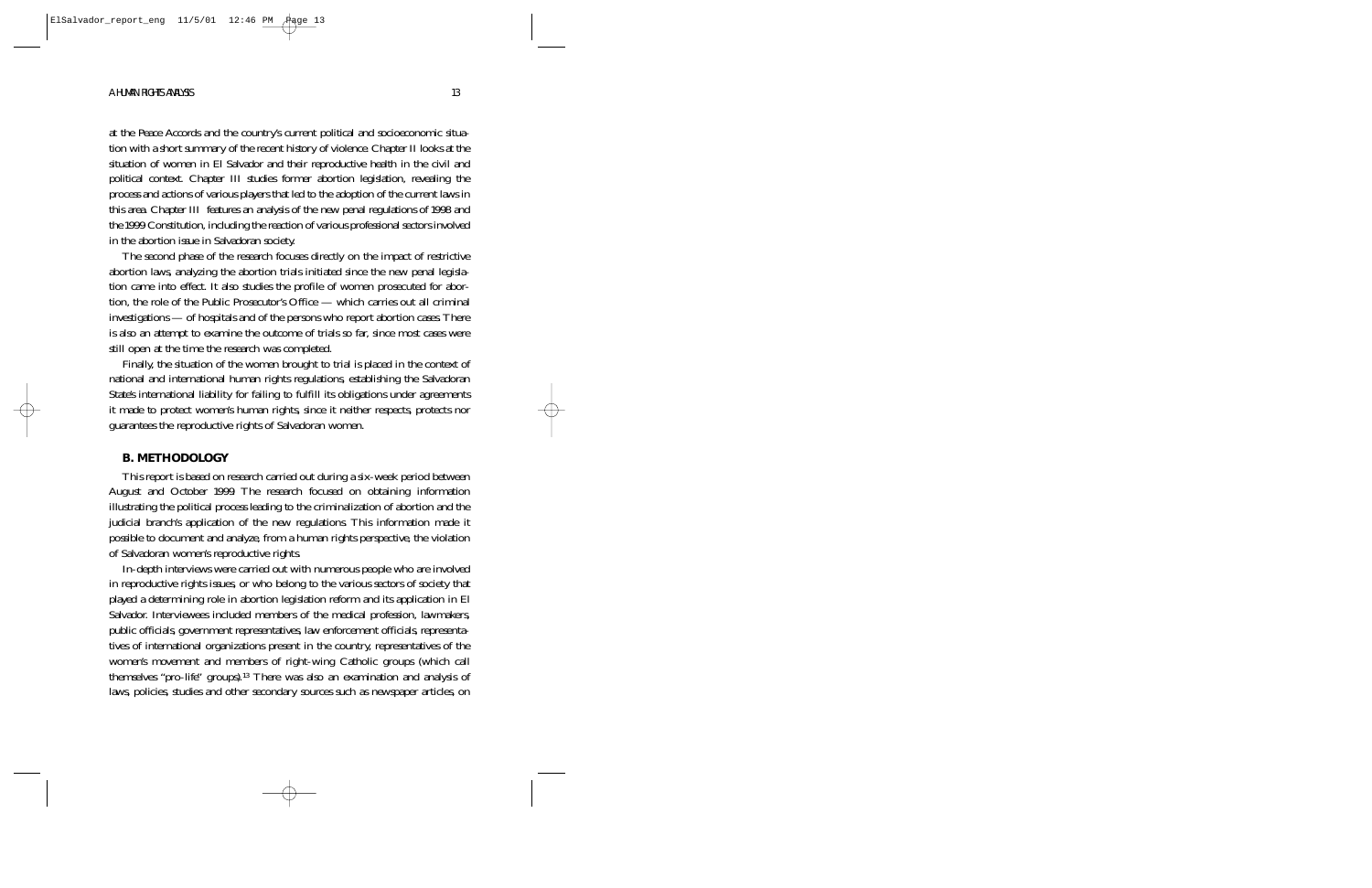the issues of reproductive health and abortion in El Salvador, related in particular to the legal reforms and their application.

The research involved reviewing all abortion cases from April 1998 to October 1999, recorded in the 18 regional or subregional offices of the Public Prosecutor throughout the country.14 All cases opened since the new Penal Code came into effect were reviewed through visits to the prosecutors' offices or in reports provided by officials from the prosecutors' offices that could not be visited because they were too remote and difficult to reach.15

While the research presented in this report is meant to be exhaustive, it is by no means an empirical study of abortion in El Salvador. Nor did the researchers use "fact-finding" methodology to collect the testimony of women victims of the application of abortion legislation to denounce the violation of Salvadoran women's human rights.16 This report focuses instead on the information obtained from interviews, documents and legal case records, on the basis of which it concludes that, through punitive abortion legislation and its implications for the lives of Salvadoran women, the Salvadoran State is violating women's human rights that are recognized in the international human rights treaties signed by El Salvador.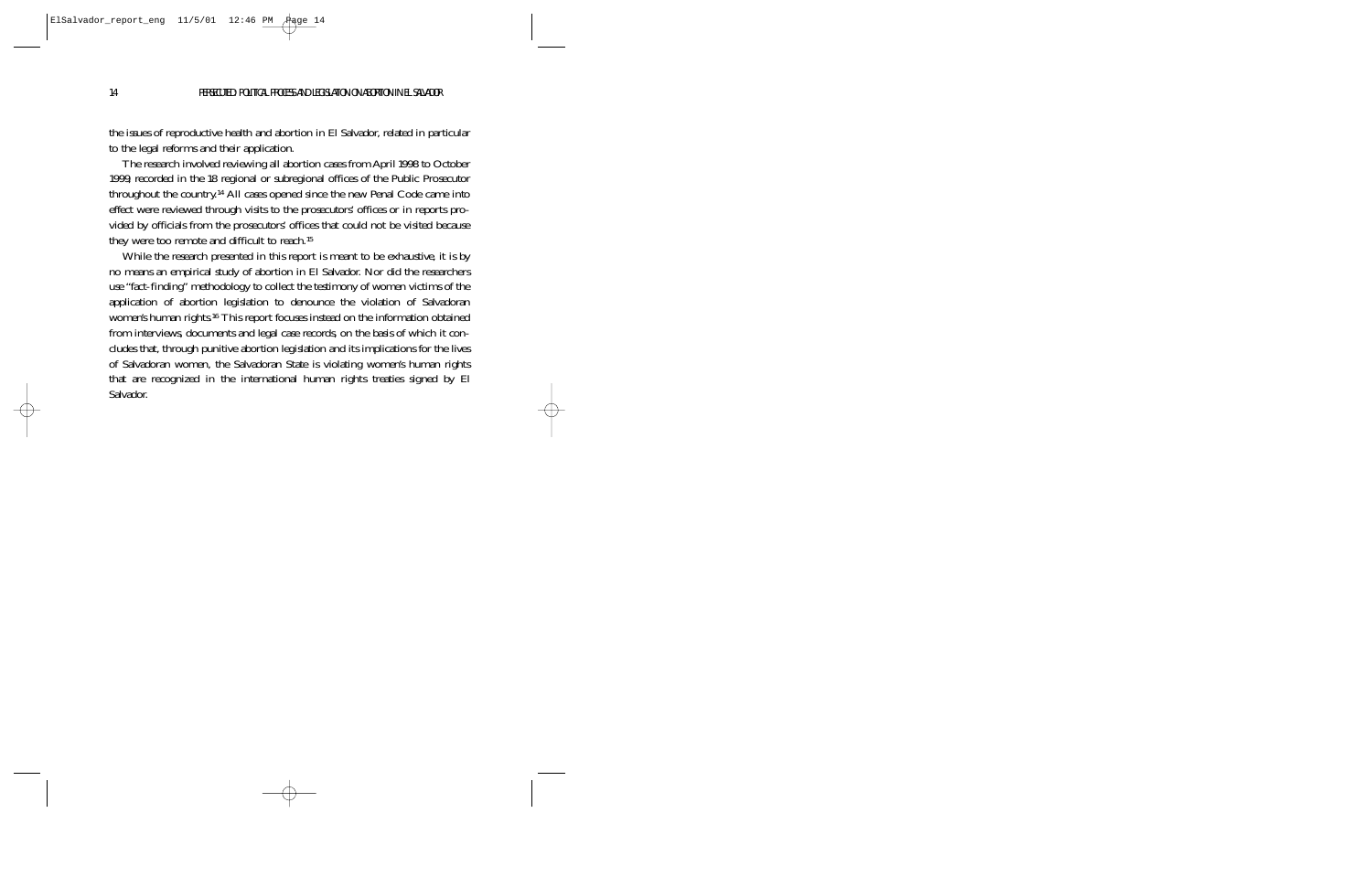## I. Overall Context

#### **A. POPULATION AND DEMOGRAPHY**

With a surface area of  $21,000$  square kilometers,<sup>17</sup> a population of 6.2 million inhabitants (an estimated 91 million by the year 2015)<sup>18</sup> and a *per capita* income of 115.74 USD,19 El Salvador is the smallest, most densely populated country in the region. It is also one of the poorest. El Salvador is bordered by Guatemala and Honduras, and it is the only country in Central America that does not have a coast on the Caribbean Sea.20 The Salvadoran population is 94% mestizo, 5% indigenous and 1% white.<sup>21</sup> The country's official language is Spanish, and the indigenous language is Nahuatl, which is spoken only by a very small portion of the indigenous population. Seventy-five percent of the population is Catholic.<sup>22</sup>

El Salvador is divided into four major areas: Zona Occidental, Zona Central, Zona Paracentral and Zona Oriental, which are in turn divided into 14 departments: Ahuachapán, Sonsonate and Santa Ana, which are part of the Zona Occidental; San Salvador, Mejicanos, Nueva San Salvador, San Marcos, Apropa, Chalatenango and Soyapango, which are part of the Zona Central; San Vicente, Sensuntepeque, Zacatecoluca and Cojutepeque, which are part of the Zona Paracentral; and La Unión, San Miguel, San Francisco Gotera and Usulután, which are part of the Zona Oriental.

#### **B. THE CIVIL WAR AND PEACE ACCORDS**

By the mid-1970s, after half a century of rule by 15 military dictatorships and more than 100 years with the political economy being dominated by just 65 families,23 El Salvador's social, political and economic fabric began to unravel and around 1980, the country was plunged into a civil war that marked its history. The war arose in the context of a political ruling class that lacked the will to devise strategies to resolve the country's political and economic problems. The armed forces controlled the government, and the landholding class was the only beneficiary of an economic system that excluded the majority of the population, made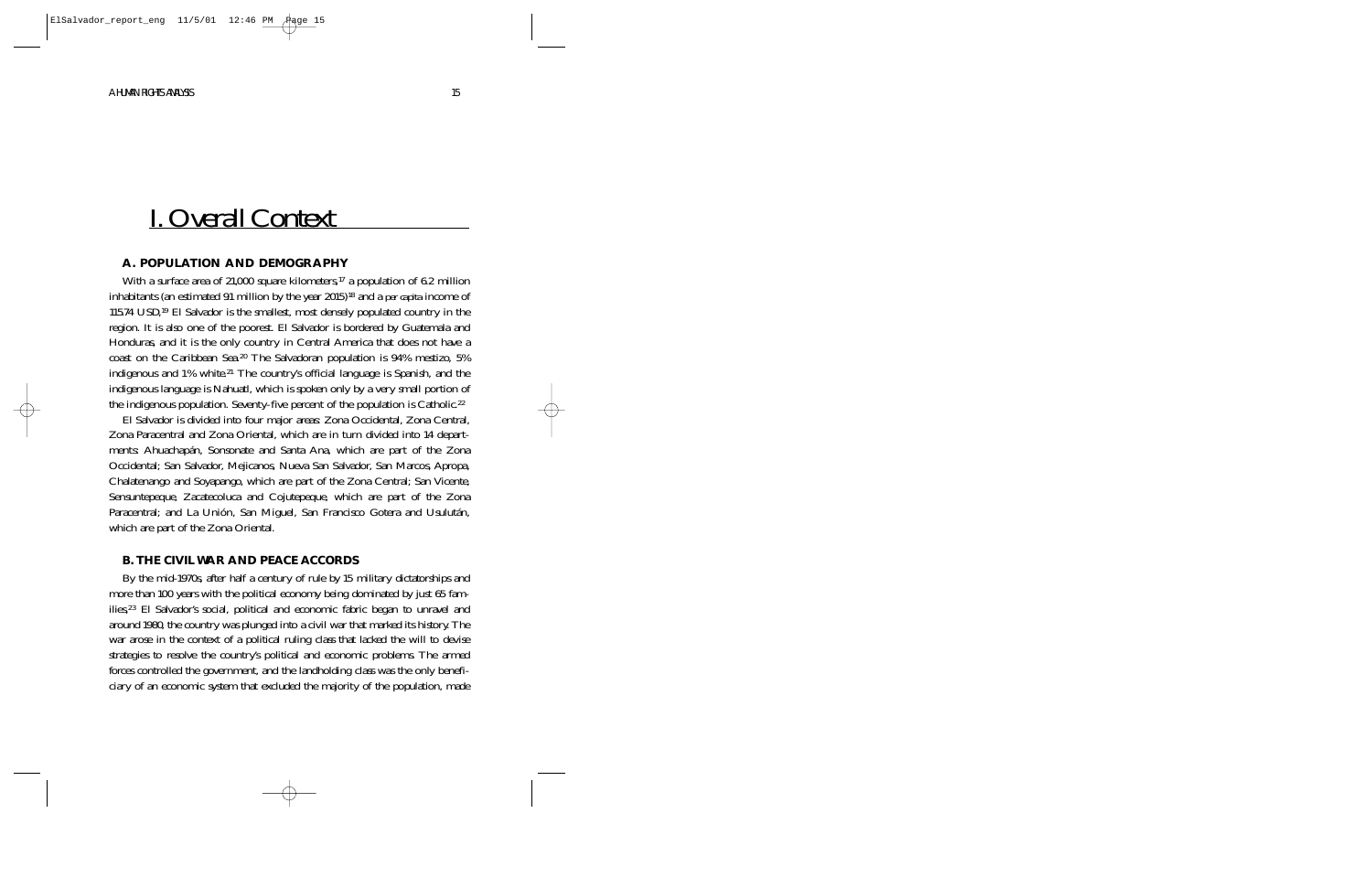up of the peasant class.24

The combined factors of an oppressive economic system, poverty and a political system completely closed to popular participation cut off all legal and democratic channels for change. This led men and women across social classes to join together to create an armed movement to fight the existing regime.25 After 12 years of armed conflict that claimed the lives of 75,000 Salvadorans, in January 1992, the Government of El Salvador and the Frente Farabundo Martí de Liberación Nacional (FMLN) signed a peace agreement in Mexico, known as the "Chapultepec Agreements."

The peace process embraced four basic goals: to put an end to armed conflict via political means; to advance the country's democratization; to guarantee unrestricted respect for human rights; and to reunify Salvadoran society.26 In order to achieve these objectives, the Chapultepec Agreements included Armed Forces reforms, the creation of a National Civil Police Force, judicial and electoral system reforms, socioeconomic measures, demobilization of the FMLN's military forces, and the FMLN's institution as a legal political party. Constitutional reform was also agreed to as a way of incorporating a number of points agreed upon during the peace process.27

#### **C. CURRENT POLITICAL CONTEXT**

Although there have been political achievements such as the Peace Accords and a number of peaceful changes of government, there has been no significant change in the country's overall situation, particularly in terms of the living conditions of the majority of the population.28 It has proven difficult to implement the Peace Accords due to resistance on the part of certain political sectors and a series of economic difficulties.<sup>29</sup> The Peace Accords are still in effect despite these problems, but the root causes of the war, in particular land distribution and poverty, have not been properly addressed, much less resolved.30

There is widespread mistrust and discontent among the Salvadoran population when it comes to political processes, which is reflected in the low political participation rates.31 There is discontent not only with the electoral and political system, but also with political parties. Their inability to meet the population's demands seems to be the source of this mistrust.32 Of the nine existing political parties, the main ones are the Alianza Republicana Nacionalista (ARENA), which has been in power since the first elections held after the signing of the Peace Accords, and the FMLN. Despite popular dissatisfaction, both parties have an incontrovertible hold on their constituents.

#### **D. THE ROMAN CATHOLIC CHURCH AND THE POLITICAL**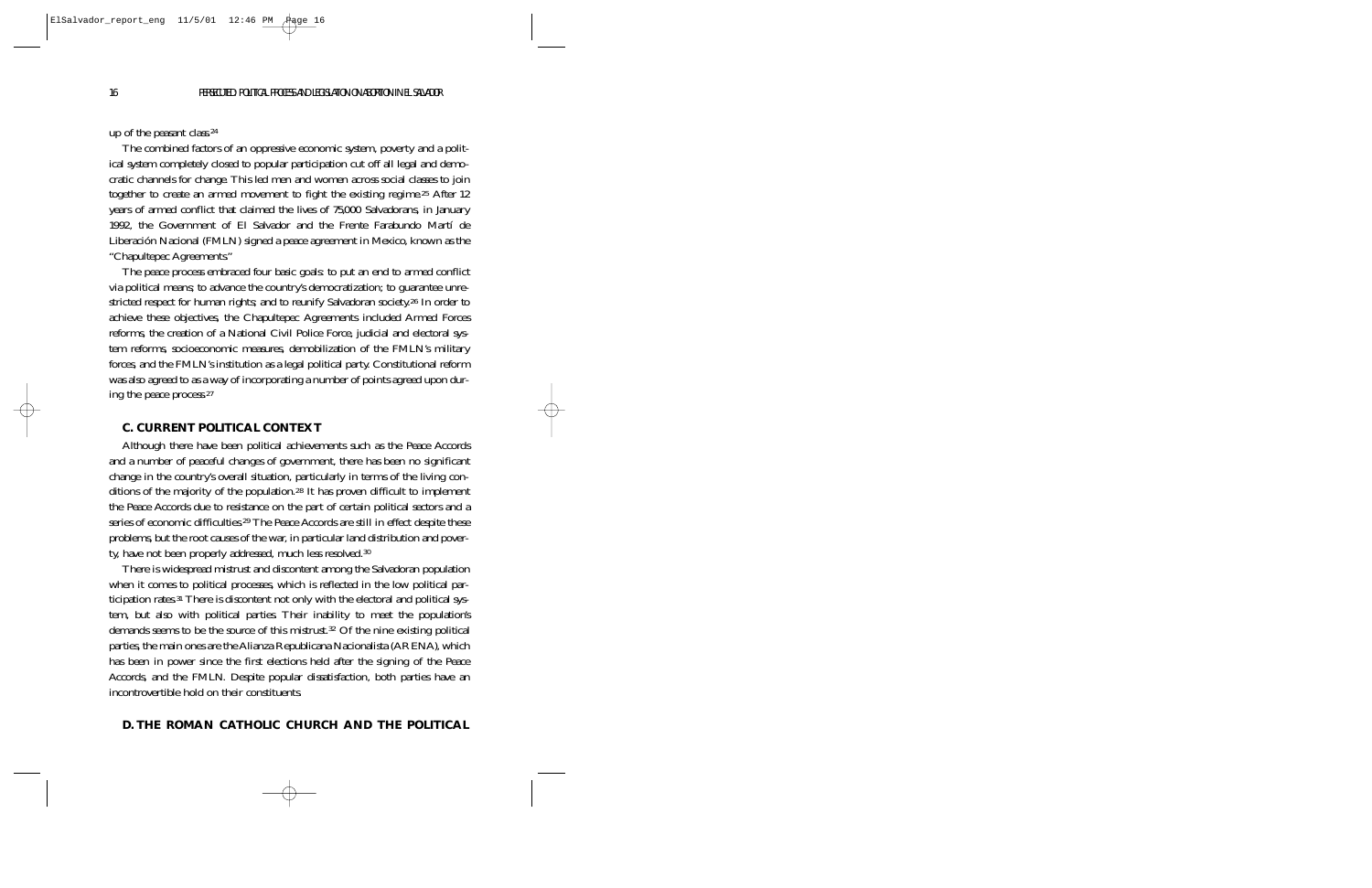#### **PROCESS**

In a country where the majority of the population are practicing Catholics, the social influence of the Catholic Church is very significant.<sup>33</sup> It has always played an important role in Salvadoran society. In the seventies, the Church helped create the peasant organizations, which were one of the driving forces in the civil war. The ruling class accused the Church of instigating a class war and launched a campaign against clerics in general and Jesuits in particular. A number of clerics were assassinated.34

The Catholic Church's role as a protector of social justice and human rights, and its impact on social issues changed in the mid-1990s, with the appointment of the new Archbishop of San Salvador. He is a member of the right-wing Opus Dei and has the support of the ruling class<sup>35</sup> as well as close ties with right-wing nongovernmental organizations.36 This change has influenced the stance of both the Church and the government with regard to social issues that affect women in particular.

#### **E. ECONOMIC AND SOCIAL CONTEXT**

#### *1. Employment, major industries and infrastructure*

The main objective of Salvadoran economic policy in the past decade has been to build a more open economy by creating a more dynamic private sector open to exports and international markets.37 Institutional changes and economic policy led to considerable economic growth at the beginning of the nineties, which later decelerated. Nevertheless, this system emphasizing growth and modernization proved incapable of dealing with poverty, job creation and huge regional disparities.38 In fact, while the economy grew by 3.5% in 1988, with an inflation rate of 4.2%,39 between half and two-thirds of Salvadoran men and women were living in poverty, with an estimated poverty rate of approximately 80% in rural areas.<sup>40</sup>

In 1997, 63% of the economically active population (EAP) were men and 37% were women;<sup>41</sup> close to 60% of the Salvadoran population was unemployed or underemployed, and 8% of the EAP was idle.42 Indicators show regional disparity in terms of employment and salaries: the unemployment rate is higher in rural areas (8.7%) than urban areas (7.5%), and the average urban income is 2.3 times higher than the average rural income.<sup>43</sup> It should be noted that money sent by family members abroad, particularly from the United States, has helped sustain the economy and maintain its stability, although it has been used more for consumption than for investment.<sup>44</sup>

The most important productive sectors of the economy in El Salvador are the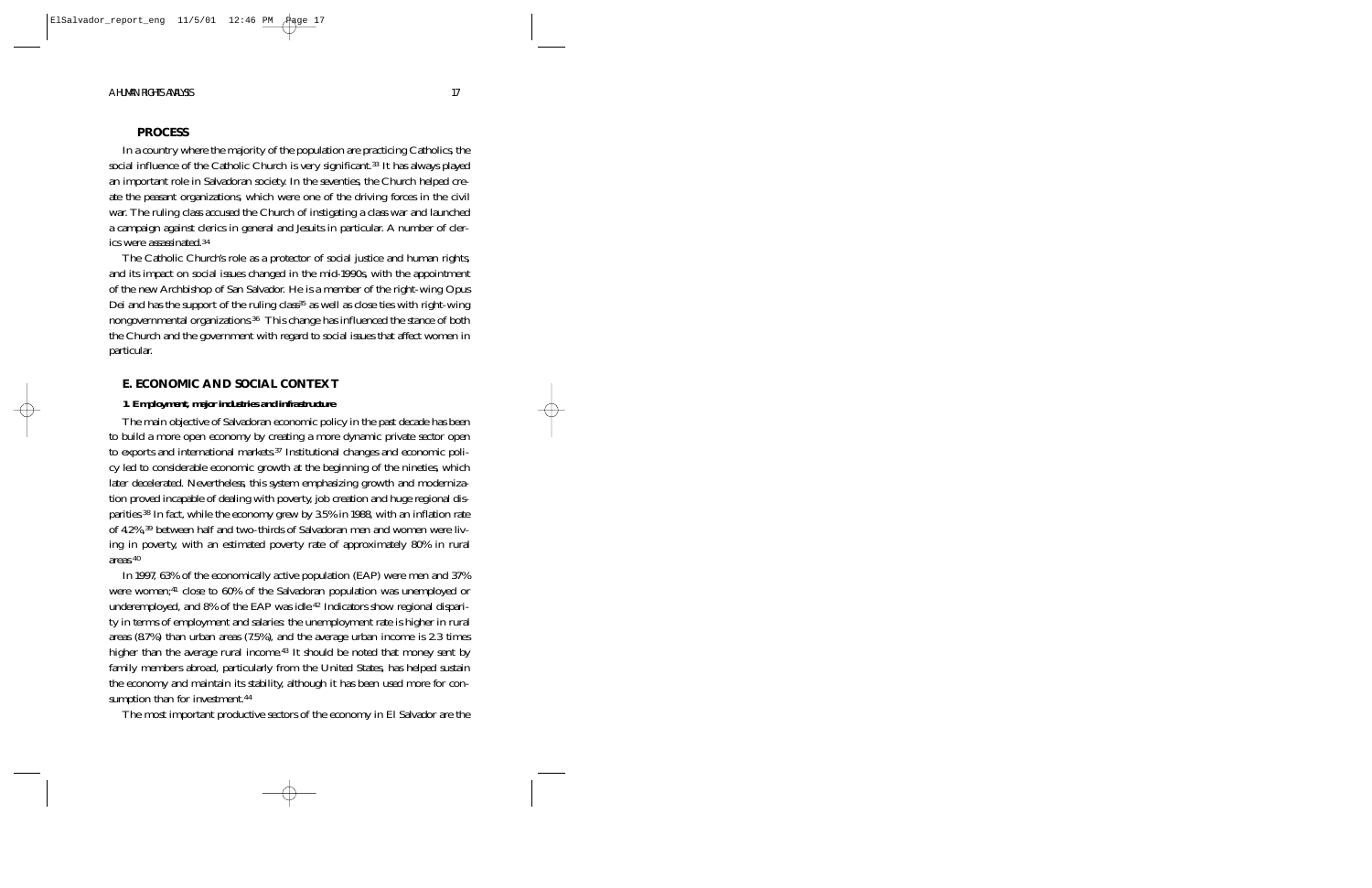manufacturing sector, the commercial sector, and the agricultural sector. Together they generate over half of the Gross Domestic Product (GDP). Market liberalization has had a negative impact on agricultural-sector participation, which dropped from 16.5% of the GDP in 1992 to 13% in 1997, whereas the financial and insurance sectors grew from 2.3% of the GDP in 1992 to 3.4% in 1997.45 Within the sectors of production, a higher percentage of men work in agriculture, industry and trade, whereas women work primarily in services, trade and industry.46

Infrastructure investment is not carried out equitably, which disproportionately affects the rural and poorest population.<sup>47</sup> This can be seen above all in the telecommunications and electricity sectors, which have poor overall coverage and targeted investment in urban areas.<sup>48</sup> A similar situation exists with respect to the road system, particularly in rural areas, where two-thirds of the roads are in poor condition.49

There is a housing shortage in El Salvador that primarily affects the country's rural sectors and low-income families.50 The most pressing needs of the country's poorest households are drinking water, sanitary services and electricity. Only 55% of homes in urban areas have access to sewage services. These same levels of inequality are seen in electricity distribution, with 95.9% coverage in urban areas and 55.7% in rural areas. The housing shortage and lack of basic services make the Salvadoran population particularly vulnerable to disease and natural disasters.<sup>51</sup>

#### *2. Health*

There were an estimated 36,000 deaths per year in El Salvador between 1990 and 1995.52 In 1994, the primary cause of death was external causes, such as accidents, homicides and suicides.<sup>53</sup> Among children, diarrhea and respiratory infections were the most common causes of postnatal and child morbidity and mortality.54 The third-most-prevalent cause of mortality among adolescent girls was pregnancy and postpartum complications.55 Other illnesses, including mental illnesses, alcoholism, vascular diseases and malignant tumors, had a severe impact on the health of the Salvadoran population.56

The health care system in El Salvador is made up of three subsectors: the public sector, the social security sector and the private sector. Each of these sectors has its own resources, care systems and management. The public system is administered by the Ministry of Public Health and Social Assistance (MSPAS), which is estimated to cover 40% of outpatient care and 76% of hospital admissions.<sup>57</sup> The social security system, operated by the Salvadoran Social Security Institute (ISSS), provides coverage to the employees of private companies and to civil servants, accounting for approximately 15% of hospital admissions. The private system cov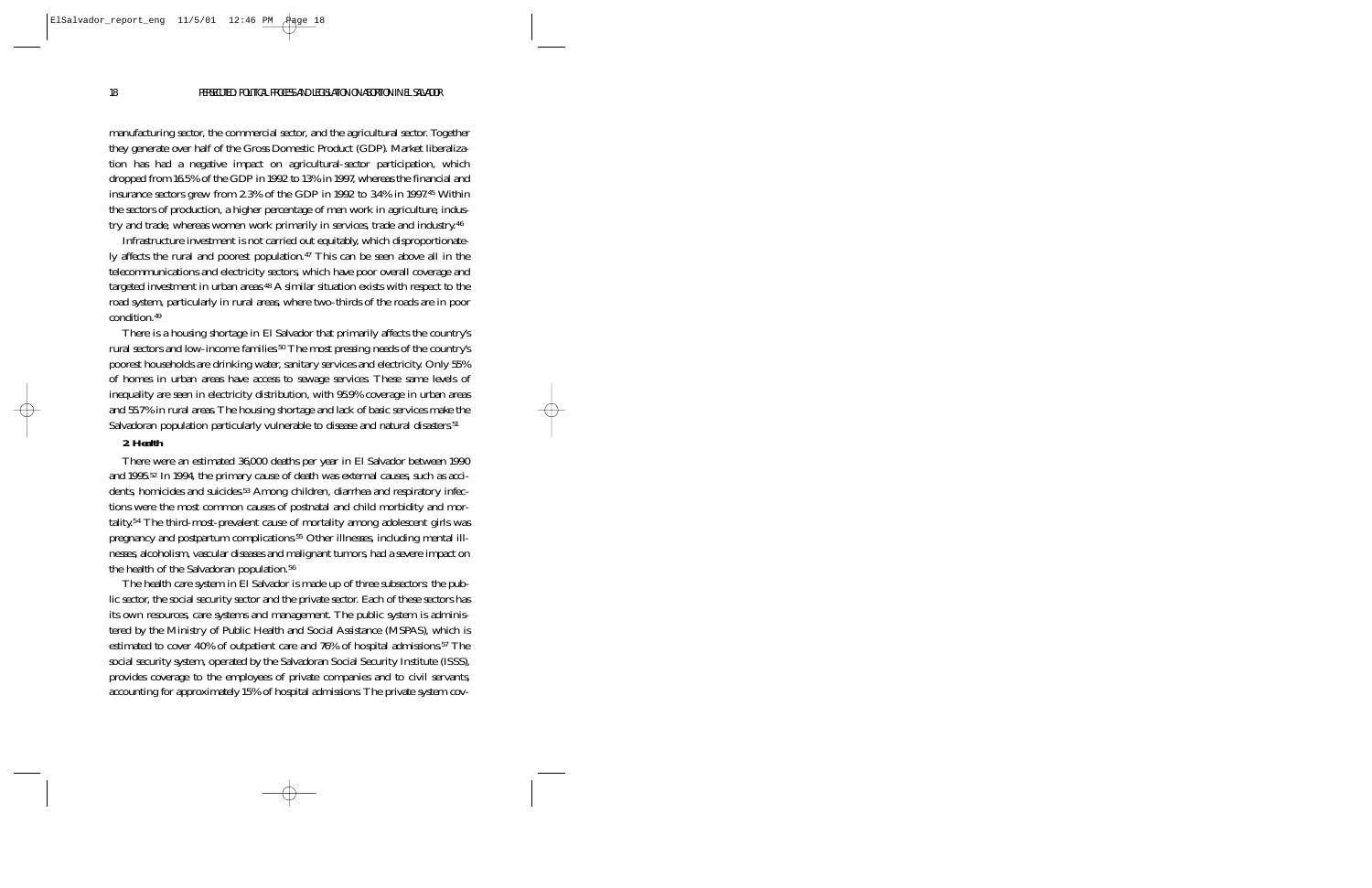ers 9% of hospital admissions and 45% of outpatient consultations. NGOs also participate in the health care system; it is estimated that they provide care to between 25% and 40% of the rural population.<sup>58</sup>

After a period of sustained growth that began in 1990, health care expenditures dropped in 1997, both in real terms and as a percentage of GDP, to US \$24 per capita, compared to the Central American average of US \$250.59 According to World Bank estimates for the period from 1990 to 1997, there were 0.7 doctors per thousand Salvadorans, and only 1.4 hospital beds per thousand inhabitants.<sup>60</sup>

#### *3. Education*

Although the illiteracy rate dropped from 31% in 1979 to 20% in 1997, there are still inequalities in terms of access to education.61 In 1997, one out of every five Salvadoran women over the age of 10 was still illiterate. The situation is even more serious in the country's rural areas, where 31.8% of the population is illiterate, compared with 11.3% in urban areas.62 In 1997, 79% of students went to public schools and 21% went to private schools, with 56% of students concentrated in urban areas.63 There is a direct correlation between years of schooling and income, with higher salaries for those with higher levels of education living in urban areas.64 This makes it difficult for a large proportion of the population to compete in the job market.

#### **F. VIOLENCE AND CITIZEN SAFETY**

Not only is El Salvador one of the poorest countries in the region, but it is also one of the most violent countries in Latin America.65 Despite the high hopes fostered by the 1992 Peace Accords and the efforts made throughout the nineties, the culture of violence, arms possession and institutional impotence place Salvadorans at a high risk of physical violence.

Studies highlight the fact that the war gave rise to a culture of violence<sup>66</sup> that has been present in the society for decades, and that the transition to peace failed to stop the spread of this culture.67 The population continues to harbor mistrust of institutions responsible for providing justice and public safety, as revealed in the findings of various surveys and studies.68

Successive governments have failed to acknowledge the true magnitude of crime and violence, and have shirked their share of responsibility for this ongoing and increasingly more serious problem.<sup>69</sup> The measures they have applied  $$ such as passing tougher criminal legislation and increasing the number of police officers — have been inadequate to guarantee the population's safety. Due to the government's inability to enforce the law and ensure safety, citizens continue to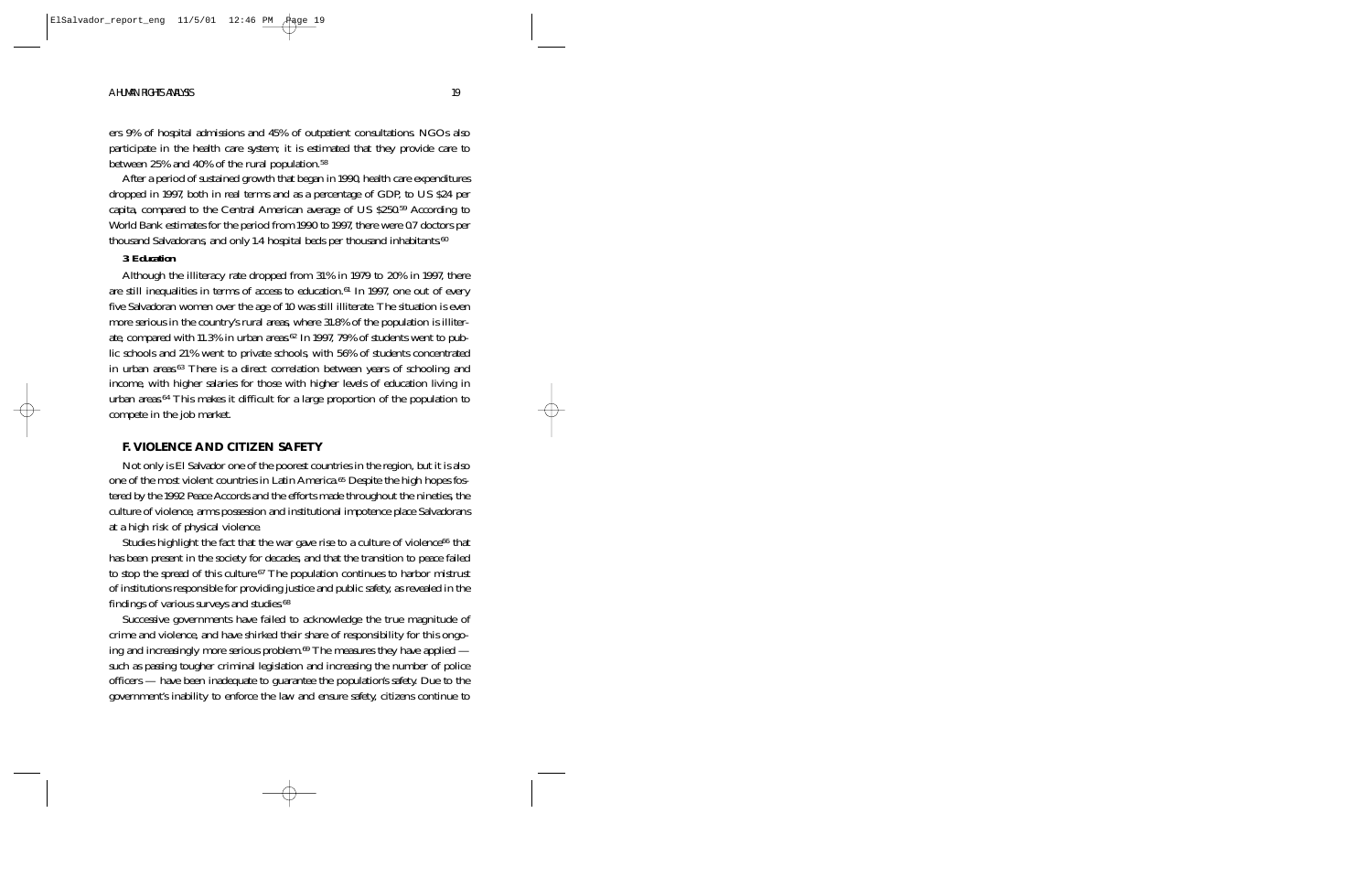arm themselves and seek private means of protection.70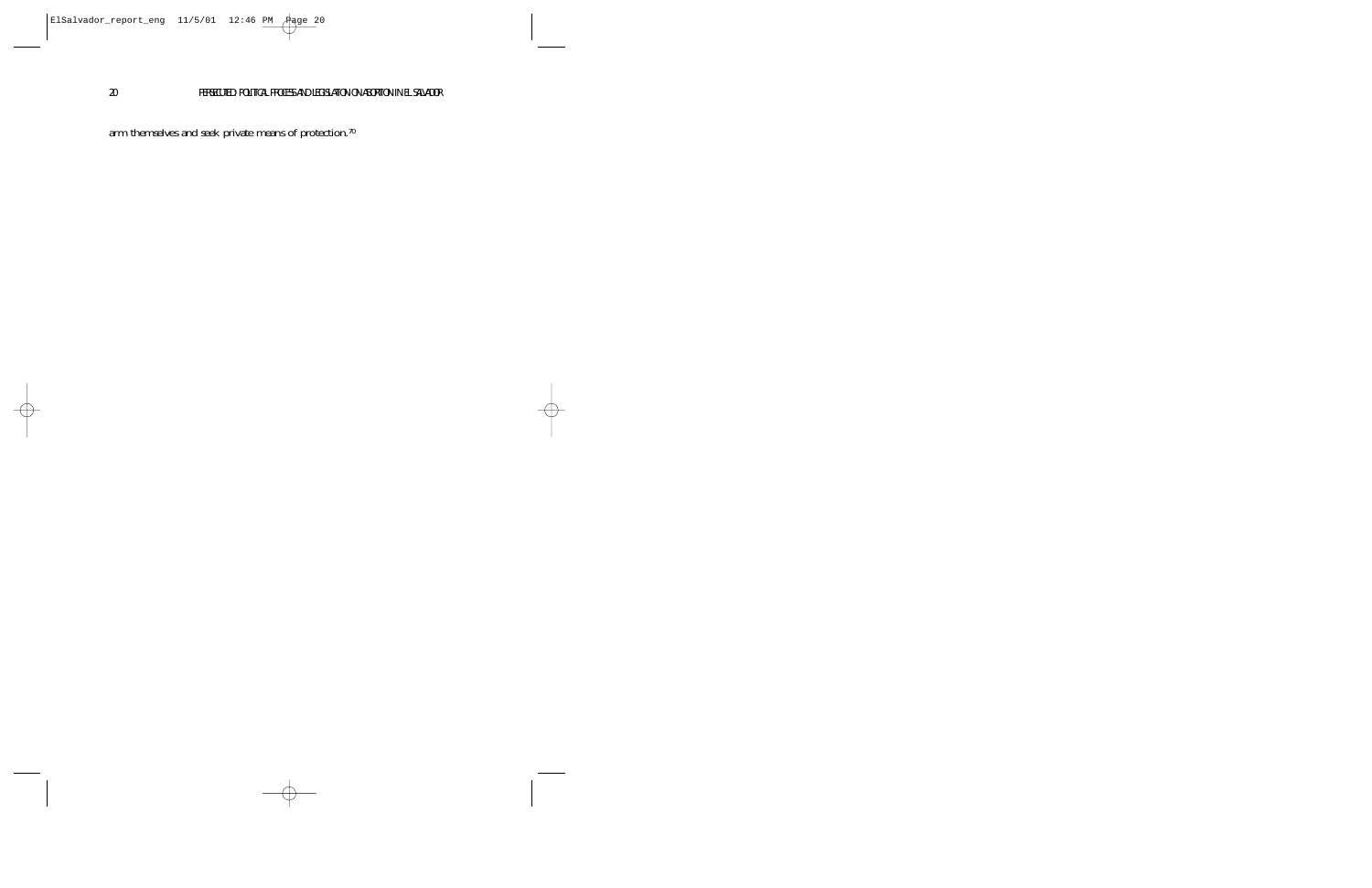### II.The Situation of Women in El Salvador

#### **A. GENERAL OVERVIEW**

Women represent just over half of the country's population, and there are slightly more women than men in rural areas. The female population is young and for the most part poor, particularly in rural areas.<sup>71</sup> Salvadoran women tend to enter into relationships and have children at an early age. The majority of these women end up as the head of their family: in El Salvador, one third of households are headed by women.<sup>72</sup> There have been studies focused on the influence of <sup>a</sup>"machista" culture in which Salvadoran society sees motherhood and raising children as women's natural social function.73 While the findings of these studies show that the war helped change this model somewhat, since many women decided to join the armed conflict and abandoned the traditional role of housewife,<sup>74</sup> they further demonstrate that when the war ended, Salvadoran women returned to their traditional family and social roles.75

With regard to most education, statistics show that 21% of women are illiterate — with most illiterate women living in rural areas.<sup>76</sup> While the enrollment rates are almost the same for men and women at the primary- and secondaryschool level, women account for only 33% of enrollment in college or university.77 This indicates restricted access to higher education for women, a factor that puts them at a disadvantage when competing in the job market.

Although Salvadoran women have one of the highest job-participation rates of women in the region,<sup>78</sup> they do not receive equitable pay for work done outside the home. The average wage of Salvadoran women is only 73% of men's average wage in the same job sector, regardless of education level.<sup>79</sup> There is also discrimination in other areas, particularly management positions. Seventy-six percent of business owners are men, compared with 24% who are women.<sup>80</sup> In large companies, only 22 of every 100 women have administrative or management positions.<sup>81</sup>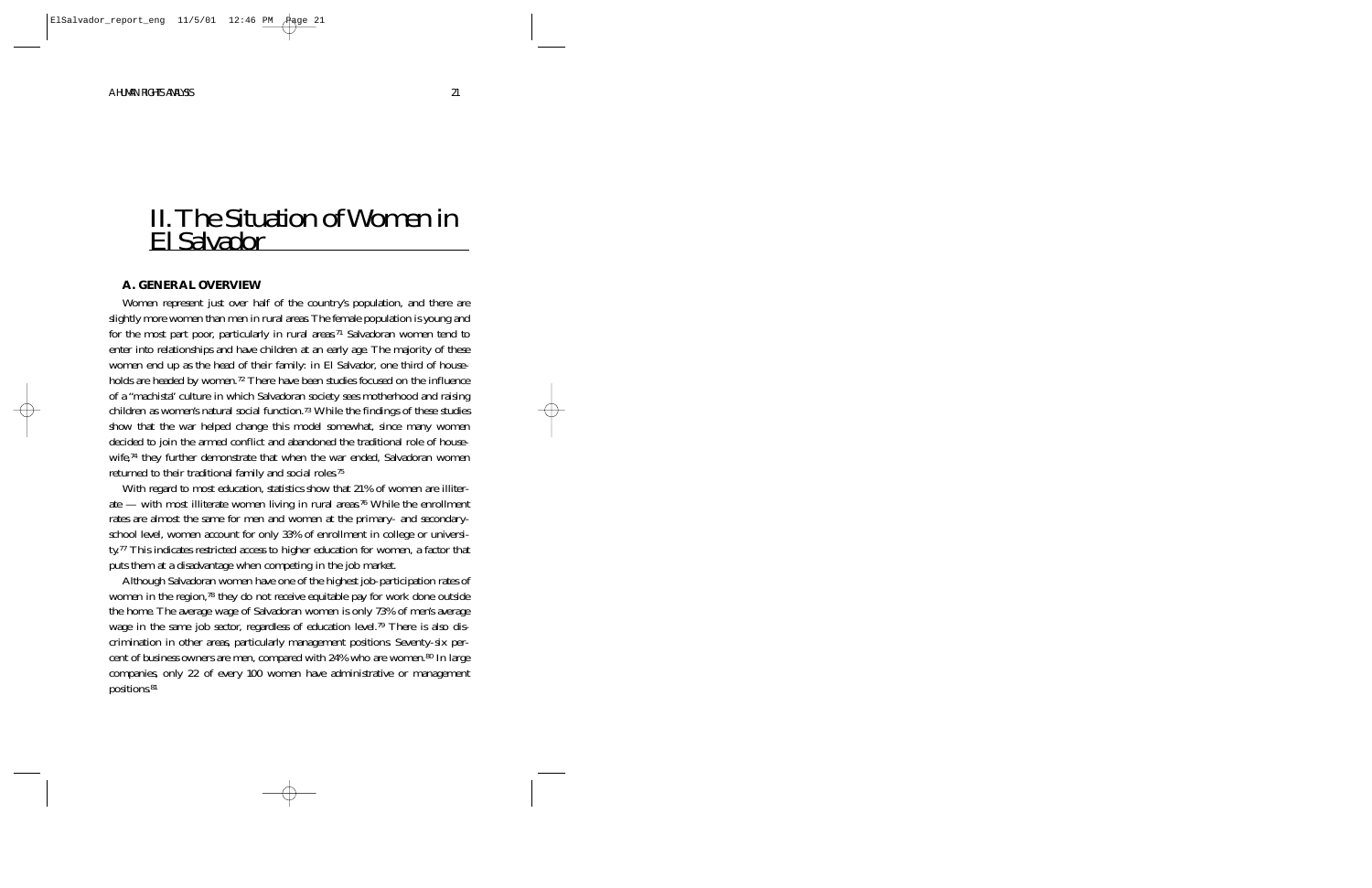Women's level of participation in political life continues to be low despite an increase in participation following the civil war. Although the number of women deputies in the Legislative Assembly rose from 11% in 199682 to 16.6% in the 1997 parliamentary elections,83 women are virtually absent from decision-making positions within the government.84

#### **B. VIOLENCE AGAINST WOMEN**

Domestic and sexual violence are two of the most common and recurring forms of violence in El Salvador. Given the hidden nature of these types of violence, statistics do not reflect the magnitude of the problem. However, some of the existing data is alarming. Between March 1995 and March 1996 alone, the Salvadoran Institute for the Advancement of Women (ISDEMU) handled over ten thousand cases of domestic violence, of which 90% of the victims were women.85 Women accounted for 88.1% of the total number of victims of sexual abuse between December 1996 and February 1998; 73.5% of these were girls, or women under the age of 20.86 Similarly, reports from 1998 show that 31% of Salvadoran girls and boys are victims of sexual violence and 67% are victims of psychological violence.87

Domestic violence is regulated by two legal instruments, the Law Against Domestic Violence (LVI), 88 passed in November 1996 and the Penal Code, 89 which came into effect in 1998 and characterizes the crime of domestic violence in Article 200. The LVI establishes the state's obligation to prevent, punish and eradicate domestic violence. The law defines domestic violence as direct or indirect acts or omissions that "cause harm, physical, sexual or psychological suffering or death to the persons who belong to one's family" and distinguishes among three types of domestic violence: psychological violence, physical violence and sexual violence.90 The law also sets out the process for police intervention and defines the legal jurisdiction to deal with such cases, as well as the types of protection available to victims.<sup>91</sup>

Domestic and sexual violence has drawn the attention of the Institute for the Advancement of Women (ISDEMU), created in February 1996. The ISDEMU addresses this issue via its Program for Healthier Family Relationships, directed by the Violence Watch Department and supported by an Inter-institutional Committee. The program's objectives include: raising public awareness among the population and in institutions, providing psychological, emotional, social and legal support to victims of violence, and carrying out research and diagnostic studies of the problem.92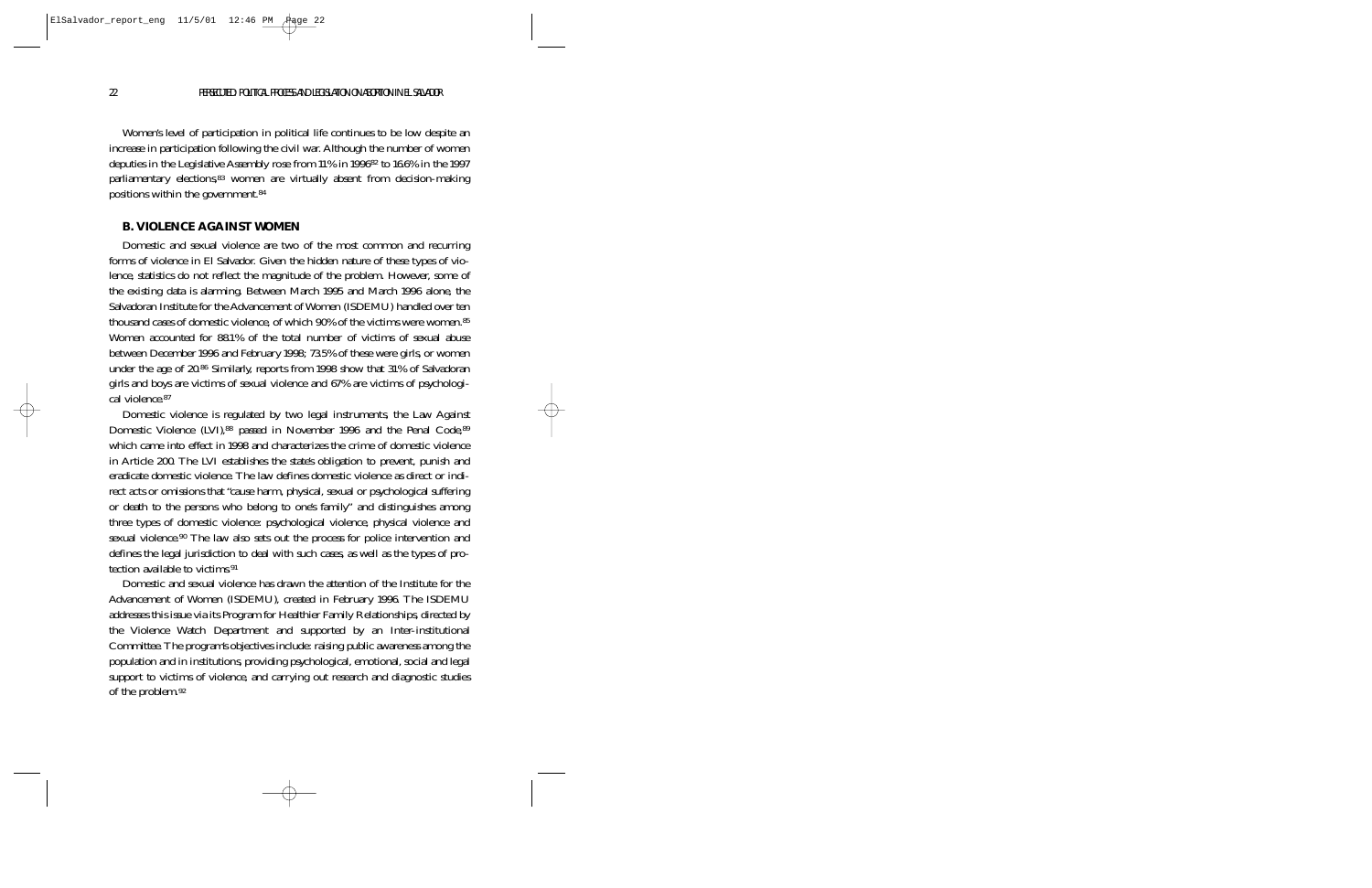#### **C. WOMEN'S REPRODUCTIVE HEALTH**

The fertility rate has decreased considerably in El Salvador over the last 30 years. In 1960, the national average was calculated at 6.85 children per woman; it dropped to 3.7 in 1997.93 El Salvador's maternal mortality rate is one of the highest in the region: 300 maternal deaths per 100,000 live births for the period from 1990 to 1997.94 In 1995, 80% of maternal mortality was directly linked to pregnancy.95

#### *1. Reproductive health and family planning services*

Family planning services are provided mainly by three entities, two of which belong to the public sector (the MSPAS and the ISSS), and one of which is private, the Salvadoran Demographic Association (ADS).96 These entities are responsible for carrying out the National Family Planning Program.97 The MSPAS covers 48.9% of demand, the ADS covers 15.3%, and the ISSS covers 14.5%. In urban areas, the ISSS and pharmacies are the principal source of contraceptive methods, whereas the ADS is the principal source in rural areas.<sup>98</sup> The methods offered by the above institutions are: female sterilization, oral contraceptives, injectables, condoms, intrauterine devices (IUDs) and other less frequently used methods such as male sterilization, vaginal methods and Norplant®.99

#### *2. Prevalence of family planning methods and access to reproductive health services*

Although 97% of Salvadoran women were familiar with some contraceptive method in 1998, only 38% of women used contraception.100 The most common contraceptive method up until that point was female sterilization, which had a prevalence rate of 32.5% among contraceptive users nationwide, compared to 17% for temporary methods.101 The main sources for obtaining contraceptive methods were the MSPAS and the ISSS.<sup>102</sup> The fertility rate is closely related to education and income level;<sup>103</sup> contraceptive methods are more difficult to obtain and are used less frequently in rural areas.104

Recent surveys also show that El Salvador has a high rate of unplanned and unwanted pregnancies. Furthermore, there are many women who wish to postpone motherhood and control the spacing and number of their children but have limited access to contraceptive methods.105 This situation is due to the historical lack of appropriate reproductive health programs and policies for the Salvadoran population, especially for women, and the resulting unavailability of necessary information for women to make decisions about their reproductive capacity. In response to this situation, the Attorney General's Office for the Protection of Human Rights in El Salvador has stated that complete and objective information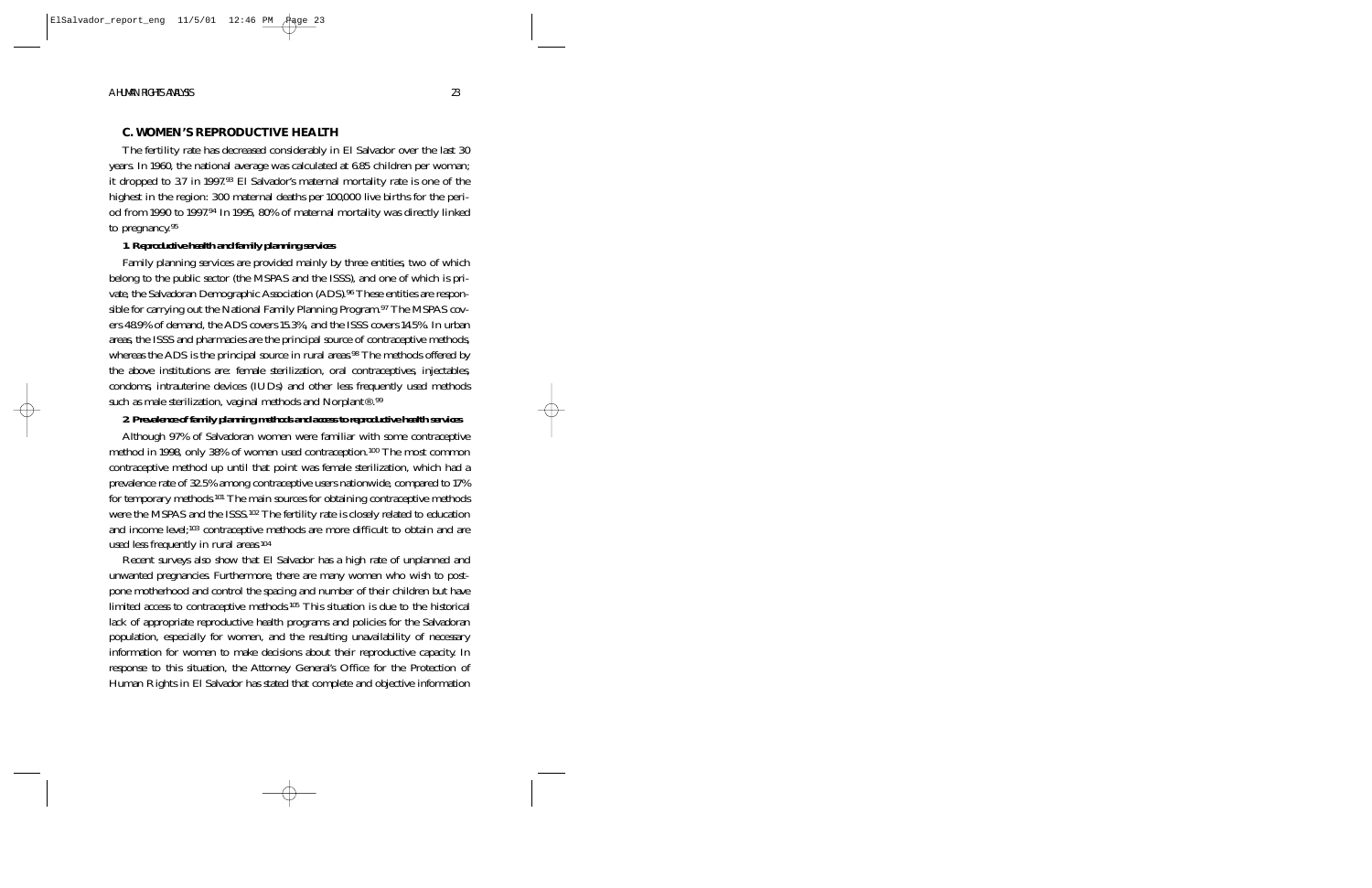on the use of family planning methods is nonexistent or limited.106

A study carried out by the Pan-American Health Organization (PAHO) in the city of Guazapa, in conjunction with the MSPAS and other institutions, showed that men frequently make the family planning decisions for the couple.107 This finding was confirmed by a number of interviewees who indicated that there are very powerful religious and male chauvinist behavior patterns that permeate the issue of family planning, especially in the country's rural areas.108

It is also important to note that the teenage pregnancy rate in El Salvador is one of the highest in Latin America.109 In fact, 20% of all births are to women under 20,110 and 41.6% of women have already had their first child before the age of 20.111 The low rate of contraceptive use among adolescents is also cause for concern; only 4.4% of women between the ages of 15 and 24 used contraceptives during their first sexual relations.<sup>112</sup>

With regard to access to maternal health services, recent statistics show significant regional disparities. Between March 1993 and February 1998, 76% of Salvadoran women had some kind of prenatal monitoring, but access to this type of monitoring was far lower in rural areas.113 Similarly, during the same period, 77.7% of deliveries in urban areas were assisted by hospital staff, whereas only 42.7% of deliveries in rural areas were so assisted.114 Of the total number of hospital deliveries, 43.3% were assisted by MSPAS services, 11.7% by ISSS services and 3% by private hospitals.115 It is calculated that, for the period from March 1993 to February 1998, 58% of all deliveries were hospital deliveries and 42% took place outside of hospitals.116 Of the deliveries that took place outside of hospitals, 22.2% were in urban areas and 57.3% in rural areas.<sup>117</sup> Thirty-two point four percent of deliveries that took place outside of hospitals were performed by midwives in the woman's home.118

#### *3. HIV/AIDS prevalence*

With regard to HIV/AIDS, it is estimated that an average of seven persons per 100,000 inhabitants were infected with the virus during the period from 1996 to 1998. Heterosexual intercourse was the most frequent means of transmission (77.6%), with the highest incidence of infection among those between the ages of 25 and 34.119 Although 75% of reported HIV/AIDS cases are among the male population, the rate of infection among women, particularly housewives, is approaching that of men.120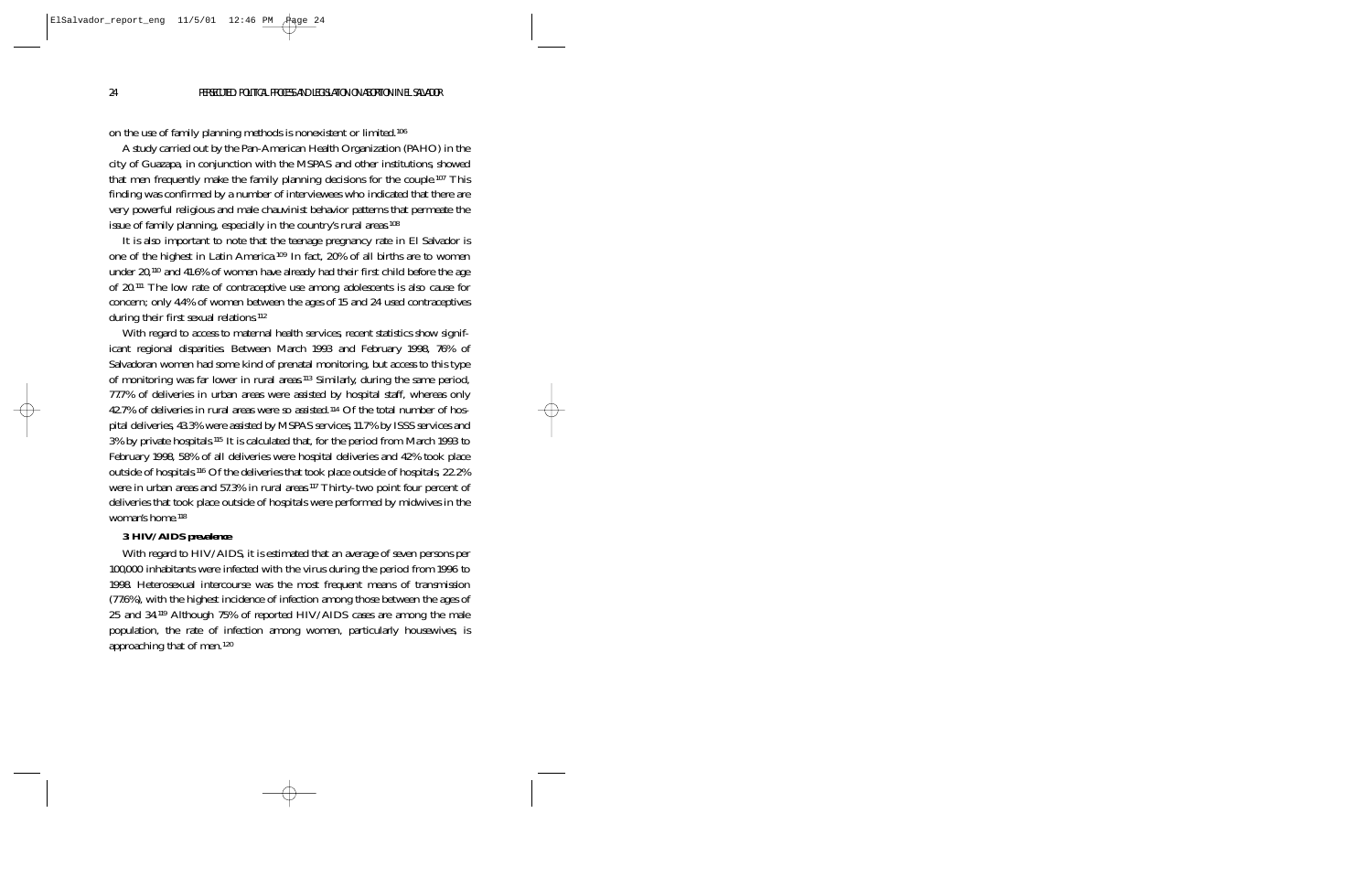#### **D. ABORTION**

Unsafe abortion is a serious public health problem and the second direct cause of maternal mortality in El Salvador.121 Since abortion is illegal, and consequently performed clandestinely, the real figures for induced abortions are unknown. There have been no studies of this phenomenon, and the public health and demographic studies carried out by government and nongovernmental agencies do not address abortion and its relationship to women's mortality and morbidity.122 This makes the situation especially difficult to ascertain.

The only data currently available are the hospital admission statistics compiled by hospitals and the MSPAS.123 MSPAS statistics, which systemize the number of hospital admissions due to abortion in the health centers under its jurisdiction, show that, in 1998, the MSPAS recorded 7,436 abortion-related hospital admissions nationwide.124 In the first half of 1999, the ministry recorded 3,766.125 However, these figures for abortions treated in hospitals can only be seen as an indication of the prevalence of abortion. They are imprecise and do not reveal the full extent of the induced-abortion problem in El Salvador. For example, hospitals classify abortions inconsistently;<sup>126</sup> they keep the number of abortions treated by the institution constant, but due to the numerous and confusing categories used, fail to accurately record induced abortions.127

Similarly, due to the criminalization of abortion, women generally avoid going to the hospital when they suffer complications from an unsafe abortion. They are afraid of being reported to the authorities. For this reason hospital statistics only reflect a segment of the population who have induced abortions: women who go to a health center when there is a severe threat to their life due to induced abortion. One of the goals of the National Plan for Reproductive Health is to ensure that all hospitals treating women who have abortion complications have the necessary human and material resources to provide proper care.<sup>128</sup> The Plan's strategies also include promoting services in institutions that treat women with abortion complications.129 In practice, however, not only are women discriminated against by hospital staff when suspected of having had an abortion, but also they run the risk of being reported to the authorities and brought to trial.

The lack of reliable information on abortion in El Salvador illustrates that the criminalization of abortion not only leads to a lack of accurate studies on the incidence of abortion, but also results in imprecise statistics, which in turn make it more difficult to ascertain the real situation.

The criminalization of abortion has extremely serious consequences for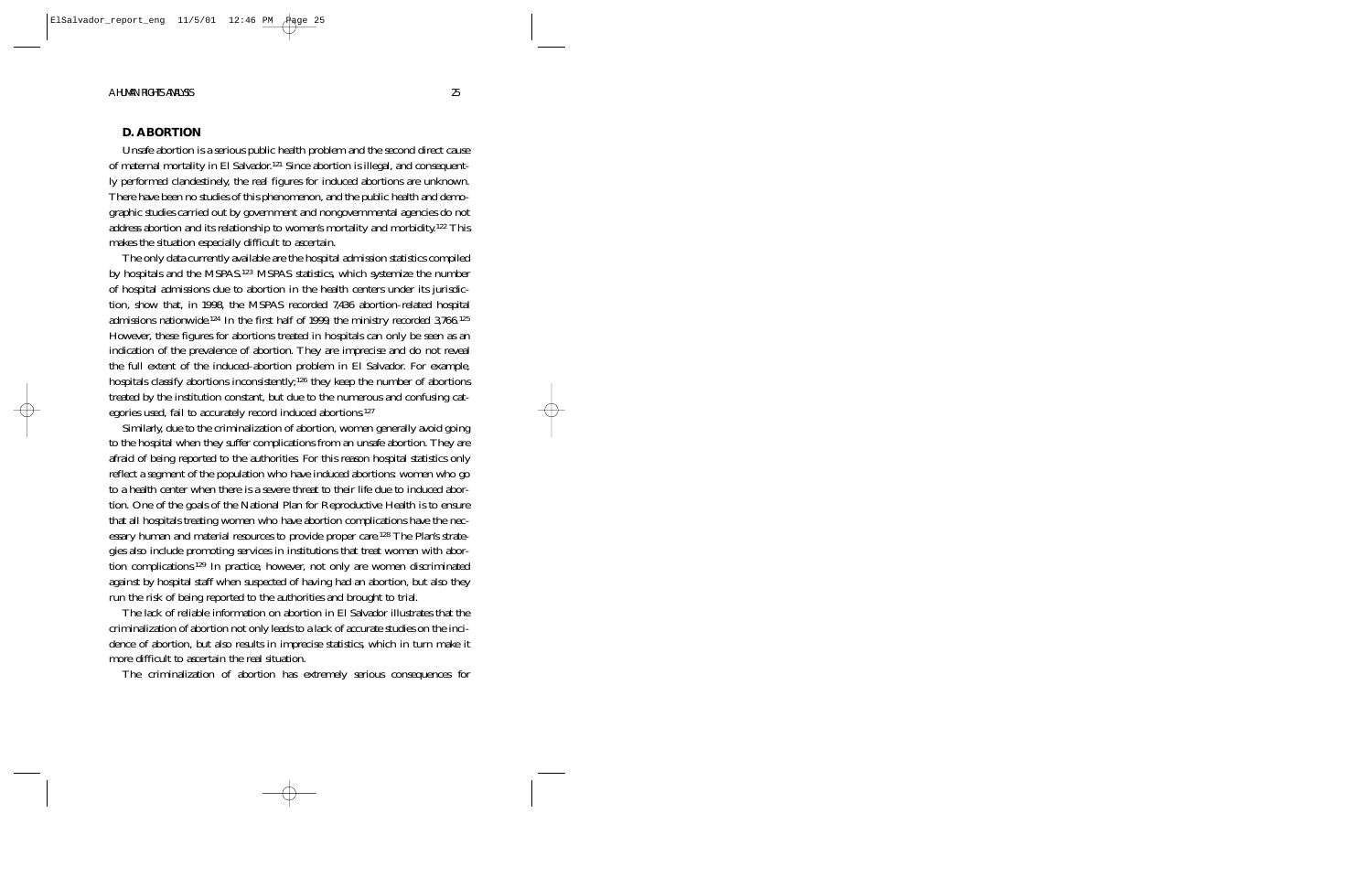women's lives and health: abortions performed under dangerous conditions; high mortality and morbidity rates; a lack of reliable studies that could help health services provide better care to their clients, including women who have had abortions in unsafe conditions. As discussed below, this situation is further exacerbated by the persecution of women by the Salvadoran justice and health systems.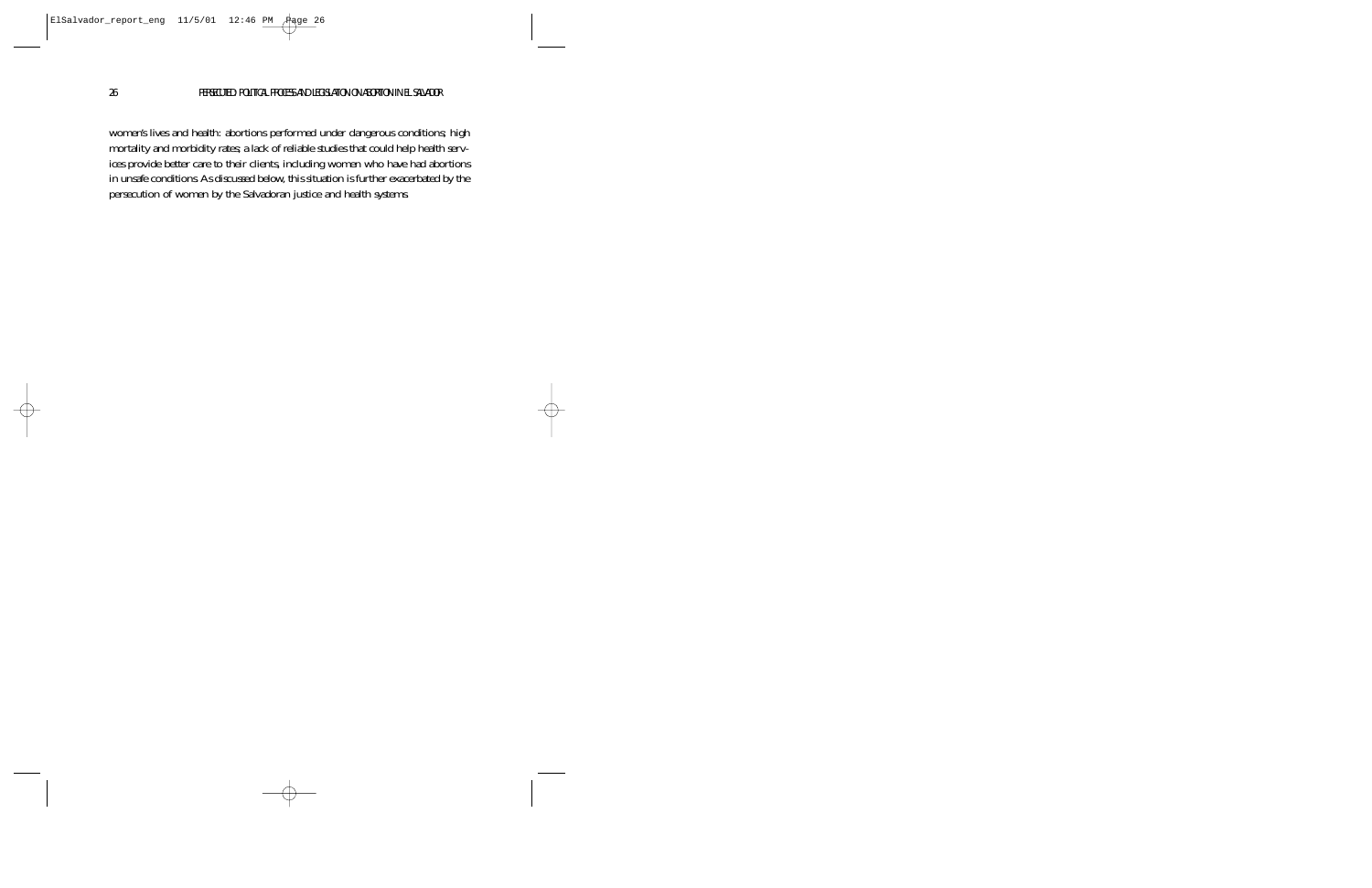# III. Political Process and Abortion Legislation in El Salvador

This chapter will describe the current legislation on abortion and review the political process that led to the Penal Code and constitutional reforms that criminalized induced abortion in El Salvador. It will also examine the positions and actions of the various groups that pushed for reform in the Salvadoran Legislative Assembly, and of the groups that were against the continued criminalization of abortion. The chapter will look at reactions to the reforms on the part of various players in the medical profession, the judicial and legislative branches and a number of organizations operating in El Salvador.

#### **A. CURRENT LEGISLATION**

While induced abortion has always been a criminal act in El Salvador, up until April 20, 1998, the law did not penalize therapeutic abortion, abortion as a consequence of rape, or eugenic abortion.<sup>130</sup> From that date forward, all abortions became punishable with stiffer sentences for the accused than in the previous Penal Code, with the exception of unintentional abortion committed by a pregnant woman or her unsuccessful attempt to induce an abortion.131

Chapter II of the reformed Penal Code, which deals with Crimes Against the Life of Human Beings in the First Stages of Development, penalizes: women who induce their own abortions or give their consent to someone else to induce an abortion; persons who induce an abortion without a woman's consent or who obtain consent through violence or deception; doctors, pharmacists or other health care workers who practice abortions; persons who encourage a woman to have an abortion or provide the financial means to obtain an abortion; and persons who unintentionally cause an abortion. The only case in which abortion is not punishable is unintentional abortion caused by the pregnant woman through negligence.132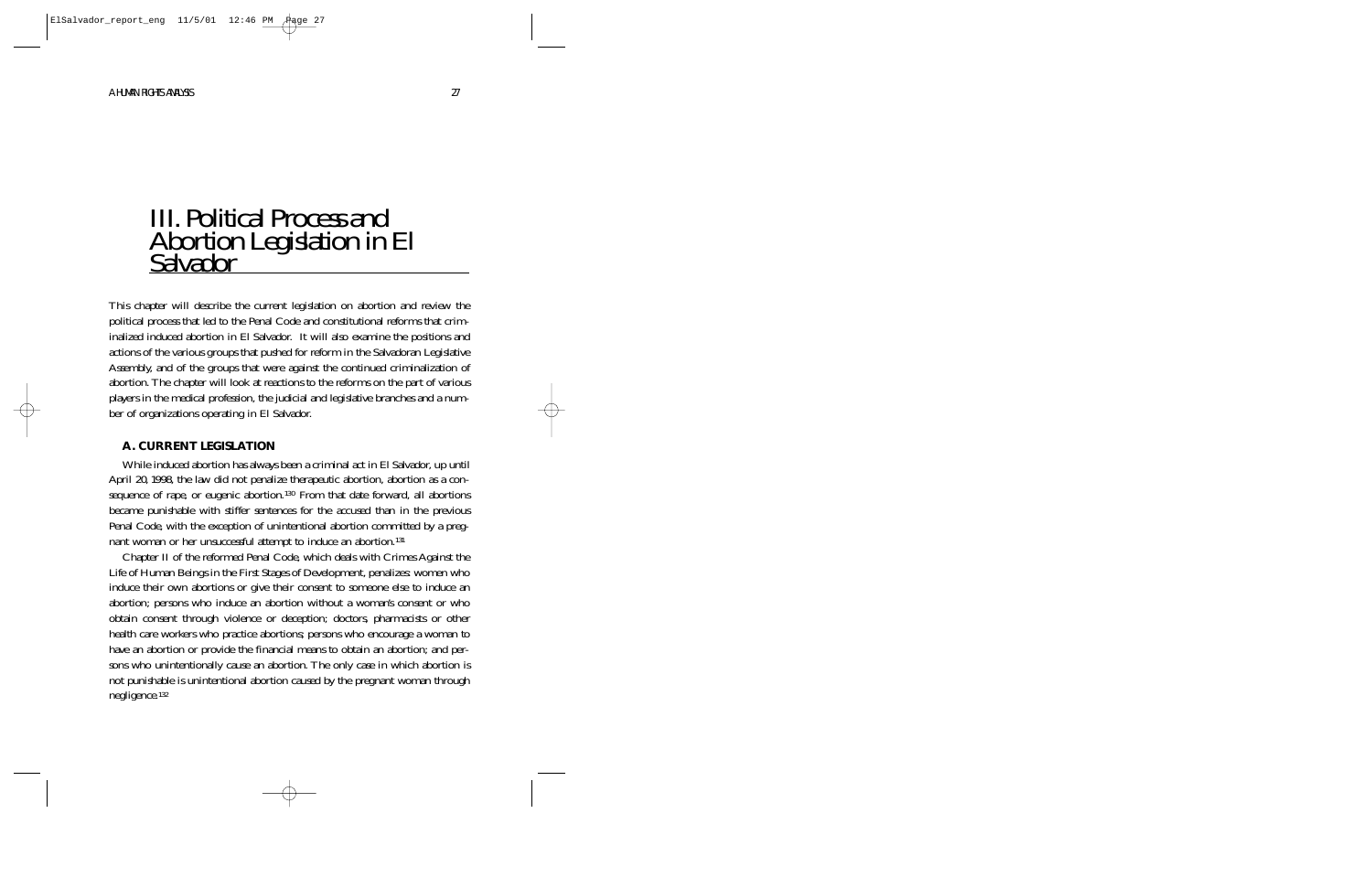#### **1973 PENAL CODE**

#### **SELF-INDUCED OR PROCURED ABORTION**

*Article 161* - A woman who intentionally causes her own abortion shall be sentenced to one to six years in prison.

#### **CONSENSUAL ABORTION**

*Article 162* - A woman who consents to have another person perform an abortion on her shall be sentenced to two to four years in prison. In this case, the person who performs the abortion shall be sentenced to two to four years in prison.

#### **ABORTION WITHOUT CONSENT**

*Article 163* - Whosoever causes an abortion without the pregnant woman's consent, using physical force, intimidation or deception, shall be sentenced to three to eight years in prison.

#### **UNINTENTIONAL ABORTION**

*Article 168* - Whosoever unintentionally causes an abortion shall be sentenced to six months to one year in prison.

#### **NON-PUNISHABLE ABORTION**

*Article 169* - The following are not punishable:

1) Self-induced unintentional abortion on the part of the pregnant woman, or the attempt to cause herself an abortion.

2) Abortion performed in order to save the mother's life, in the absence of any other means to do so, carried out with the woman's consent and based on a medical report. If the woman is a minor, incapacitated or unable to give consent, the consent of her spouse, legal guardian or close family member shall be required.

3) Abortion performed when the pregnancy is presumed to be the consequence of the crime of rape or sexual intercourse with a minor, and the abortion is performed with the woman's consent.

4) Abortion performed with the woman's consent, when the purpose is to avoid a serious foreseeable deformity of the product of conception.

#### **PENAL CODE CURRENTLY IN EFFECT**

#### **CONSENSUAL AND SELF-INDUCED ABORTION**

*Article 133* - Whosoever induces an abortion with the woman's consent, or a woman who induces her own abortion or consents to have another person perform an abortion on her, shall be sentenced to two to eight years in prison.

#### **ABORTION WITHOUT CONSENT**

*Article 134* - Whosoever induces an abortion, without the pregnant woman's consent, shall be sentenced to four to ten years in prison.

Whosoever performs an abortion, having obtained the woman's consent through violence or deception, shall receive the same sentence.

#### **AGGRAVATED ABORTION**

*Article 135* - Any doctor, pharmacist or person who carries out activities related to said professions, who performs an abortion, shall be sentenced to six to twelve years in prison. They shall also be suspended from practicing their profession for the same period.

#### **ENCOURAGEMENT OR ASSISTANCE TO OBTAIN AN ABORTION**

*Article 136* - Whosoever encourages a woman to have an abortion, or provides economic or other means for her to obtain an abortion, shall be sentenced to two to five years in prison. If the person who assists or encourages a woman to obtain an abortion is the person who performs the abortion, the sentence shall be increased by one third of the maximum penalty indicated in the previous subsection.

#### **UNINTENTIONAL ABORTION**

*Article 137* - Whosoever unintentionally provokes an abortion shall be sentenced to six months to two years in prison. Neither unintentional abortion caused by the pregnant woman, nor the attempt to abortion, is punishable.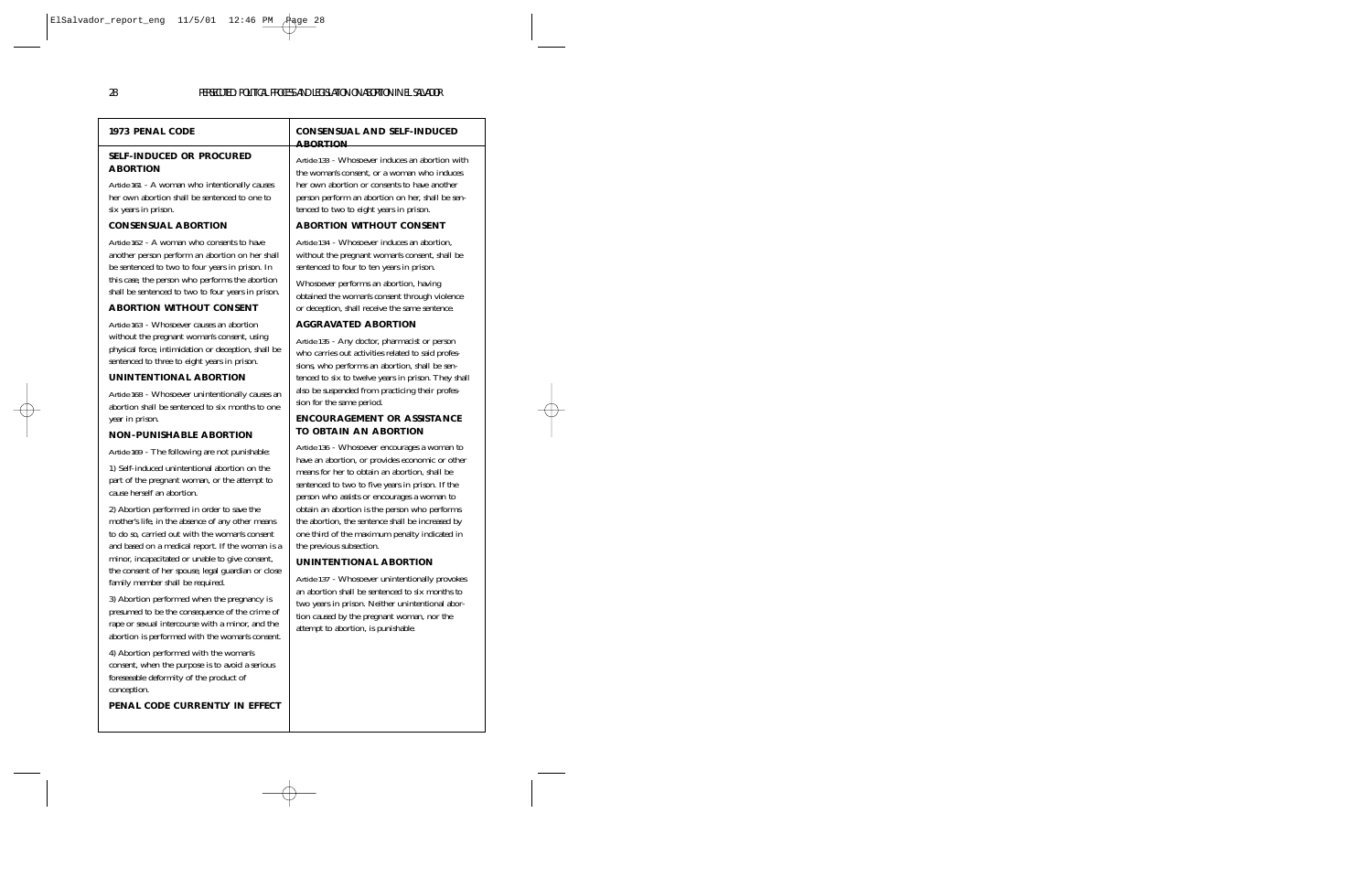Salvadoran law's restriction of abortion was further solidified in early 1999, with the amendment to Article 1 of the Constitution,<sup>133</sup> which confers constitutional status to the notion that life begins at conception, stating: "El Salvador recognizes human beings, from the moment they are conceived, as the basis and the end goal of activity by the State, which is organized to attain justice, legal certainty, and the common good."134

#### **B. THE REFORM PROCESS**

#### *1. Position of the Salvadoran government at international conferences*

At the international level, the Salvadoran government took a stance in defense of the protection of life from the moment of conception and, consequently, <sup>a</sup> position against abortion. In fact, at the International Conference on Population and Development (ICPD) held in Cairo in 1994,135 El Salvador expressed reservations with regard to chapters VII and VIII — which refer to reproductive rights and reproductive health, and morbidity and mortality, respectively — when it came time to adopt the Conference's Programme of Action.

When the delegation from El Salvador made its declarations and reservations, it also restated its position with regard to the First Principle of the Programme of Action, insisting specifically on the reservations expressed by the delegation from Argentina to the effect that life should be protected from the moment of conception. In the words of the Salvadoran delegation, "abortion should never be included . . . as a service, or as a method to regulate fertility."136

El Salvador also participated in the Fourth World Conference on Women (FWCW), held in Beijing in 1995. It did not, however, enter any official reservations with regard to the Declaration and the Platform for Action.137

Once the Salvadoran government's position on the right to life from the moment of conception was made known internationally, a public campaign in favor of the necessary legal and constitutional reforms began at the national level. The government, the Catholic Church, right-wing Catholic groups, deputies from certain right-wing political parties, such as ARENA and the Christian Democratic Party (PDC), and some members of the medical profession participated actively in the campaign. Very few groups spoke out against the complete prohibition of abortion, and only a handful of FMLN and women's group members expressed their opinions on the subject.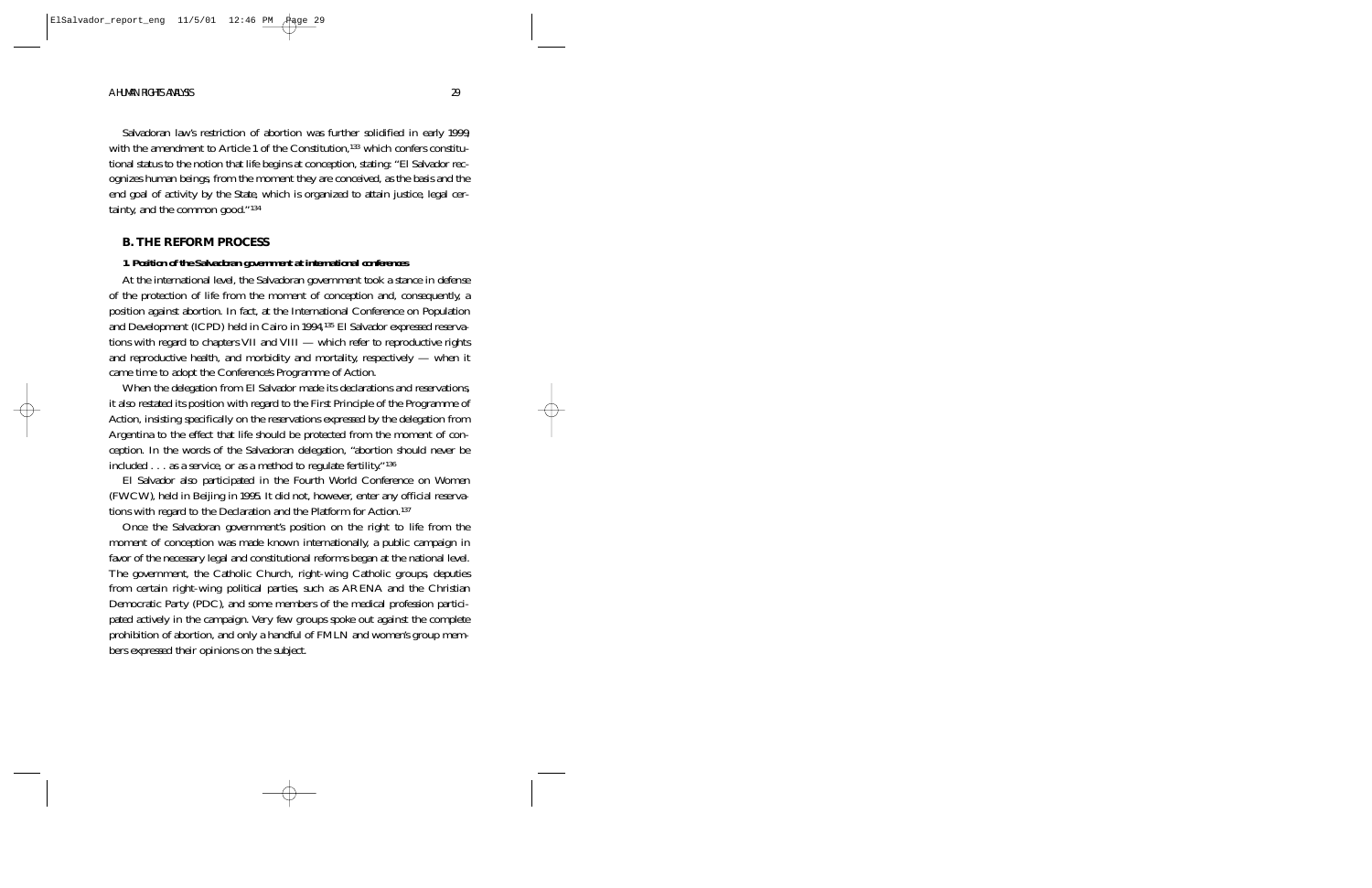#### *2.The Penal Code Reform Process*

#### *a. Actions on the part of legislators and the government*

In 1992, the Legislative Assembly began receiving proposals to further restrict existing law by eliminating the grounds on which abortion was not punishable. The various bills included proposals to launch investigations against clinics suspected of performing abortions.138 During one such initiative in 1993, several deputies backed by the Archbishop of San Salvador, the Say Yes to Life Foundation (*Fundación Sí a la Vida*) and the Employers' Association for Integrating Women into Development (PIMUDE), asked the Assembly to debate the possibility of declaring December 28th (the Day of the Innocents, according to Catholic tradition) the "Day of the Unborn."139 Also in 1993, under the leadership of a PDC deputy, a study was undertaken with the purpose of closing down the clandestine clinics in which abortions were being performed. The outcome was a series of undercover police operations and arrests of health professionals.140

A draft bill to revoke the exceptional grounds for abortion in the Penal Code, written by ARENA, was introduced in 1997. Simultaneously, the Catholic Church and right-wing Catholic groups began their campaign against abortion, aimed at garnering public support for the bill.

The government's anti-abortion stance, announced at the international conferences discussed above, was reasserted at the national level by President Armando Calderón Sol.141 Similarly, then Minister of Public Health and Social Assistance, Eduardo Interiano, gave his opinion as representative of the medical community142 and spoke out in defense of the fetus as a human being. The MSPAS also maintained that abortion laws had to be "more restrictive, with harsher sentences and penalties."143

#### *b.The role of the media*

In the months preceding the Legislative Assembly vote on the proposed Penal Code reform, the topic received extensive newspaper coverage, which intensified as voting day approached. However, very little space was given to articles that supported the already existing legislation, or articles that were in favor of maintaining the exceptions set out in the 1973 Penal Code.144

The country's foremost daily newspapers (*El Diario de Hoy* and *La Prensa Gráfica*), covered the issue extensively, particularly *La Prensa Gráfica*, well known for its conservative bent. Many of the articles published were editorials in favor of reform and opposing abortion in general, as well as articles on the actions of the various groups involved in the national debate, providing coverage of the activities and mobilization spurred by right-wing Catholic groups.

An analysis of newspapers from that period shows that editorials and articles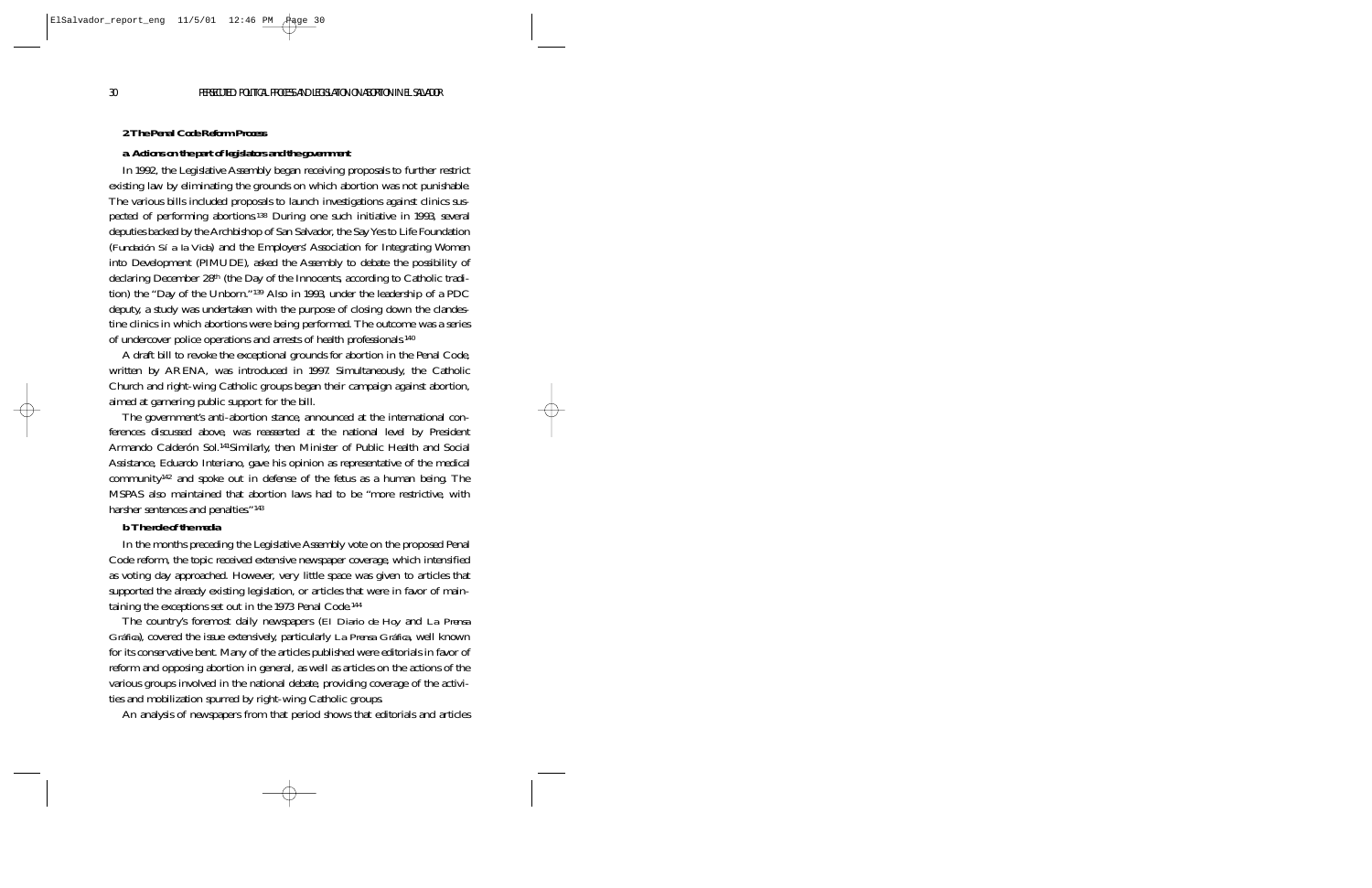took positions favoring the absolute criminalization of abortion. One editorial even called for criminalizing abortion across the board and punishing women as a means of eliminating what the author identified as the causes of abortion: promiscuity and premature sex.145 The media rarely focused on women's point of view, not even from the perspective of women who had been raped or were forced to make the decision to have an abortion because their own lives were in danger. Most articles concentrated on presenting abortion as a selfish decision made by a woman as a result of her promiscuousness: "To terminate a pregnancy amounts to . . . disrespect for the sexual act, debasing it to the level of hedonism, sex for pleasure, without taking responsibility for its consequences...."<sup>146</sup>

There was also a noticeable tendency to stigmatize persons who did not agree with the total prohibition of abortion, branding them as people in favor of death.147 The issue of abortion was rarely analyzed from a public health perspective, and very little space was given to discussing a range of positions on abortion. One of the few persons who wrote in a newspaper about clandestine abortions in dangerous conditions expressed that reform would not eliminate abortion; instead, it would continue to put the health and lives of thousands of Salvadoran women at risk: "Harsher criminal laws will not change clandestine abortions, performed in unsafe conditions, that so often result in serious injury and even death to many women. I do not see the recent legislative decisions as a humanist contribution to national life; they rather seem rash and absolutist choices that once again display the country's endemic lack of public education."148

Finally, it is also significant that the press published advertisements paid for by the Say Yes to Life Foundation in support of the total criminalization of abortion in El Salvador. The ads featured the supposed impact of abortion on women's health and alleged violations of the right to informed consent in countries where women have access to legal abortions.149

#### *c.Actions on the part of the Catholic Church*

The Catholic Church supported and reinforced the government's position on abortion. In January 1997, the El Salvador Episcopal Conference sent an open letter to the President of the Legislative Assembly condemning a bill in favor of legalizing abortion. The letter stated that the bill contained a series of provisions that violated the most basic of human rights, namely the right to life from the moment of conception. It also claimed that the bill violated El Salvador's Constitution, as well as international treaties signed by the country, a position that fails to take into account the fact that no international treaty has ever been interpreted to mean protection of the fetus's right to life.150

The Church's position received the most attention in the media and in the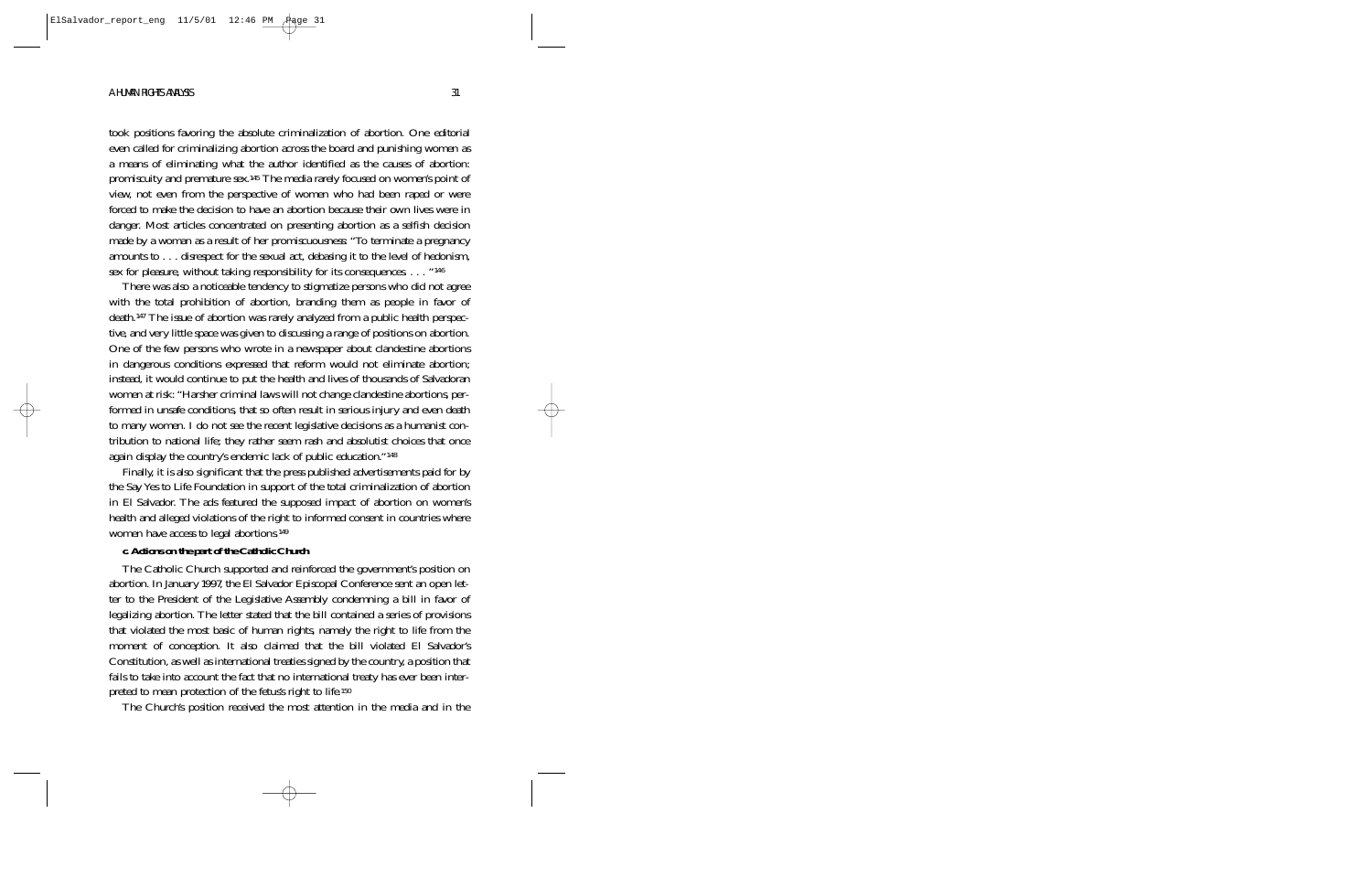political sphere, and therefore had the greatest impact on public opinion on abortion. The media publicized the position of the Archbishop, who referred to abortion as a "frightful plague"151 and equated it with the extermination of human beings in "Nazi concentration camps during World War II."152 This was the position that the media disseminated, without making room for other ethical or religious perspectives on abortion.153

#### *d.The role of right-wing Catholic groups*

With the support of the Catholic Church, right-wing Catholic groups used various strategies to promote the new Penal Code provisions. They collected signatures throughout the country's parishes to promote the reform. They organized demonstrations in support of presenting the bill to the Legislative Assembly, during the week when deputies had to make their decision. In alliance with the Catholic Church, the groups also mobilized thousands of students from San Salvador's private Catholic schools and other areas of the country to demonstrate against abortion.154

Right-wing Catholic groups also used the media in a number of ways; during and after the campaign to support the amended Code, the Say Yes to Life Foundation published a series of sensationalist newspaper advertisements about an abortion procedure. During the campaign, in addition to invoking God, various international treaties, the Family Code and the Salvadoran Constitution, rightwing Catholic groups used supposed scientific arguments to back their position in favor of the total criminalization of abortion.155 Similarly, the Vice President of the Say Yes to Life Foundation, Julia Regina de Cardenal, stated in an interview, with no grounding in medical science, that medical progress had made it possible to save the mother's and fetus's lives in all circumstances, making even therapeutic abortion unacceptable. According to the Say Yes to Life Foundation, when a woman is raped she must carry the pregnancy to term; her only option is to choose whether to raise the child herself or to give it up for adoption.

In an interview, Julia Regina Cardenal argued that criminalization was the solution to abortion, since legalizing it would make the number of abortions rise.156 This type of statement often appeared in the media, despite statistics and studies from several countries around the world that show the opposite to be true.<sup>157</sup> In one of her articles, in reference to efforts on the part of other groups to preserve the exceptional grounds under which a women could obtain an abortion, Ms. Regina Cardenal stated, "The Devil, tireless Prince of lies, has tried and will continue to try to change our laws in order to kill our babies."158

Even after the campaign supporting the new Penal Code provisions, right-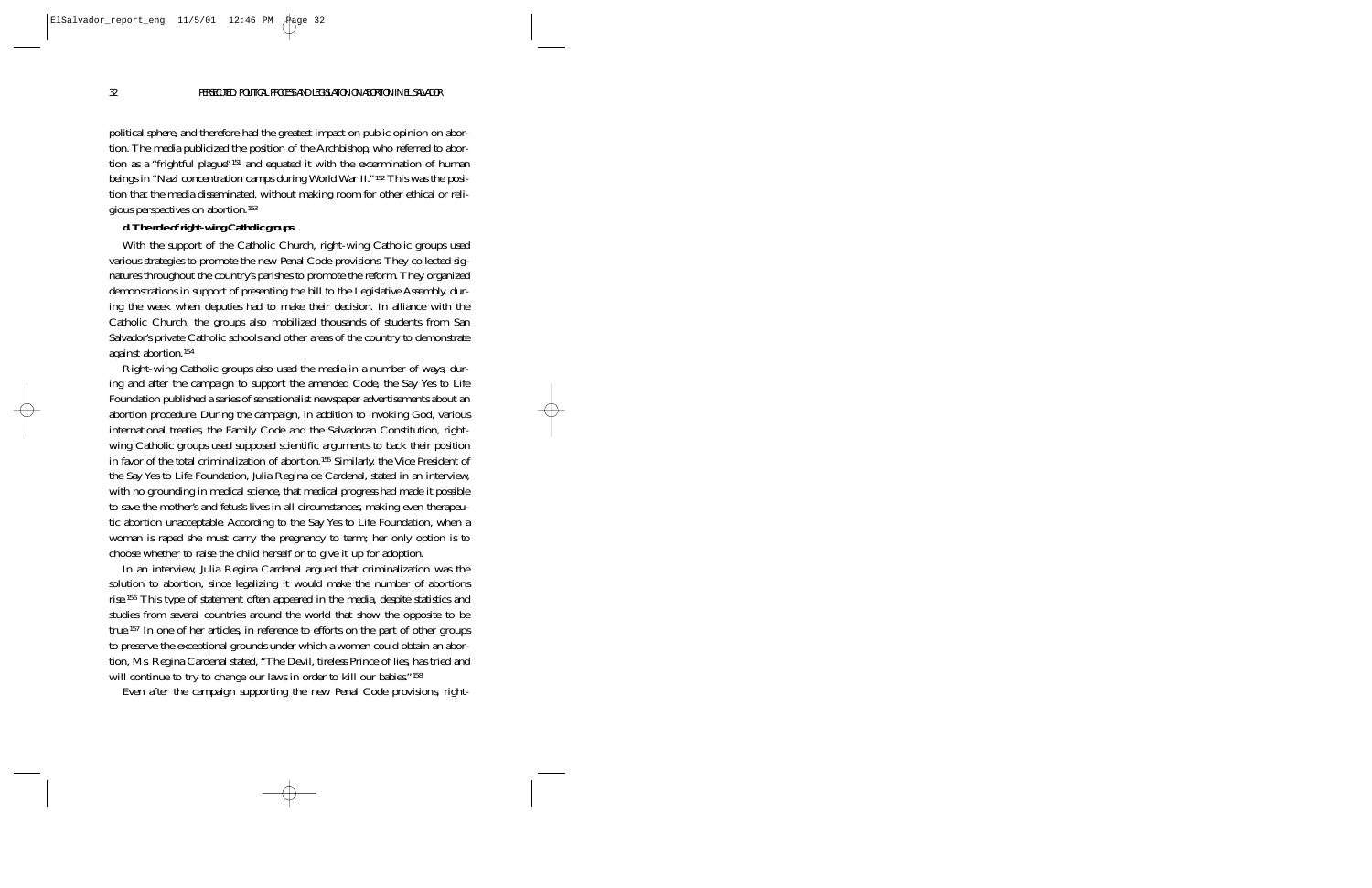wing Catholic groups continued to use the media as a platform to lobby against abortion. During research for this report, a classified advertisement for an "unplanned pregnancy clinic" offering help appeared every two or three days in El Salvador daily newspapers. Calling the telephone number on the ad confirmed that it belonged to the Say Yes to Life Foundation, which was using deception to try to persuade women not to have abortions.159

#### *e. Actions on the part of the women's movement*

Within the Salvadoran women's movement, the Norma Virginia Guirola de Herrera Institute for Women's Studies (CEMUJER) presented a document on abortion in 1995. It proposed that the new Penal Code only establish sentences for persons found guilty of performing an abortion without a woman's consent or by using deception. Sentences would be harsher for abortions caused by domestic violence; abortions performed by a doctor or pharmacist in breach of professional standards, for economic profit or wrongfully; unintentional abortion caused by the woman herself would still not be punishable. With regard to existing exceptions to criminal abortions, CEMUJER proposed that, since they were not punishable, they should not be included in the new Penal Code. This proposal was presented and debated in Congress before the Commission on Legislation and Constitutional Issues, and generated controversy among conservative groups and the Catholic Church.160 Women's groups tried to take a stand on abortion, but their perspective did not have the forum, support or strength to make a significant impact on general public opinion.

However, the imminent criminalization of abortion did mobilize El Salvador's women's groups. A few days before the vote to change the Penal Code, they circulated a document presenting a moderate proposal advocating that the clause on exceptions be preserved. The women's groups organized meetings and convened various civil-society groups to discuss the issue. They also sent a series of memos to different members of the Assembly expressing their profound concern, spoke personally with deputies and, on the day of the vote, presented two new proposals: instead of absolute criminalization, only inducement to abortion and abortion caused by domestic violence should be criminalized.161

#### *f.The vote in the Legislative Assembly*

In the Assembly, the legislators who publicly advocated the prohibition of abortion belonged to ARENA and the PDC, two of the country's most conservative political parties, the National Conciliation Party (PCN) and Christian Social Union (USC). These members of congress expressed opinions that mirrored the discourse of right-wing Catholic groups and the media.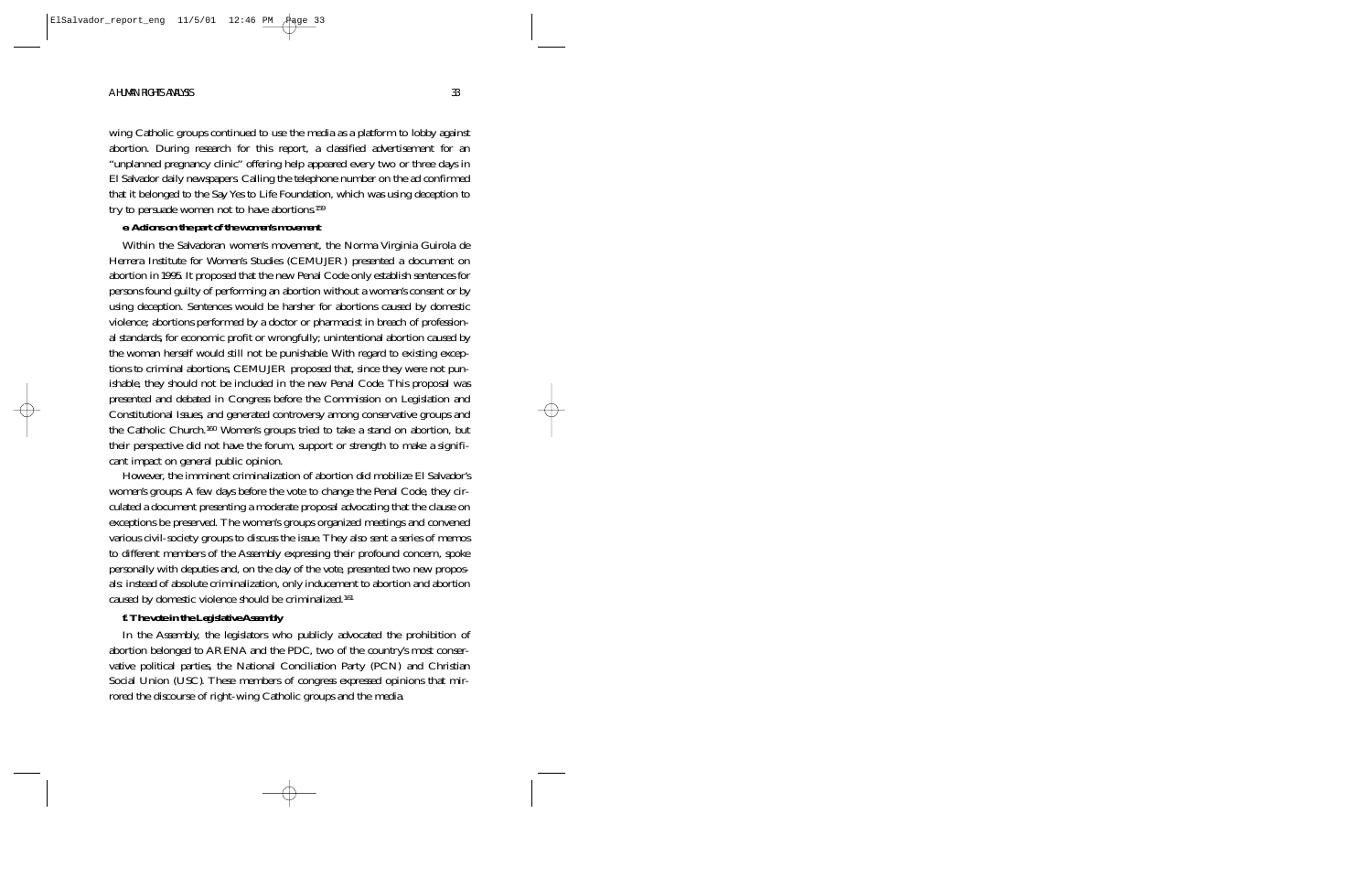Only two FMLN deputies, in a Legislative Assembly of 84 members, spoke out in favor of maintaining Article 169 of the 1973 Penal Code. They declared that eliminating the exceptions clause would be an attack against a woman's right to make decisions over her own body, and that repealing it would "not resolve the clandestine aspect of abortion [but rather] would, on the contrary, stimulate and encourage it."162 According to Lorena Peña, FMLN deputy and member of the Legislative Assembly's Commission for the Family, Women and Children, there was an agreement to support the proposal that the exceptions allowing abortion should be maintained. However, she said in an interview that when it came time to vote, political interests such as fear of being stigmatized by the Catholic Church resulted in members voting the other way.163

The day of the vote, in a departure from usual procedure, which generally requires a special request, the legislators allowed two members of civil society to speak to the Assembly. Dr. Carlos Mayora showed a sensationalist video on abortion and gave a speech devoted to defending the point of view that life begins at the moment of conception, stating that the only ones who benefit from abortions are those who perform them — disregarding the perspective of women who have abortions. Without providing any basis for his position, he denied that some abortions might be necessary for therapeutic reasons, stating that medicine is capable of saving the woman and her child in all cases. Dr. Mayora found it inexplicable that "often, movements that defend women's rights also defend abortion, which exposes women to serious consequences."164 He did not say what kind of consequences, nor did he say which studies supported his statement. In fact, it has been proven that abortions performed in sanitary conditions using the proper techniques present almost no risk to a woman's health.165 On the contrary, in some cases, they can be a determining factor in saving women's lives.

The other speaker, Morena Herrera, a member of the feminist organization Women for Dignity and Life (Las Dignas), acting as a delegate of the women's movement, based her speech on the defense of women's rights. She warned the Assembly that abortion would continue to exist in El Salvador and that criminalization would not prevent women from having abortions. Instead, it would force women to have clandestine abortions, in unsafe conditions that put their lives in danger. In her speech she stated that "[abortion] is always a difficult decision; it is a decision that marks the life of every woman. So we have to understand that there are circumstances beyond personal will, and that this is not a religious issue, but rather an issue of the everyday life of thousands and millions of women in El Salvador, which they must be allowed to resolve in the sphere of private life."166

On April 25, 1997, the Legislative Assembly chose to prohibit abortion rather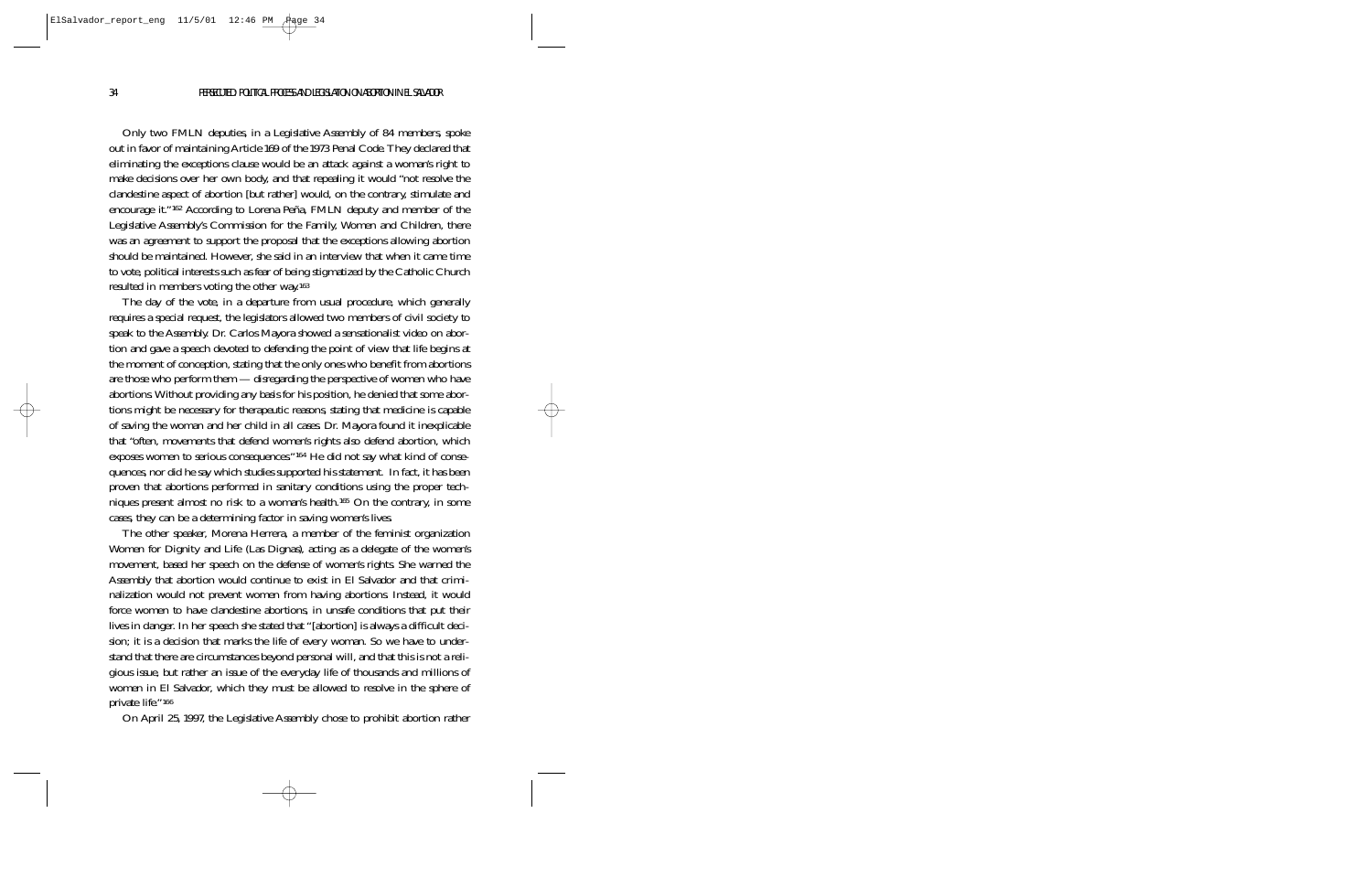than maintain the existing exceptions. El Salvador's Legislative Assembly is made up of 84 deputies, and a minimum of 43 "for" votes are needed to pass core legislation such as the Penal Code. In this case, Articles 133 and 134 were approved by 61 votes, Article 135 by 60 votes, Article 136 by 59 votes and Article 137 by 60 votes.<sup>167</sup> These articles are part of the new Penal Code that came into effect in April 1998.

In general, the public debate centered around the total prohibition of abortion, since right-wing Catholic groups considered that maintaining the exceptions in the 1973 Penal Code amounting to legalizing abortion, even though abortion was already illegal in virtually all circumstances. The proposals of women's groups were ignored during the debate over which provisions on abortion to include in the new Penal Code. The proponents of criminalization spoke only about protecting life from the moment of conception and the need to save the fetus's life and safeguard its rights. They never took into account the rights of women, which are recognized in the international human rights treaties signed by El Salvador. Women's right to make autonomous decisions about issues linked to their reproduction was never considered. In the words of a Salvadoran journalist commenting on the legislative process surrounding the reform: "The deputies behaved like the followers of a dogmatic sect by criminalizing abortion. . . . They did not consider the other side of the issue and adopted a mistaken policy that entrenches yet another form of women's inequality. . . ."168

#### *3.The constitutional reform process*

In February 1999, El Salvador's Legislative Assembly once again took a stand on abortion. This time, in the context of a debate surrounding the amendment of Article 1 of the Constitution, the legislators signed the Legislative Agreement for Constitutional Reform of April 30, 1997, giving human beings protection from the moment of conception.

| OF 1999169                                                                                                                                                                                                                                                                                                                                                                                           |                                                                                                                                                                                                                                                                                                                                                                                                                                                                                          |
|------------------------------------------------------------------------------------------------------------------------------------------------------------------------------------------------------------------------------------------------------------------------------------------------------------------------------------------------------------------------------------------------------|------------------------------------------------------------------------------------------------------------------------------------------------------------------------------------------------------------------------------------------------------------------------------------------------------------------------------------------------------------------------------------------------------------------------------------------------------------------------------------------|
| Article 1 - El Salvador recognizes human beings,<br>from the time of conception, as the basis and the<br>end goal of activities by the State, which is<br>organized to attain justice, security and the<br>common good.<br>Consequently, the State has the obligation to<br>guarantee to the Republic's inhabitants, the<br>enjoyment of liberty, health, culture, well being<br>and social justice. | Article 1 - El Salvador recognizes human beings,<br>from the time of conception, as the be all and end<br>all of activities by the State, which is organized to<br>attain justice, security and the common good.<br>It similarly recognizes all human beings as such<br>from the very moment of conception.<br>Consequently, the State has the obligation to<br>guarantee to the Republic's inhabitants, the<br>enjoyment of liberty, health, culture, well-being<br>and social justice. |

The government, the Church and Catholic groups waged the campaign for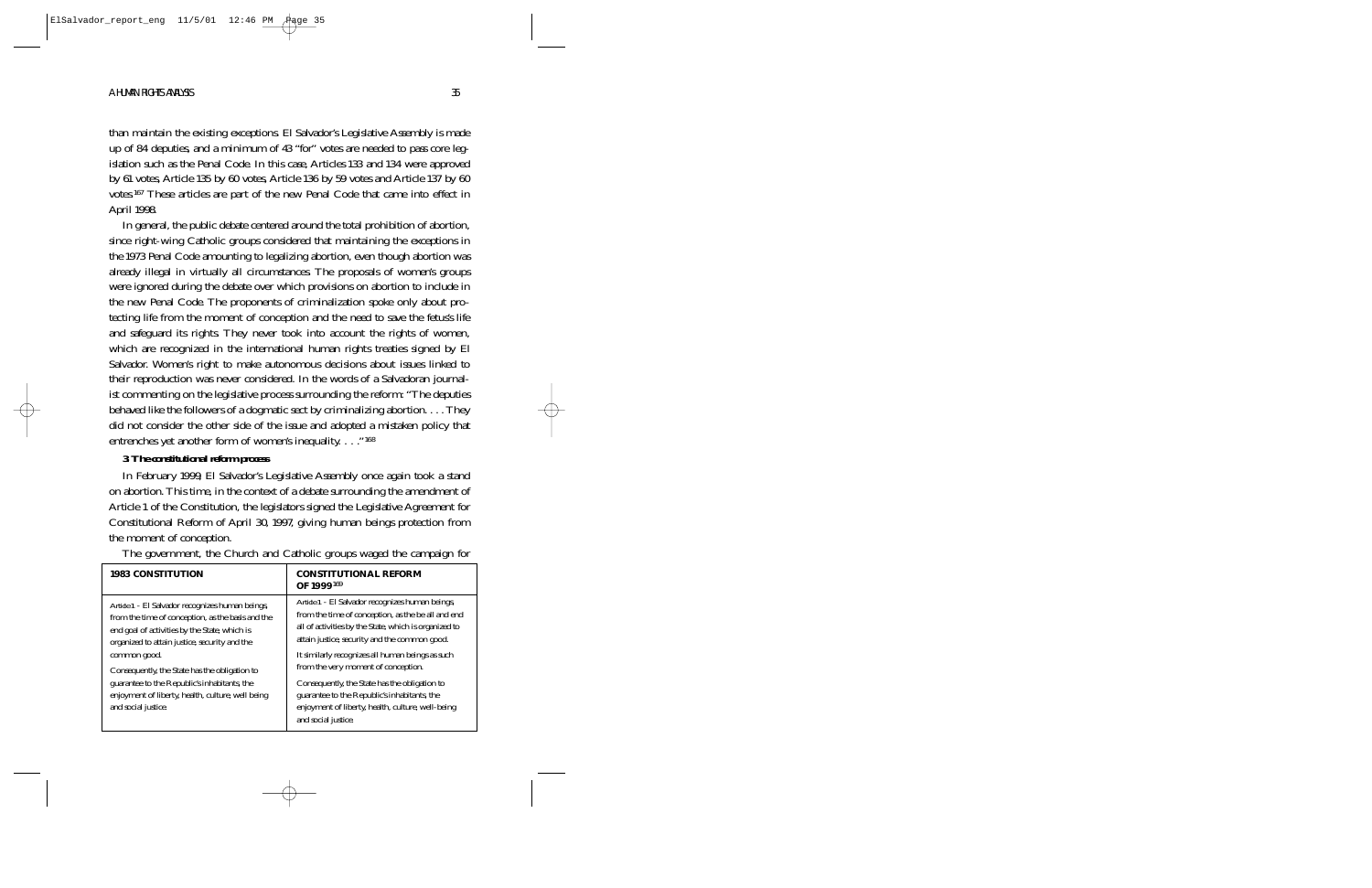constitutional reform using the same strategies as the campaign to approve the new Penal Code. The same players once again spoke out against abortion, brandi shing the same arguments and mobilizing students and various civil society organizations anew to repudiate abortion in front of the Legislative Assembly a few days before the vote. The media once again gave the issue coverage, emphasizing support for constitutional reform. In some cases, certain media, with the aim of informing the population on the issue of abortion allowed persons with anti-abortion stances to give the public misleading information.170 For example, some articles stated that abortion was caused by women's "promiscuousness," and that having an abortion entailed serious repercussions for women's health. These arguments completely ignored the fact that the real danger to the health of society's most vulnerable women is the precarious and clandestine conditions in which they are forced to have abortions.<sup>171</sup>

Support for the reform led to a proposal by the Committee for the Protection of Human Life and Dignity to amend Article 1 of the Constitution to recognize life from the moment of conception.<sup>172</sup> This initiative was accompanied by signatures collected in the country's churches and streets. Right-wing Catholic groups called for ratification of the reform as a way of commemorating the 50<sup>th</sup> anniversary of the Universal Declaration of Human Rights.173 The Health Minister also took a public stand again, saying that his department "completely agreed with this amendment, because a human being begins when the sperm joins the ovum. . . . no one has the right to interrupt life."174

On February 3, 1999, the debate in the Legislative Assembly was rife with appeals "for life and against death."<sup>175</sup> The deputies who supported the reform of Article 1 of the Constitution, who were the vast majority, called for the reform in the name of "the morality of a people, for the morality of the country," <sup>176</sup> and declared that what was at stake was the right to life. There was, however, no mention of women's right to life. Some legislators in favor of the reform also cited international instruments such as the Universal Declaration of Human Rights and the American Convention on Human Rights<sup>177</sup> to provide additional bases for constitutional protection for the life of the fetus. In doing so, they once again turned a blind eye to the fact that international organizations, such as the United Nations and the Inter-American System, have never interpreted the right to life as protection of the life of the fetus.

FMLN deputies argued that if there were really going to be a vote for life, it was not only the life of the unborn that should be considered. They pointed out that it was also imperative to ensure the dignity and quality of life of all Salvadorans, born and unborn.<sup>178</sup> The FMLN gave its deputies the freedom to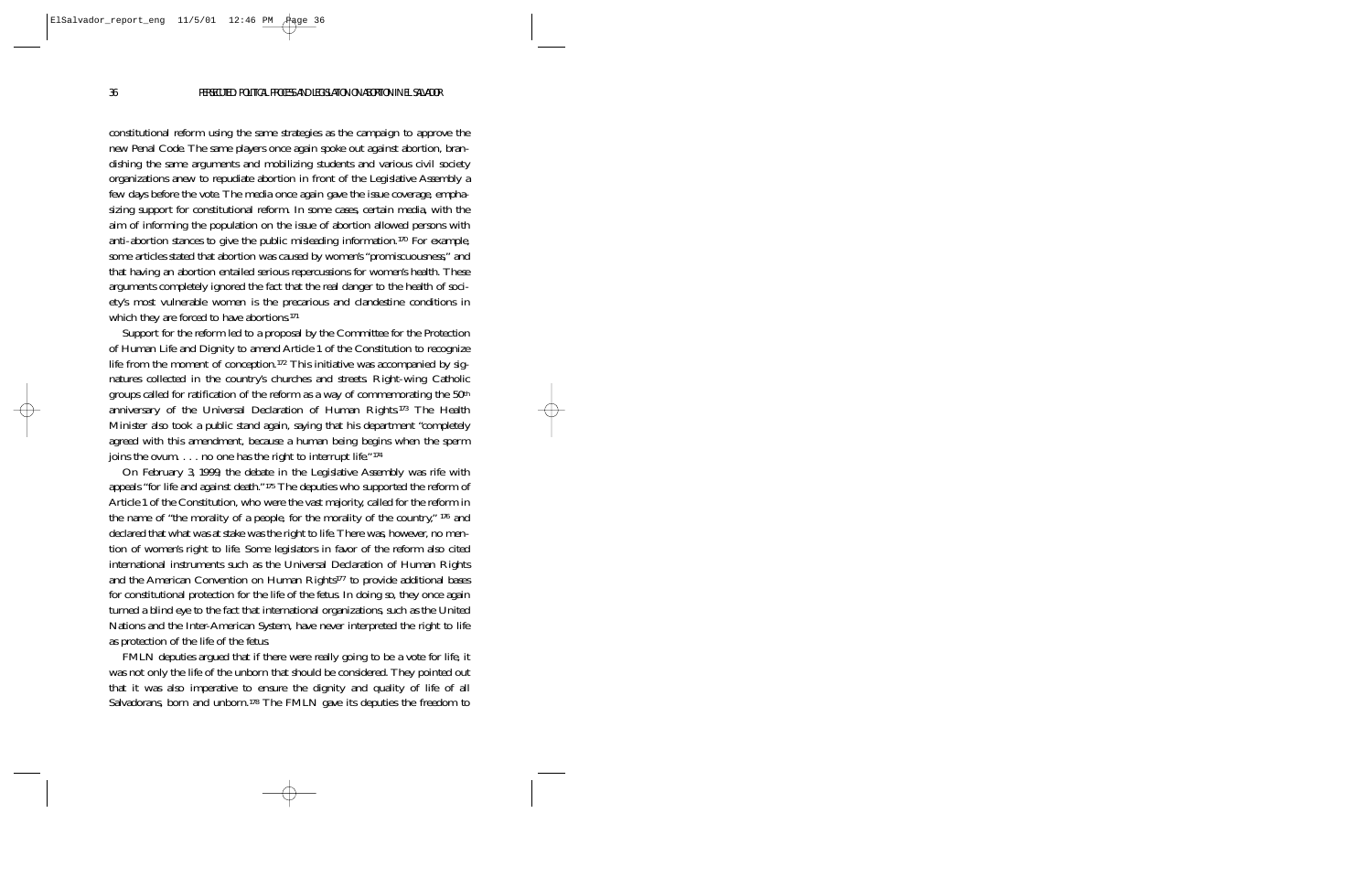vote according to their own conscience, saying that the issue was too personal to make it a question of party ideology.179 Some deputies voted for the reform and others abstained, but no one voted against the reform.180 In fact, none of the deputies voted against recognizing the protection of human life from the moment of conception: 72 deputies voted for, 11 abstained, and one left the room. Fiftysix votes were needed to reform the Constitution.<sup>181</sup>

#### **C. CIVIL SOCIETY'S VIEWS ON THE REFORMS**

Research for this report involved numerous interviews with people from different professions who, in one way or another, due to professional or personal experiences, had direct contact with the issue of induced abortion in El Salvador and could provide their perspective on the new provisions. The group included doctors, lawyers, prosecutors, public and private defense counsel, legislators, academics, members of women's groups and representatives of international organizations. There was a certain consensus throughout the different interviews that the prohibition of abortion was a political maneuver spearheaded by the Church and conservative groups. Those interviewed maintained that it was not necessary to repeal the exceptions in the previous Penal Code and felt that the new reforms were discriminatory, since they affected primarily poor women. Women of higher social standing will continue to be able to access abortions in private clinics, where there is less control than in state hospitals, or to travel to countries like the United States to obtain abortions. Some of the interviewees also touched on the Catholic Church's significant influence over the government in certain areas, particularly on the issue of abortion. The positions of certain persons and groups with regard to the reforms are summarized below.

#### *1.The Catholic Church*

The Catholic Church expressed its complete satisfaction with both votes in the Legislative Assembly, because the results confirmed the success of its campaign aimed at the Salvadoran population and the government itself. The Archbishop of San Salvador, Fernando Saenz Lacalle, harshly criticized the deputies who ventured to support abortion in exceptional cases and reaffirmed the position of absolute protection of life from the moment of conception.182

#### *2.The Office of the Public Prosecutor of the Republic*

The director of the Crimes Against Minors and Women Division of the Office of the Public Prosecutor, who is responsible for the unit that investigates abortion offenses, expressed in an interview that, with the new reforms in effect, her institution must investigate accusations of abortion, which come mainly from hospi-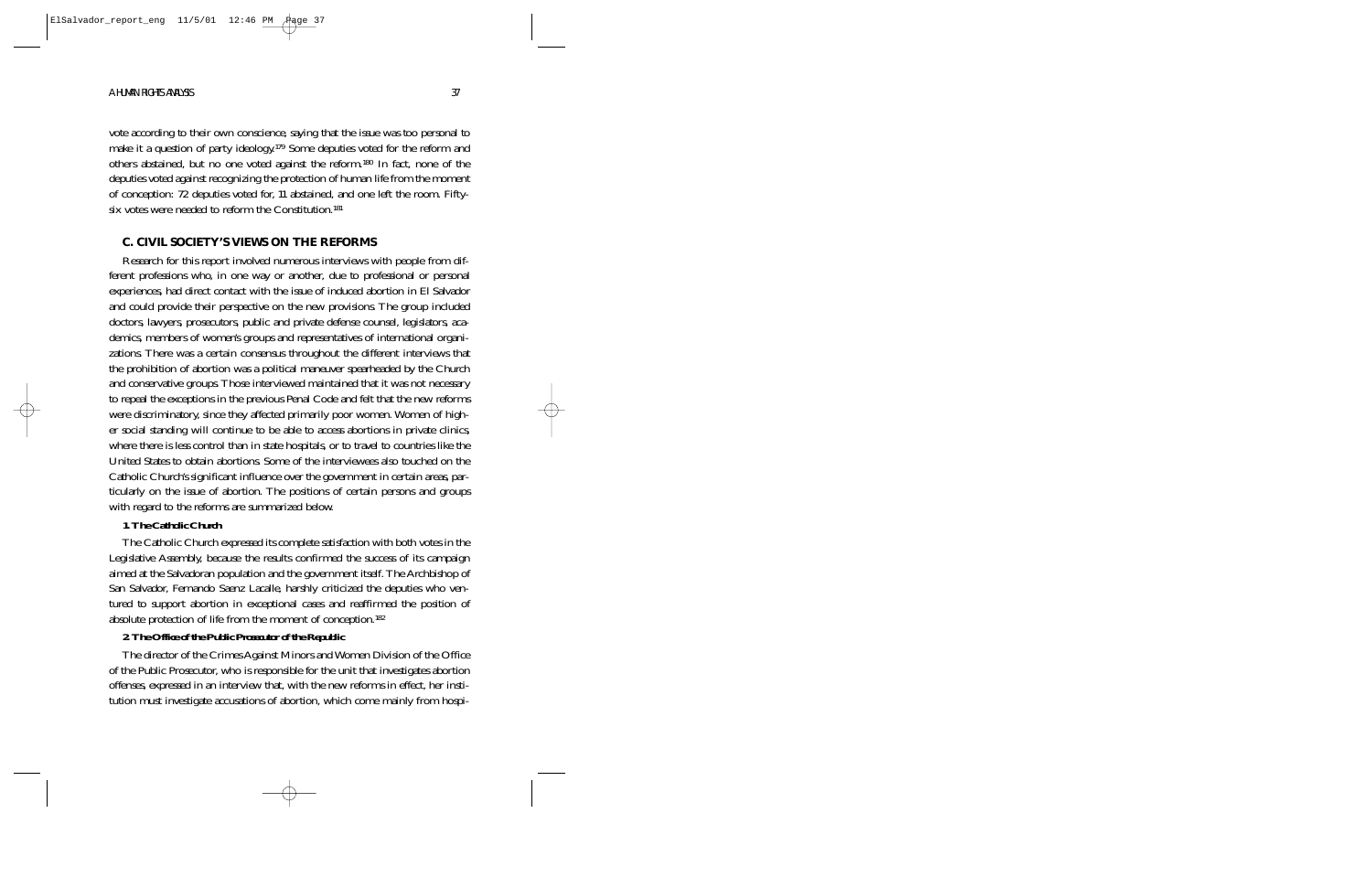tals. She expressed that, as a prosecutor, she must apply existing penal legislation and has therefore been forced to place women in preventive custody for selfinduced abortions. She said, however, that she finds the sentences imposed by the Penal Code to be very severe. She similarly expressed that, for women who have self-induced abortions, she prefers to avoid preventive custody while the causes are being substantiated and to apply alternative measures such as house arrest.<sup>183</sup> Some prosecutors from the unit have spoken out against the total prohibition of abortion and have pointed to cases in which they have had to deny rape victims the authorization to have an abortion. In the opinion of these prosecutors, the legislation does not address the real issues faced by Salvadoran women.<sup>184</sup>

#### *3. Representatives of the medical profession*

Researchers were able to hear different points of view from various members of the medical profession: the Director of the San Salvador Maternity Hospital, members of the Gynecology and Obstetrics Society, the Director and doctors of the First of May Hospital, which belongs to the ISSS, the President of the Association of Women Doctors of El Salvador and a female doctor from the Institute of Forensic Medicine. Generally speaking, and in very personal terms, no one supported the absolute legalization of abortion. They did, however, think that abortion should be allowed in certain cases. Interviewees asserted that the most recent reforms of the Penal Code in this area deprived doctors of a procedure that allowed them to help their patients and, in many cases, save their lives.<sup>185</sup>

The Director of the National Maternity Hospital, the institution that treats the largest number of cases of medical complications due to abortion, stated that, as he saw it, the majority of El Salvador's doctors opposed abortion as a solution to unwanted pregnancies but did not agree with the prohibition of therapeutic abortion, because it tied their hands. In this respect, he felt that abortion is a medical procedure which, when properly regulated, is capable of saving the lives and protecting the health of women health-service users.186 This same interviewee indicated that the number of women treated at his hospital for unsafe abortions had dropped since the reforms completely prohibiting abortion came into effect; women were staying at home until they were forced to go to the hospital because their life was at risk.187 He said that, in his opinion, the element of trust in the doctor-patient relationship had been lost and added that, regardless of the health problems they may experience, women avoided going to the hospital because they were afraid of being reported to the police or to the Public Prosecutor's Office.

The Gynecological and Obstetrical Society of El Salvador stayed out of the debate on Penal Code reforms, since it was not approached for any type of tech-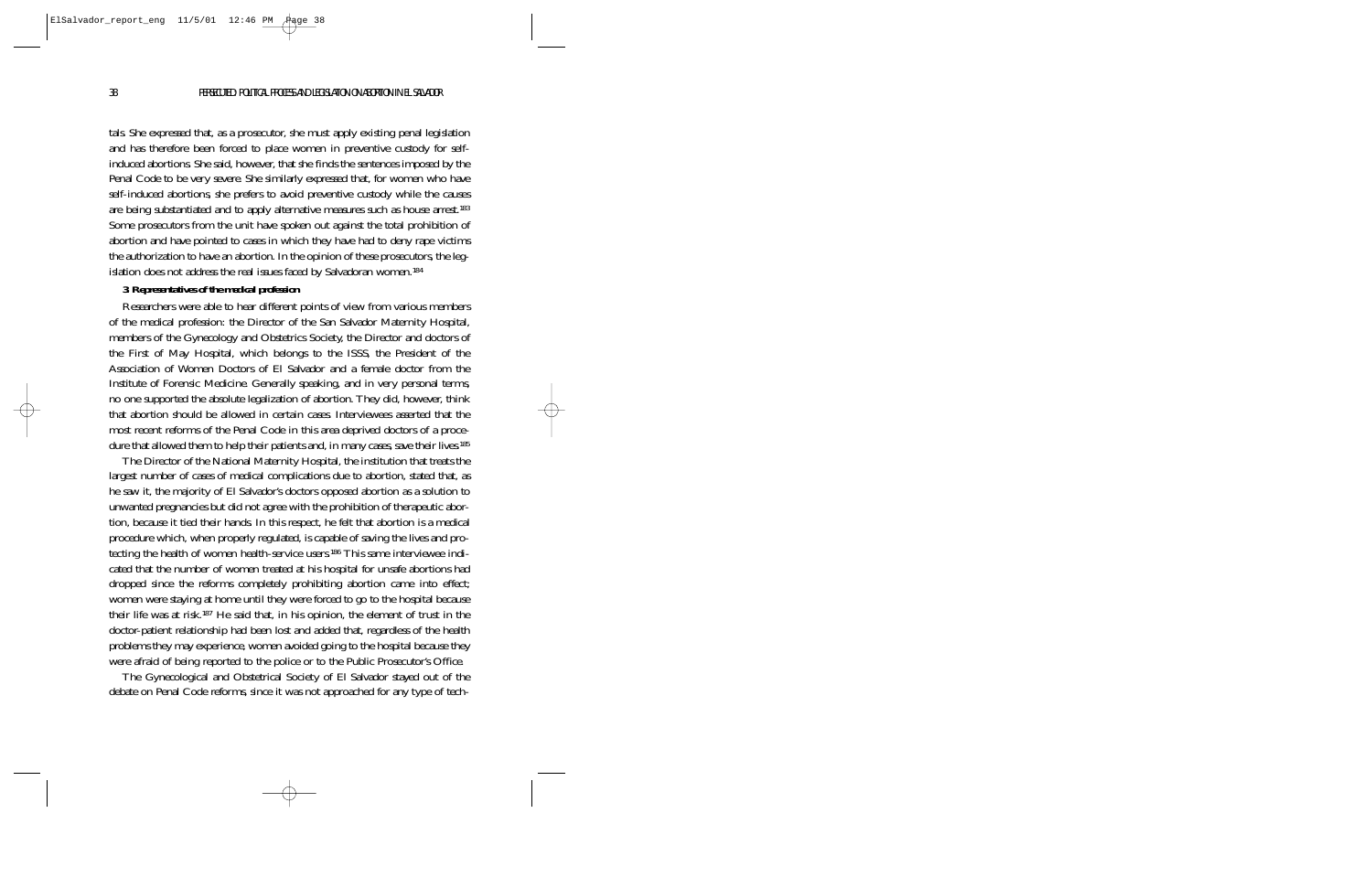nical or academic consultation. In a letter sent to a widely circulated daily newspaper (the letter was never published), the Society communicated its disagreement with the way the issue was being handled: "a fundamental problem has been manipulated at a political-religious level, with two main characteristics: the lack of information and discussion at the grassroots level, and the opportunistic timetable initiated by the Opus Dei Association of El Salvador for its initiative." The letter also stated its defense of couples' right to regulate their fertility with the contraceptive method of their choice and harshly criticized the elimination of non-punishable grounds for abortion. Finally, it declared that the absolute criminalization of abortion had underpinnings of social injustice, since it affected only women at the bottom of the social ladder.188 Some of the doctors interviewed felt that it was a serious mistake for gynecologists and the Gynecological and Obstetrical Society, as a legal entity, to limit themselves to criticizing the political and legislative process from the outside, rather than getting involved in the debate at the time. In general, interviewees stated that the Society should have informed and educated the legislators, giving medical reasons not to prohibit therapeutic abortions and not to criminalize abortion in other circumstances.

#### *4. Salvadoran women from a self-help group*

Researchers for this report attempted to interview Salvadoran women who had had self-induced abortions, to have them share their opinions on the political process that led to the Penal Code and constitutional reforms. Unfortunately, it was impossible to gather this type of information. According to some of the people interviewed, the reason for this was the stigma and shame felt by people in the face of the legal and social condemnation of the procedure in El Salvador. It was, however, possible to interview some of the participants of a self-help group for women victims of sexual assault. They all agreed that a woman should have the opportunity to terminate a pregnancy if she became pregnant as a consequence of rape. One woman, who was the victim of repeated rape by family members and strangers as a girl, said that if she had known about abortion in those days, she would have resorted to it. She feels that it caused her son a lot of pain and suffering to know that he was the product of a violent act against her. This same woman, who is now a married adult with other children, was raped by a stranger last year. When asked whether she became pregnant, she answered, "I can't get pregnant anymore. Otherwise, I would have had an abortion."189 Another woman, who is married and has no children, was raped four years ago, when she was a student. She became pregnant and begged her doctor to give her an abortion, saying: "I can't carry the fruit of that rape inside me."190 The doctor, however, refused to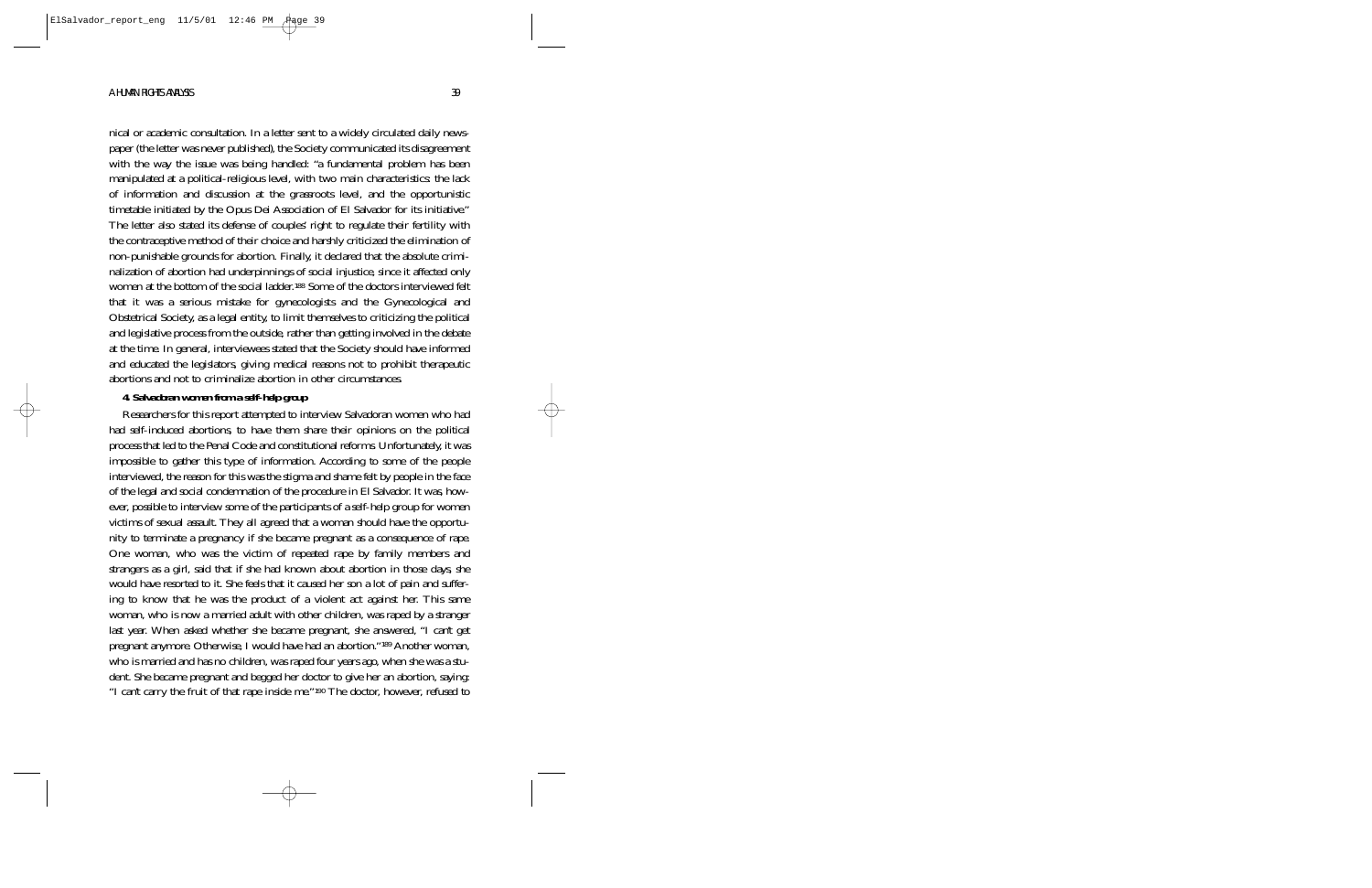perform an abortion. One week after her pregnancy was confirmed, she had a miscarriage which, according to her, saved her.

#### *5. Representatives of international agencies*

Representatives of international organizations in El Salvador were also interviewed. Ruth Manzano, who is in charge of Women, Health and Development issues for PAHO, stated that her organization stayed out of the abortion debate because none of the parties involved consulted international organizations. They were not even asked to give a public health perspective or an opinion on the effects that criminalizing abortion would have at the socioeconomic level.191

#### *6. Legislators*

The persons interviewed agreed that abortion and the related Penal Code reforms were politicized and used as election campaign issues. According to some interviewees, the vote in favor of prohibiting abortion was due purely to political forces, and not because the deputies were poorly informed, as some persons claim. Apparently, there were a number of deputies ready to vote against the reforms, but when the time came to vote, they did not have the courage to say so publicly.192 Perhaps the outcome would have been different if there had been a secret vote. FMLN deputy Lorena Peña stated that there was a split among FMLN deputies at the crucial moment and that her party's vote was dictated by "political maneuvering."193 Interviewees were also virtually unanimous in the opinion that the Catholic Church exerted quite a significant influence on the Legislative Assembly and on public opinion in general. Some maintained that the Catholic Church has too much power in Salvadoran society and politics, and that legislators "are afraid of it."194

#### *7. Organizations for the protection of women's rights*

When they were interviewed for this study, Morena Herrera, from Las Dignas, Yolanda Guirola, from CEMUJER, and Azucena Quinteros, from the Mélida Anaya Montes Women's Movement (MAM), stated that the women's movement needs more support in order to confront right-wing Catholic groups and their strong stance on the issue of abortion.<sup>195</sup> They agreed that speaking out on abortion in El Salvador carries a public stigma and can even be dangerous.196 Azucena Quinteros recognized that her organization does not talk about abortion as such for fear of compromising the organization's other areas of activity.197 Instead, it addresses abortion in the context of violence against women. For this reason some of those interviewed suggested that strategies for lobbying and political action be changed to reflect the real situation in El Salvador.198

In any event, these women felt that both reforms were a disastrous blow to the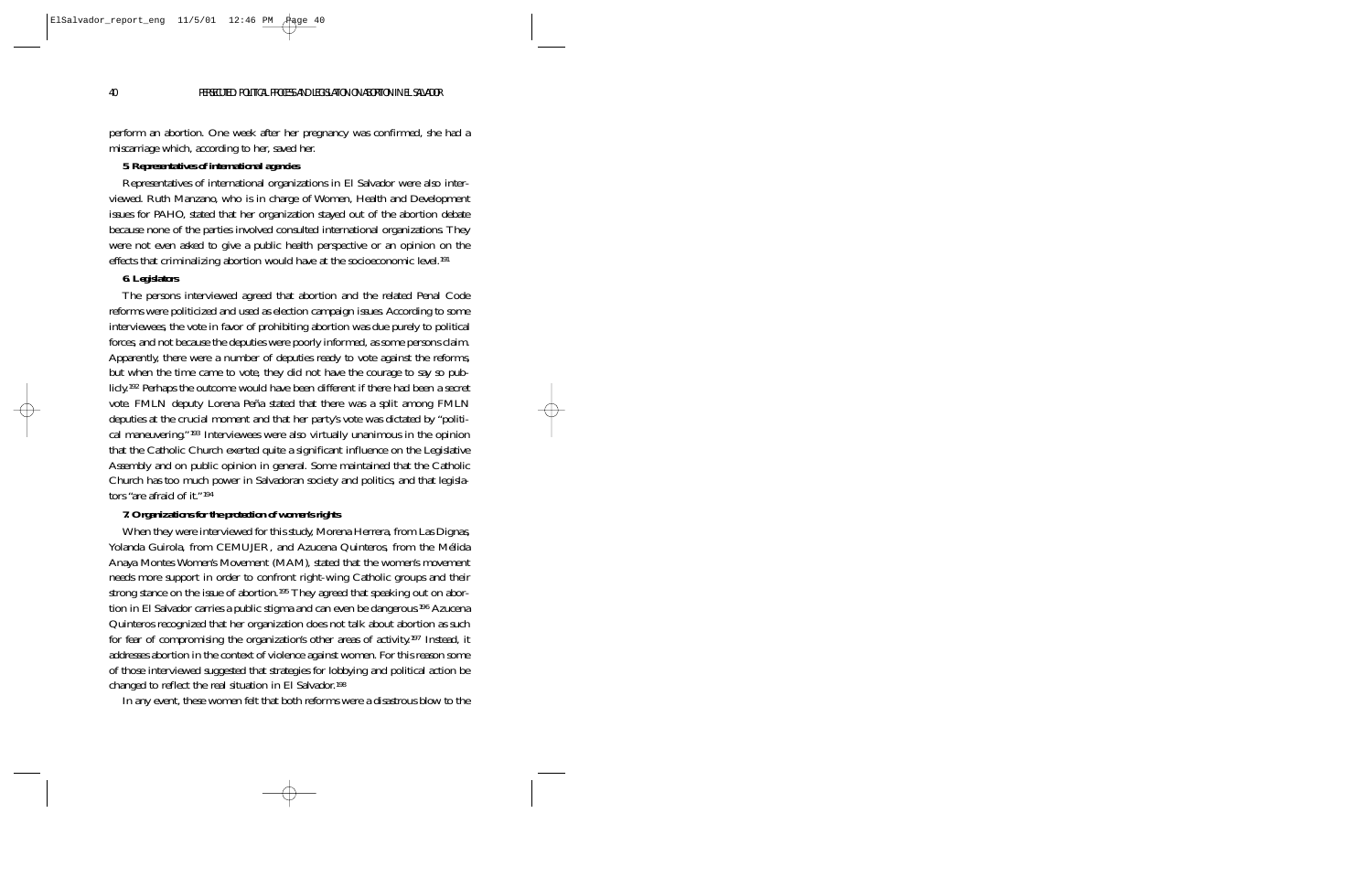Salvadoran women's movement, which was not in a position to confront the right-wing Catholic groups. Las Dignas and CEMUJER stated that they are preparing to deal with the issue more thoroughly. Herrera, from Las Dignas, believes that it is necessary to reform the abortion law in the Penal Code once again, to at least reintroduce the exceptional grounds on which abortion was not punishable. She said that it will take seven or eight years of effort but felt it was necessary to "develop a less dogmatic public opinion."199 She stated that, with the current reform, middle-class and wealthy women are still able to go to private doctors, or to travel to countries where abortion is not prohibited. Poor women, however, have no choice: they have to get abortions any way they can, even if it puts their health and life in danger.

Lorena Peña expressed the opinion that, with the reform of Article 1 of the Constitution, according to which the fetus is considered a human being, "someday they will [even] allow the fetus to vote. As it stands now, the fetus has rights."200 Margarita Velado, a member of the FMLN, argued that "[w]ith or without laws, Salvadoran women have always had abortions. The situation is such that they will continue to have abortions, one way or another. This law creates the conditions under which women will continue to die. . . ."201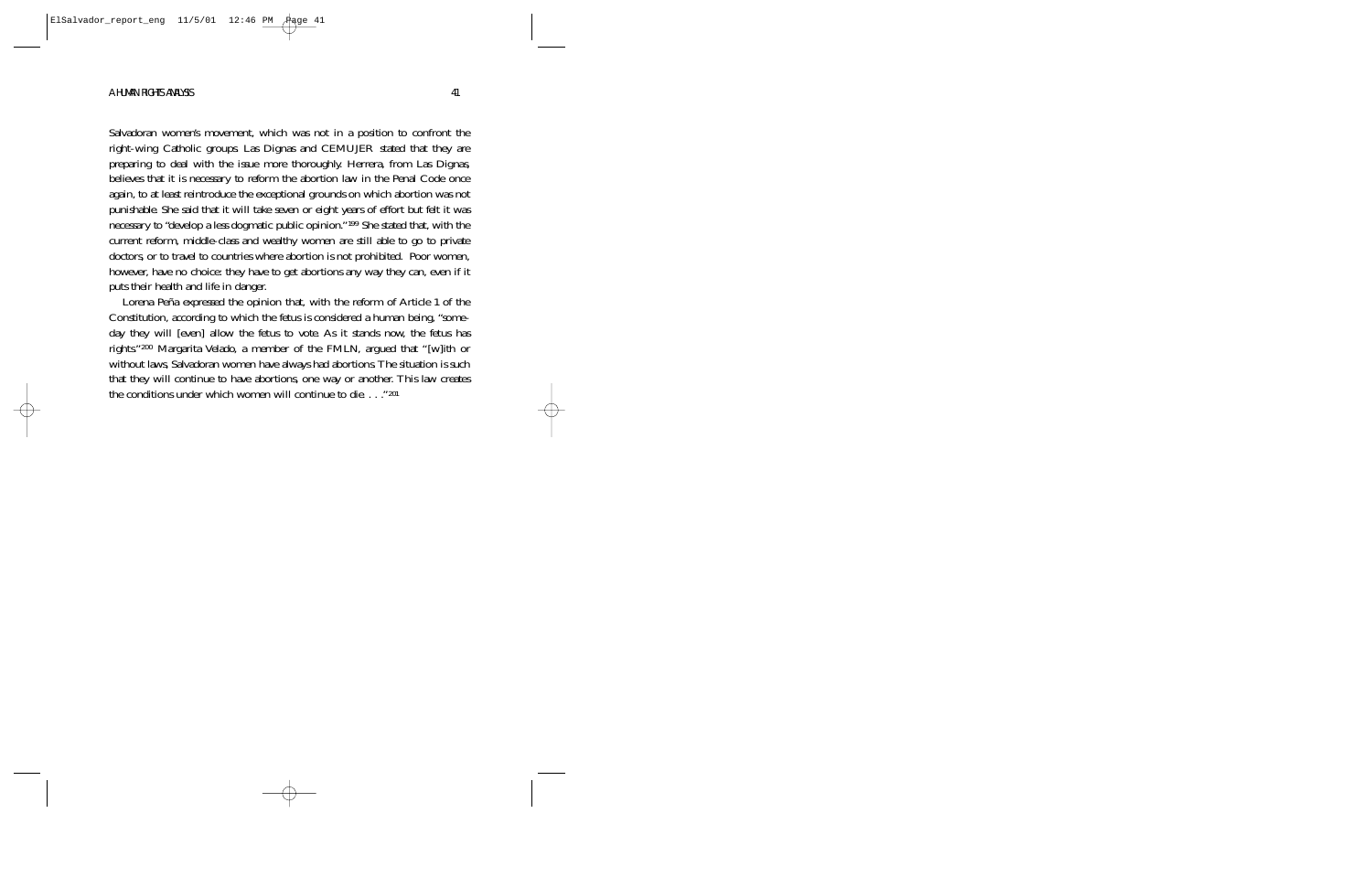### IV. The Criminal Process and Abortion Prosecutions in El Salvador

The purpose of this chapter is to provide a descriptive analysis of the impact of changes to the abortion laws in the short term. This will be done via an analysis of files on abortion prosecutions opened since Penal Code provisions were made more restrictive in 1998. The chapter also analyzes interviews with prosecutors and judges in the Salvadoran justice system. The purpose is to gain a fuller understanding of the impact generated by the application of these reforms, and to determine which women are not impacted in practice.

#### **A. THE CRIMINAL PROCESS**

In late 1996, the Legislative Assembly of El Salvador approved the new Code of Penal Procedure (Penal Code), which came into effect in April 1998.202 The foremost objective of the reform was to ensure "procedural guarantees and the equality of all persons before the law,"203 by modifying the penal system based on an inquisitive model to also incorporate elements of an accusatory legal system. The reform provides for a separate investigative judge and sentencing judge, as well as the position of Penitentiary Surveillance and Sentence Execution Judge, and introduced new alternative precautionary and substitutive measures for incarceration, among other things.204

Within the Salvadoran penal process, the public prosecutor is in charge of initiating criminal investigations and bringing criminal proceedings before the justices of the peace.205 In the majority of cases in the Salvadoran penal process, the justice of the peace is the court of first instance. The justice monitors the initial steps of the investigation, oversees the initial appearance of the accused, hears the plea of the accused, and orders the applicable precautionary measures pending full investigation and trial.206 The court of second instance in the penal process is the court of the examining magistrate, which monitors the directives given by the justice of the peace, collects the information, can modify or revoke the precautionary measures that have been ordered and sets the date for and holds the preliminary hearing.207 During the preliminary hearing, there is discussion on whether the case against the accused is viable and whether the trial should continue. At that time, parties may also introduce alternatives to end the proceedings, such as through a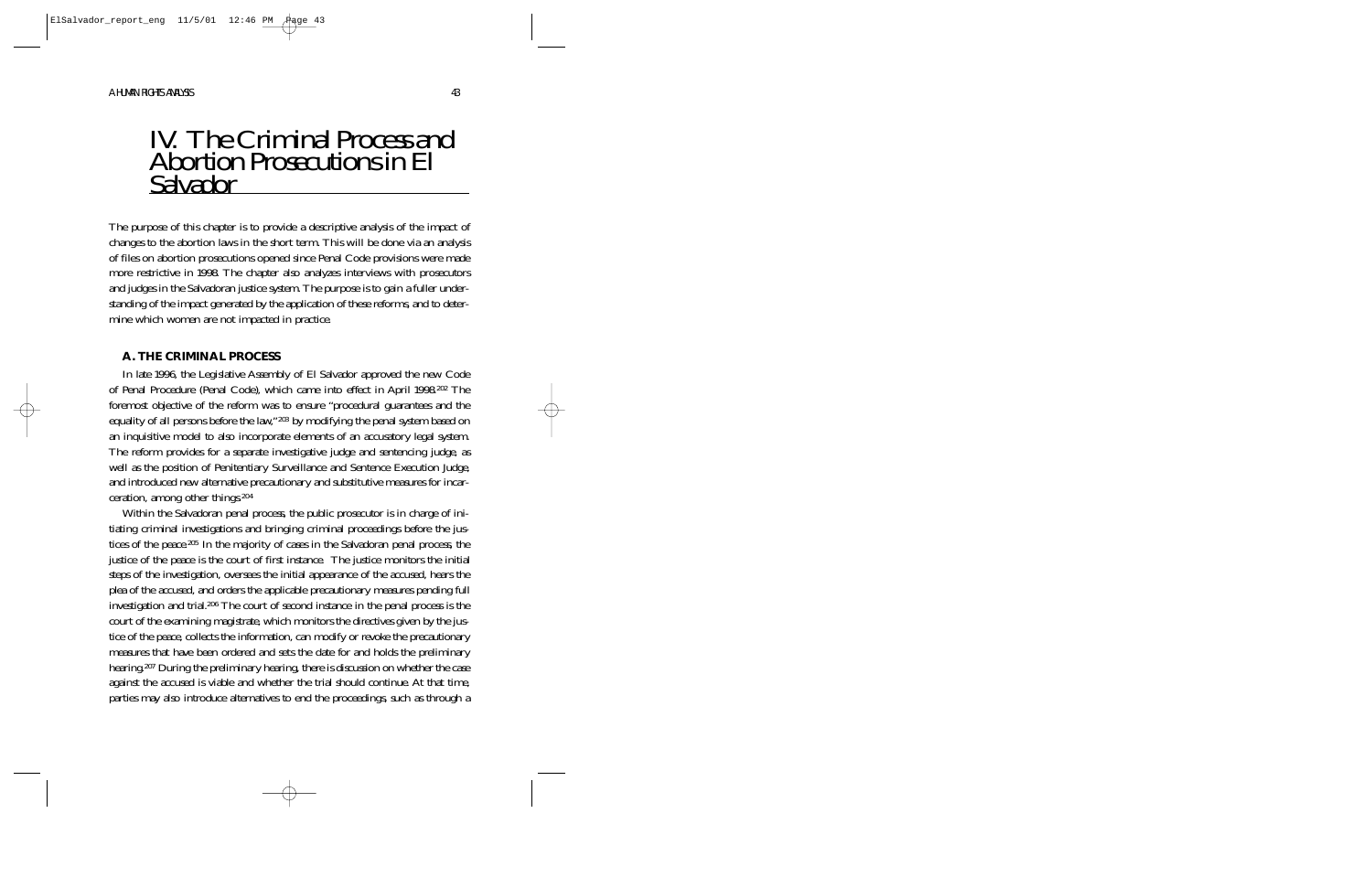settlement or "criterios de oportunidad."208 The sentencing court is where the public hearing takes place,<sup>209</sup> at which it is decided whether the accused is guilty or not guilty and the sentence is handed down. The hearing is oral, and the accused may make a statement if he or she so desires. Witnesses and evidence are presented, and the prosecuting and defense counsel make their closing arguments. Finally, the penitentiary surveillance court is in charge of seeing that the sentence is served if the accused is found guilty, and making sure the rights of the accused are respected.210

#### **B. RELEVANT TE RMINOLOGY WITH REGARD TO PARTICIPATION AND CRIMINAL LIABILITY IN ABORTION OFFENSES**

The Salvadoran Penal Code sets forth three categories that define the degree of participation and liability in committing a crime: *author, accomplice* and *instigator*.<sup>211</sup> The author of the crime is the person who has ultimate control over the illegal act, in other words, the person who both objectively and subjectively holds the reins throughout and is able to decide on the consummation of the act.212 In the case records analyzed, the majority of women who had abortions were tried as authors of the crime of abortion as such, while abortion providers were tried as authors of the crime of inducement or aid to abortion. Accomplices are those who, without being the authors of the crime, cooperate in carrying out the incident by performing actions prior to or simultaneous with the crime committed;213 instigators are persons who convince others to commit a crime.214

Other terms that will be used in this chapter, and which go beyond the purely legal sphere, are *abortion prosecutions*, which indicate criminal proceedings initiated for crimes under penal legislation such as Crimes Against the Life of Human Beings in the First Stages of Development;215 *women who have had abortions*, which is used mainly for women being prosecuted for abortion,216 and *providers* and *facilitators,* terms used for persons who perform abortions or facilitate the means to perform an abortion with the consent of the pregnant woman.

#### **C. PROSECUTION OF ABORTION SINCE THE PENAL CODE REFORM CAME INTO EFFECT**

Between April 1998, when the new penal regulations came into effect, and August 1999, when research for this report began, 69 case records for abortion prosecutions were found. These records included the cases of women and providers who had been or are being tried for one of the crimes defined in the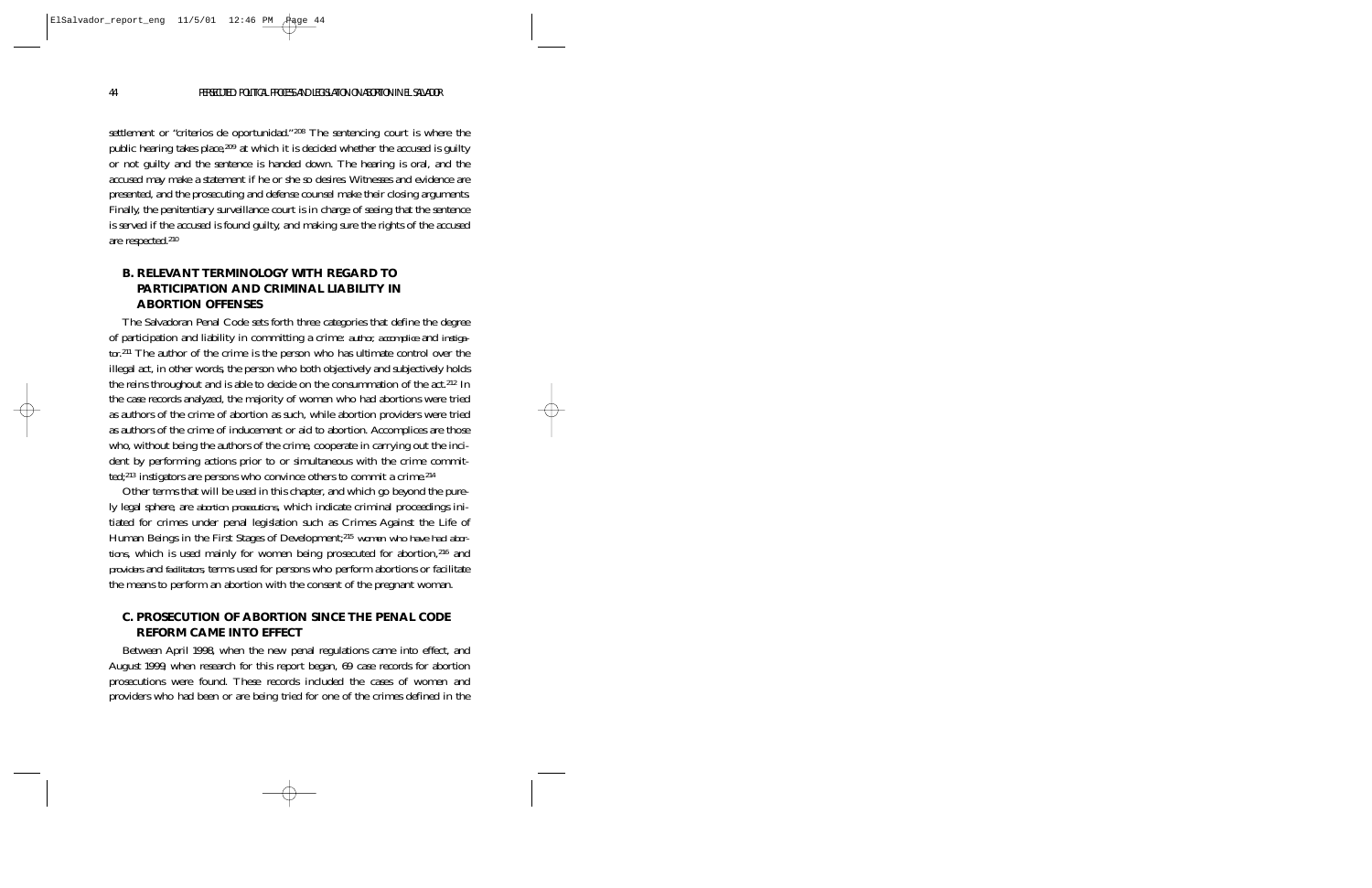Penal Code as Crimes Against the Life of Human Beings in the First Stages of Development. The 69 records also included cases where accusations were brought after fetuses were found in public places. In those cases, the woman responsible for the crime was being sought. It should be noted that not all investigations of this nature are initiated by the Public Prosecutor's Office under the crime of abortion, since some fall under the crime of homicide.217

The case records studied were culled from the archives of the country's 18 public prosecutors' offices, each of which is in charge of a geographic region. The 69 cases records found break down as follows:

| <b>REGION</b>                                                                                                                    | NO. OF CASE    |
|----------------------------------------------------------------------------------------------------------------------------------|----------------|
|                                                                                                                                  | <b>RECORDS</b> |
| <b>ZONA OCCIDENTAL</b>                                                                                                           | 13             |
| Santa Ana (7)<br>Sonsonante (3)<br>Ahuachapán (3)                                                                                |                |
| <b>ZONA CENTRAL</b>                                                                                                              | 45             |
| San Salvador (9)<br>Mejicanos (4)<br>Nueva San Salvador (6)<br>San Marcos (8)<br>Apopa (7)<br>Chalatenango (0)<br>Soyapango (11) |                |
| ZONA PARACENTRAL                                                                                                                 | 7              |
| San Vicente (1)<br>Sensuntepeque (2)<br>Zacatecoluca (2)<br>Cojutepeque (2)                                                      |                |
| ZONA ORIENTAL<br>San Miguel (2)<br>La Unión (0)                                                                                  | 4              |
| Usulután (1)                                                                                                                     |                |
| San Francisco de Gotera (1)                                                                                                      |                |

Fewer abortion case records were found in public prosecutors' offices in rural jurisdictions. Therefore, the majority of the abortion prosecutions discussed below correspond to proceedings in the public prosecutor's offices whose jurisdiction falls within the country's urban areas.

For the period under investigation, 46 of the 69 abortion cases involved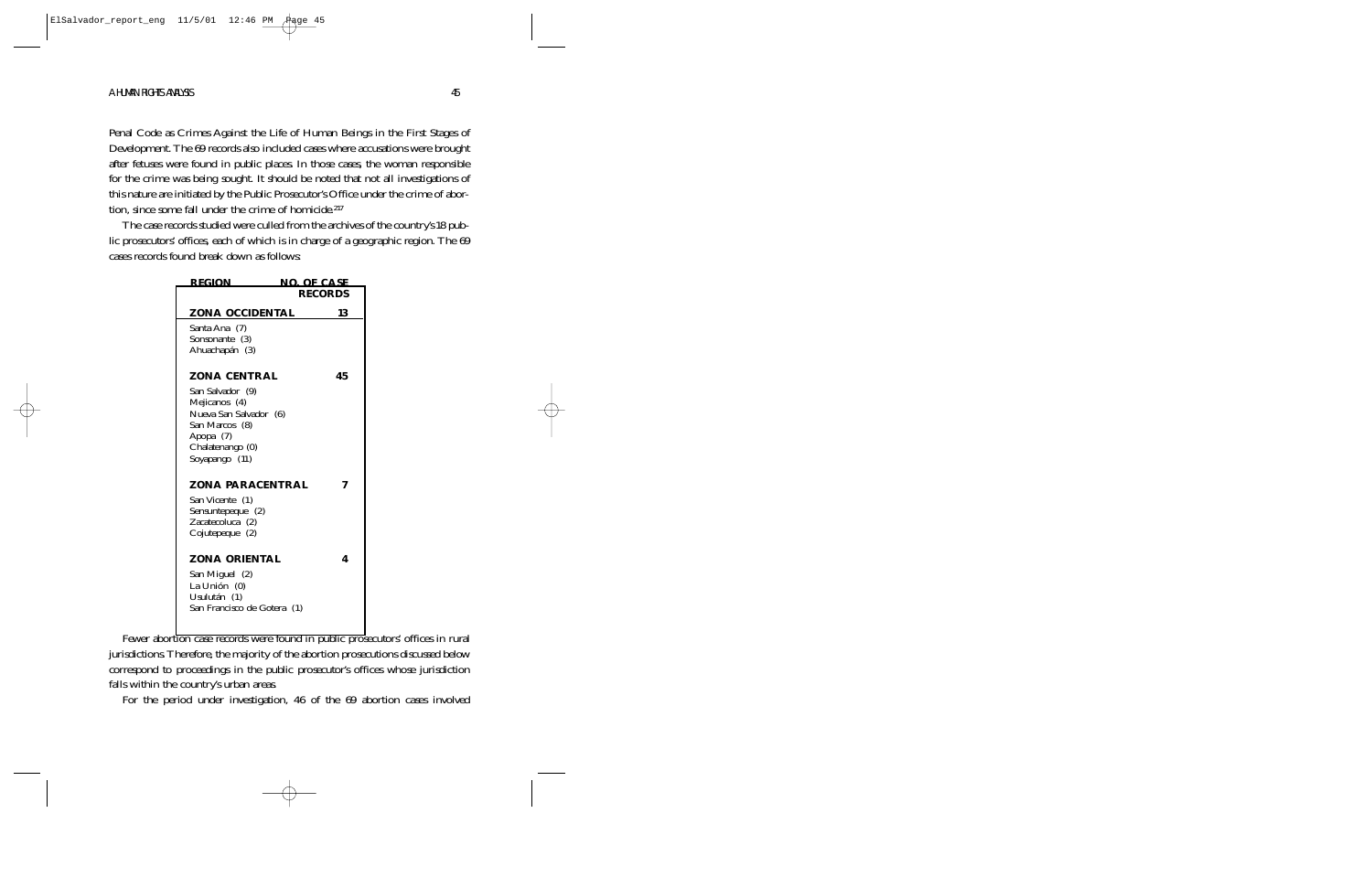women who had had abortions.<sup>218</sup> The other cases involved abortion providers, facilitators or accomplices accused of aggravated abortion or incitement to abortion, as well as discoveries of fetuses in which the women who had induced the abortion were being sought. Forty-two of the proceedings were still in progress, and in 27 of the cases, sentences had been handed down, or the case had been archived.

During the eight-month period from the time the new Penal Code came into effect (April 1998) to the end of 1998, 24 legal proceedings for abortion were initiated. Another 45 cases were initiated during the first eight months of 1999, almost doubling the number of abortion prosecutions from 1998 to 1999. This significant increase seems to indicate that the reforms had an impact in the short term on how the legal system is now mobilizing itself to investigate this offense.

#### **D. ANALYSIS OF PROSECUTIONS INVOLVING WOMEN WHO HAVE HAD ABORTIONS**

In order to analyze the abortion proceedings initiated by public prosecutors' offices throughout the country, this section is divided into three parts. The first part will examine the prosecutions involving women who have had abortions; the second part will address proceedings against abortion providers or facilitators; and the third part will discuss proceedings begun to investigate discoveries of fetuses as a result of clandestine abortions.

The first section will examine the 46 case records of women being prosecuted for having abortions. There will also be an analysis of the women's characteristics, taking into account their age, socioeconomic class, economic activity, education, civil status and number of children. In addition, it will discuss the abortion methods used by the women, where the abortion was performed, who made the accusations, the types of defenses available to the women during the trial, the imposition of preventive custody and the outcome of the prosecutions. It should be noted that, in many cases, the case records do not provide complete and detailed information on all of these factors. The data found in the records was nevertheless collected and analyzed, along with information gathered in research interviews with the prosecutors, judges and defense lawyers in charge of many of the cases.

#### *1. Age, civil status and number of children of the women prosecuted for abortion*

The age of the 46 women involved in abortion proceedings ranged from 12 to 40 years old. The majority, i.e., 29 of the women, were between the ages of 15 and 24. Within this group, 14 were between the ages of 15 and 19, and 15 were between 20 and 24.219 Three of the women were below the age of 15: one was 12,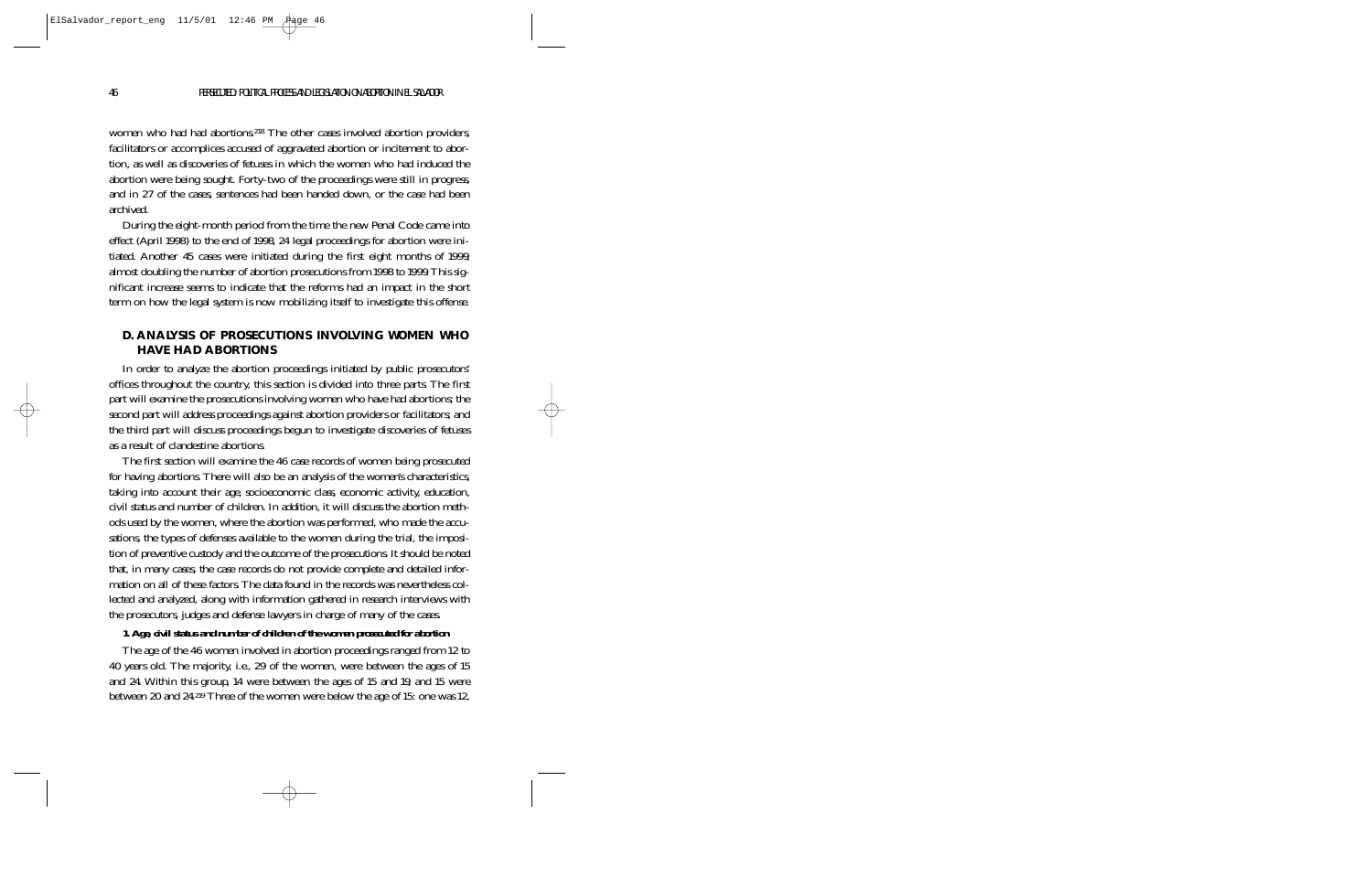and two were 13. Seven of the women were between the ages of 25 and 29, and three were between 30 and 44.220 It was not possible to obtain information on the age of four of the women.

The Penal Code of El Salvador stipulates that criminal law applies only to persons over the age of 18, since special rules govern the trial of minors. It is important to note, however, that some female minors were brought before the courts and tried as adults, rather than under the special rules for minors set out in the Penal Code.221

Of the 46 women involved in the case records examined, 31 were single, three were married and one was divorced. Eleven case records did not provide information on the woman's civil status. While data on the women's number of children is incomplete, the information gathered from the records shows that 18 of the women in the sample had children. The majority of these women with children were under the age of 24. The 17 women who did not have children when the charges were brought were between the ages of 12 and 27.

This data indicates that the women most affected by the total criminalization of abortion in El Salvador belong to a specific and vulnerable segment of the population: young, single women, many of whom have at least one child to take care of.

#### *2. Economic activity and education*

Of the 46 case records, it was not possible to obtain information indicating the socioeconomic status of 18 women, but some information was gathered concerning the employment, level of education and place of residence of 28 others, giving us an idea of their economic status. The majority were domestic servants (18), and the rest (7) were factory workers, ticket-takers on buses, housewives, saleswomen and messengers; some had only primary-level education, and very few had a high school education. Only 3 of the women were considered part of the middle class. Of the 18 women for whom there was no specific information regarding their economic status, it was possible to gather from reading their files that the group included housewives, factory workers, prostitutes, service workers, merchants and students.

In the majority of cases, it was impossible to identify the women's level of education; 30 of the 46 case records did not specify the woman's highest level of education attained. Of the 16 cases where the information was available, 5 women had been only to primary school, 8 had been only to high school, and 3 were studying at the university level.

Generally speaking, the data on the different types of economic activity car-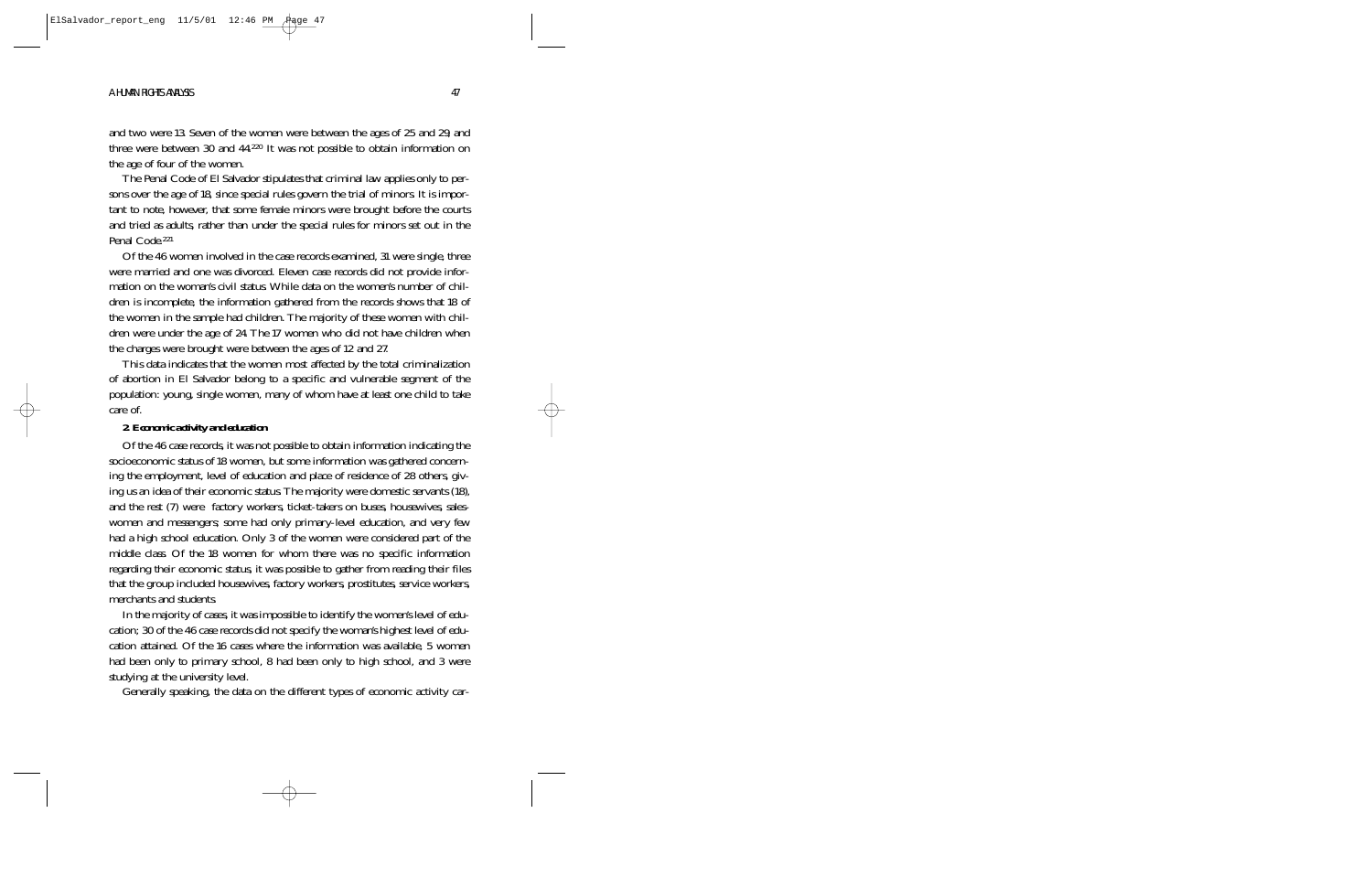ried out by women prosecuted for abortion indicates that they were poorly remunerated, had no access to independent income and had low levels of education. This indicates that not only are young, low-income, poorly educated women denied access to safe abortions, but also that they are more likely to be accused and involved in criminal proceedings relating to abortion. In other words, the impact of the Penal Code reform is greatest on the most vulnerable women. The discriminatory aspects of the application of the justice system were highlighted by the Assistant Director of Legal Affairs and Penitentiary Cooperation at the Ministry of Justice, Salvador Mayaña, who stated openly, "[a]bortion takes place at all social levels, but the higher levels can hide it, whereas the middle and lower levels cannot."222

#### *3.Abortion methods and places where abortions are performed*

The prosecutors and doctors interviewed described, based on their experience, a wide variety of abortion methods used by women who were faced with the impossibility of obtaining a safe and legal abortion: clothes hangers, metal rods, high doses of contraceptives, fertilizers, gastritis remedies, soapy water and caustic fluids (such as battery acid).223 The case records examined showed that the most common methods are pills, such as Cytotec and potassium permanganate (inserted vaginally),224 catheters to inject soapy water or caustic liquids, and rods of any type of material to penetrate the uterus.

In fact, 17 of the 46 case records that specifically indicate the abortion methods used show that the methods most often used by women prosecuted for abortion were: pills such as Cytotec and potassium permanganate (inserted vaginally), catheters, injections of unknown solutions, or a combination of abortion methods, such as pills, a catheter and an injection, or pills and a metal rod. With respect to the place where the abortion was performed, 15 of the 46 women involved had the abortion at home, 12 in clandestine clinics and 5 in hospitals. There was no information on the place of abortion in 14 of the case records.

According to the information gathered from the case records and provided by the prosecutors interviewed, it is obvious that the women charged with abortion performed it under dangerous circumstances, using the methods at hand, even if they knew their health and life were at risk. Using pills, catheters, injections and rods can kill a woman or injure her permanently. In addition to having only dangerous methods at their disposal, the women being tried for abortion were forced to self-induce abortions in their homes, in unsanitary conditions or in clandestine clinics that could not guarantee adequate procedures. Furthermore, once women undergo this type of abortion, if complications arise due to the conditions in which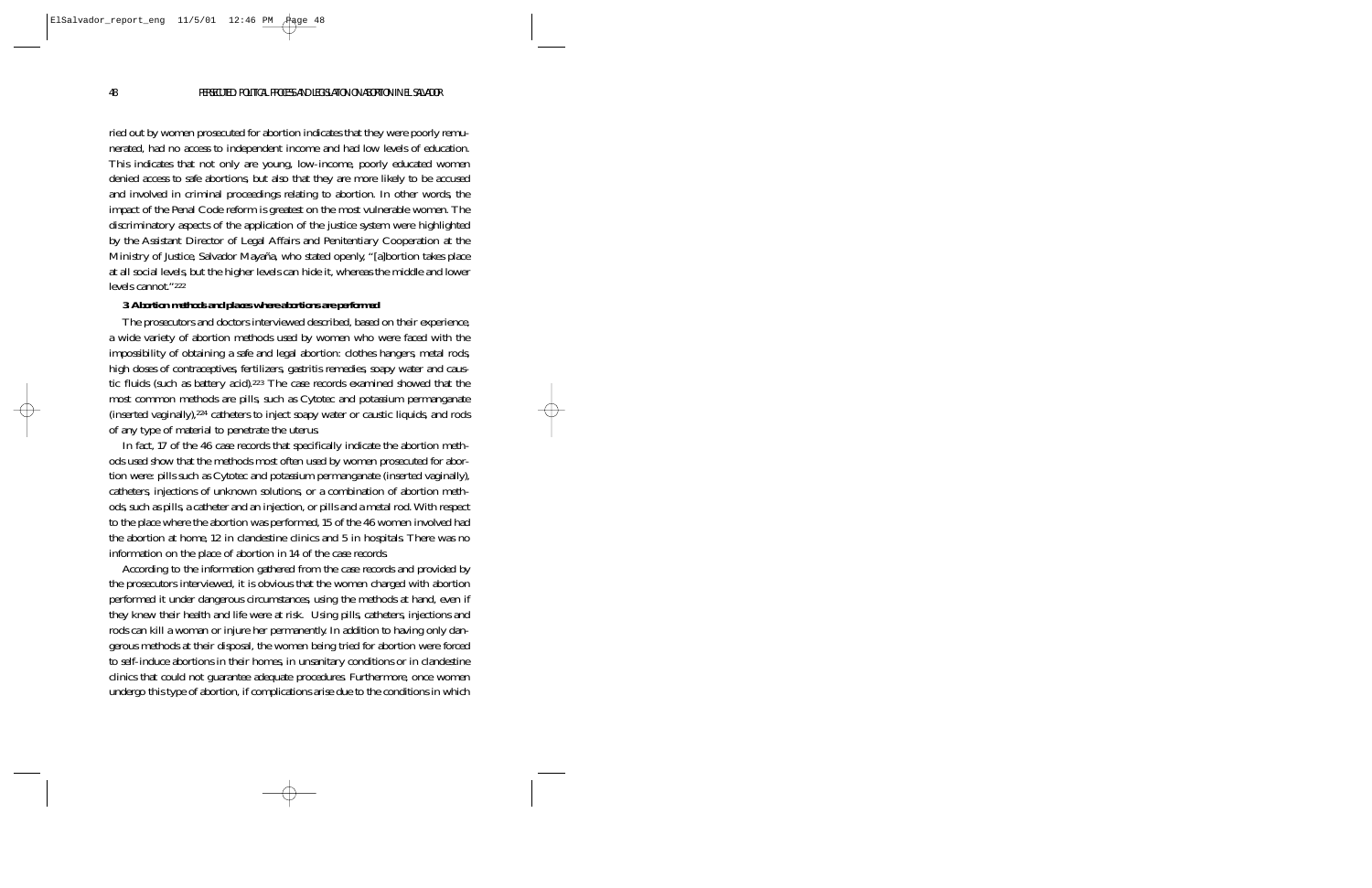the abortion was practiced, they are then at risk of being reported by hospital staff who treat the complications. All of this highlights the risk to life, health, security of person and liberty that terminating an unwanted pregnancy represents for young, low-income women in El Salvador.

#### *4. Complaints and the criminal process*

The case records examined for this study indicated that most complaints are made by hospitals. Of the 46 cases, 23 complaints were made by hospital staff and the other 23 by third parties, including the police and private individuals.

Despite the legal exception that excludes health professionals from having to make a complaint when the information is obtained under professional secrecy, many complaints of abortions are made by public and private hospitals.225 In the opinion of the Director of the Maternity Hospital, the institution that treats the greatest number of women who have had abortion complications, most complaints of abortion come from the hospitals.226

Some prosecutors believe there is a tendency to avoid making complaints of abortion in rural areas. They attribute this to people's fear or ignorance;227 they also think it is "easier to evade the law and cover up the crime" than in cities.228 Prosecutors further explained that, in rural areas, during the last stage of a trial, juries made up of community members are reluctant to get involved in legal proceedings and convict someone.

#### *5. Legal defense*

When a complaint is brought against a woman suspected of having an abortion, <sup>a</sup> prosecutor may interview her and then have her undergo tests performed by a doctor at the National Institute of Forensic Medicine. The accused has the right to legal aid throughout this process and, if she is unable to pay a private lawyer, the State is under the obligation to provide her with defense counsel appointed by the court.229

Nineteen of the 46 women prosecuted for abortion were or are currently represented by defense counsel appointed by the court.230 It was not possible to carry out an in-depth analysis of the case records with regard to defense because most of the prosecutions were in the initial phase. Nevertheless, based on an analysis of the case files and interviews with a court-appointed defense counsel and a private defense lawyer, there appears to be a consensus among lawyers that allegations of abortion against women are hard to prove. Since the woman herself is the "body of evidence," it is difficult to prove the crime occurred and access incriminating evidence.231 Prosecutors cannot order the tests required to proceed without the authorization of the woman or her defense counsel (public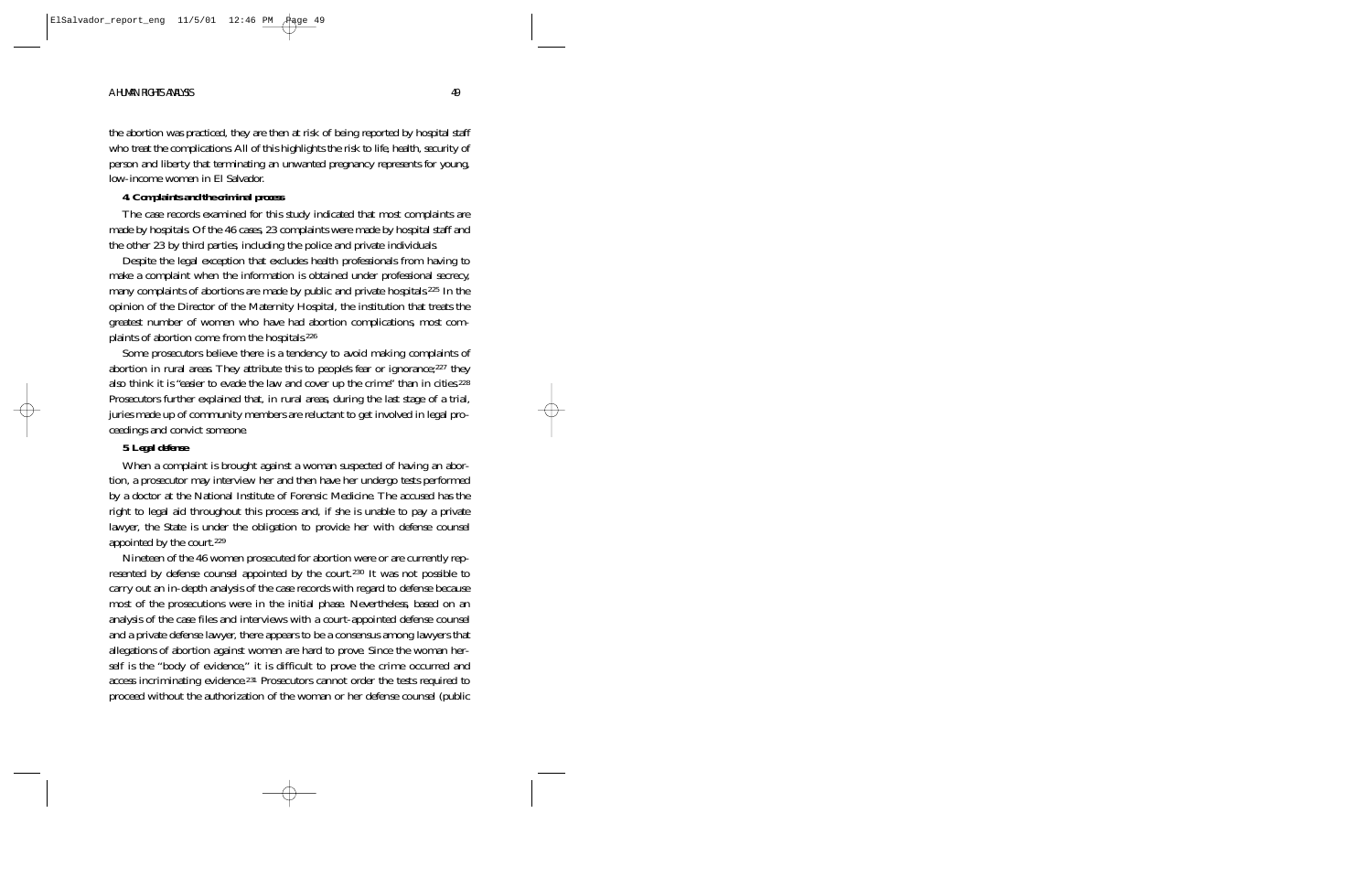or private).232 According to the prosecutors, it is much easier to prove induced abortion when a catheter or other object used for an abortion is found inside the woman.<sup>233</sup>

A female doctor at the National Institute of Forensic Medicine who was interviewed for this study said that women who go to the hospital for complications following poorly performed abortions are usually very scared when they arrive. They do not hide what has happened to them, because they fear for their health and life. However, when it comes to their examination by a doctor at the National Institute of Forensic Medicine, accompanied by their lawyer, they are more composed and often deny having induced the abortion.234

Other interviews shed light on the types of defenses used. There are two main strategies used by the women's defense lawyers. One consists of trying to discredit the prosecutor's evidence to establish their inability to prove the facts of the case. The other strategy is to request an abbreviated process. In this case, the prosecutor requests a sentence that entails no imprisonment, or a minimal prison sentence, and the accused must plead guilty.235

A public defense lawyer and a private defense lawyer both maintained that an important part of their defense was to highlight the reasons behind the women's decisions to have an abortion, as well as their socioeconomic background. They combined these elements in their legal defense to minimize criminal liability.236 "It is necessary to consider her age, the number of children she may have, whether she has a job or not," stated the private lawyer. "We should not cause a woman further problems in order to give rights to the fetus."<sup>237</sup> The public defense lawyer expressed that, in her closing arguments, she invokes women's rights recognized by international human rights treaties, such as the Convention on the Elimination of All Forms of Discrimination Against Women.238

Finally, some of the interviewees spoke of the need to further explore defense arguments, such as the "necessity defense," considered grounds to preclude criminal liability under the Penal Code of El Salvador. In fact, the defense can be used only when the woman's life is in danger, since these grounds provide for exception from criminal liability when a person acts to safeguard a personal legal right, which would be the case of a woman who interrupts her pregnancy to save her own life.239 While it is unlikely that this defense will be effective, it should be explored.

#### *6. Preventive custody and substitutive measures*

For persons prosecuted for abortion, especially women charged with selfinduced abortion, this crime usually marks their introduction into the penal sys-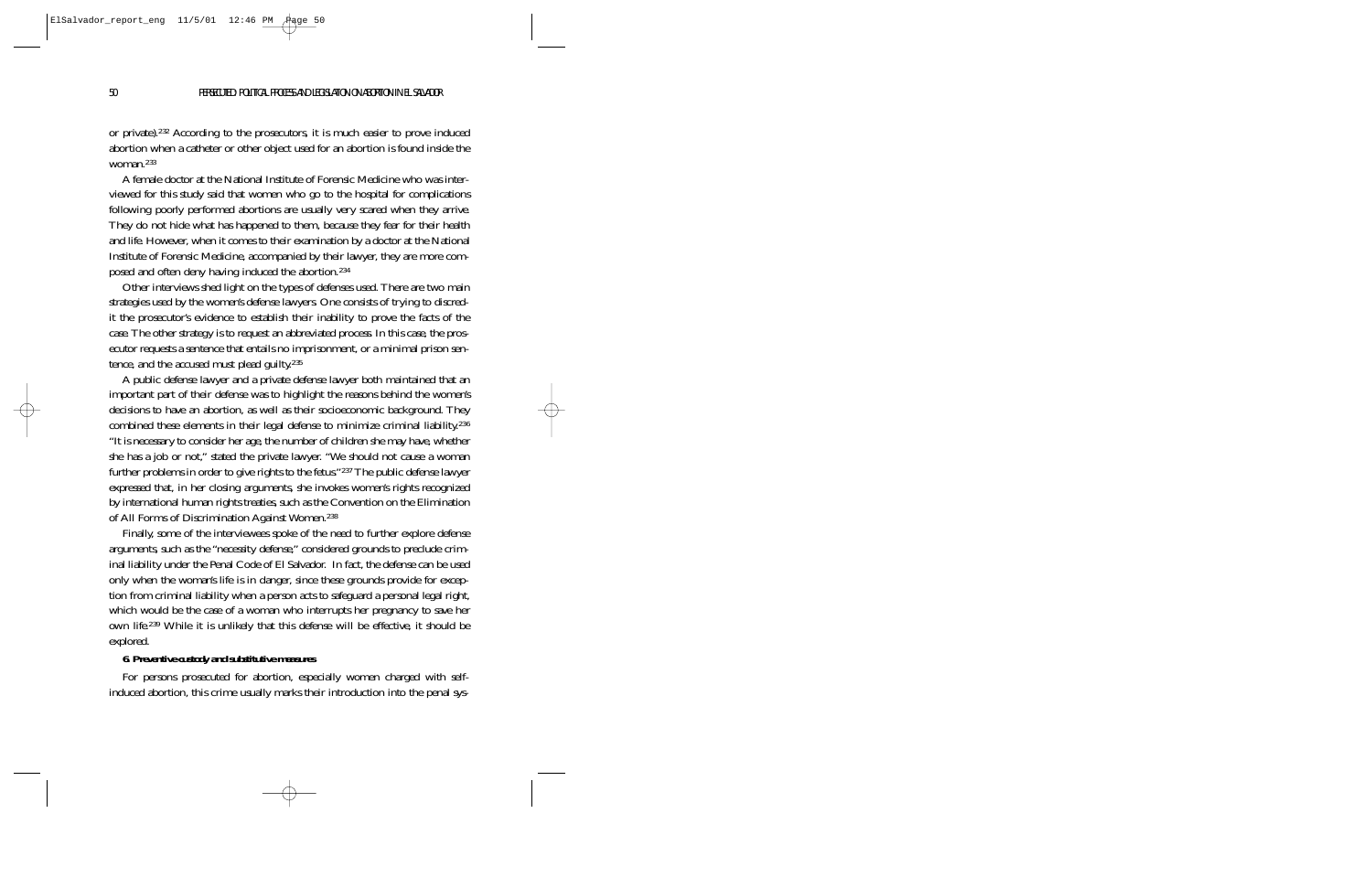tem. Given the structure of the Salvadoran criminal process, very often a person suspected of a crime must go to prison before the investigative and trial process is completed. When imprisonment is ordered by a legal authority, it is called preventive custody, which is total loss of liberty to ensure that the accused remains on hand throughout the criminal process and to fulfill his or her sentence.240 The Director of the Crimes against Minors and Women Division of the Public Prosecutor's Office of the Republic said in an interview that, circumstances permitting, she preferred not to order preventive custody, but instead to apply substitutive measures, specifically house arrest.241 Other prosecutors stated that substitutive measures apply if the woman shows "good faith" and cooperates with the prosecution; they also said such measures may apply if the woman's socioeconomic circumstances are taken into account.242

The Salvadoran Penal Code specifically provides for the possibility of ordering substitutive measures for preventive custody, such as house arrest.243 In nine of the 46 cases studied, substitutive measures were ordered; preventive custody was ordered in another nine. Substitutive measures were not ordered in the remaining proceedings, in some cases because of a provisional stay of proceedings,244 or because the accused women could not be found to continue proceedings, or because it was proven that there was no crime, among other reasons.

Although some prosecutors state that they do not want to impose preventive custody in abortion cases, and prefer substitutive measures, the case records show that both measures were used with virtually the same frequency. It can also be deduced from the interviews that the application of substitutive measures is highly discretional. It is difficult to make a definitive analysis of how often preventive custody is used instead of substitutive measures, since not all of the case records provide complete information. However, prosecutors are starting to apply substitutive measures as an option and must be further encouraged in this regard so that women are not subjected to preventive custody at all.

#### *7. Outcome of criminal prosecutions for abortion*

In El Salvador, not all criminal trials culminate in a sentence. In fact, many trials end in a stay of proceedings, which may be temporary or definitive, and therefore suspend or terminate criminal prosecution.245 A stay of proceedings is a way of ending the criminal trial without a ruling by the court on whether the accused is guilty or innocent, except in cases where the stay is definitive. This legal resolution can be ordered at any stage of the proceedings. There are also other ways of ending the proceeding. For example, the justice of the peace can move that the case be dismissed when it is demonstrated that the acts do not constitute a crime,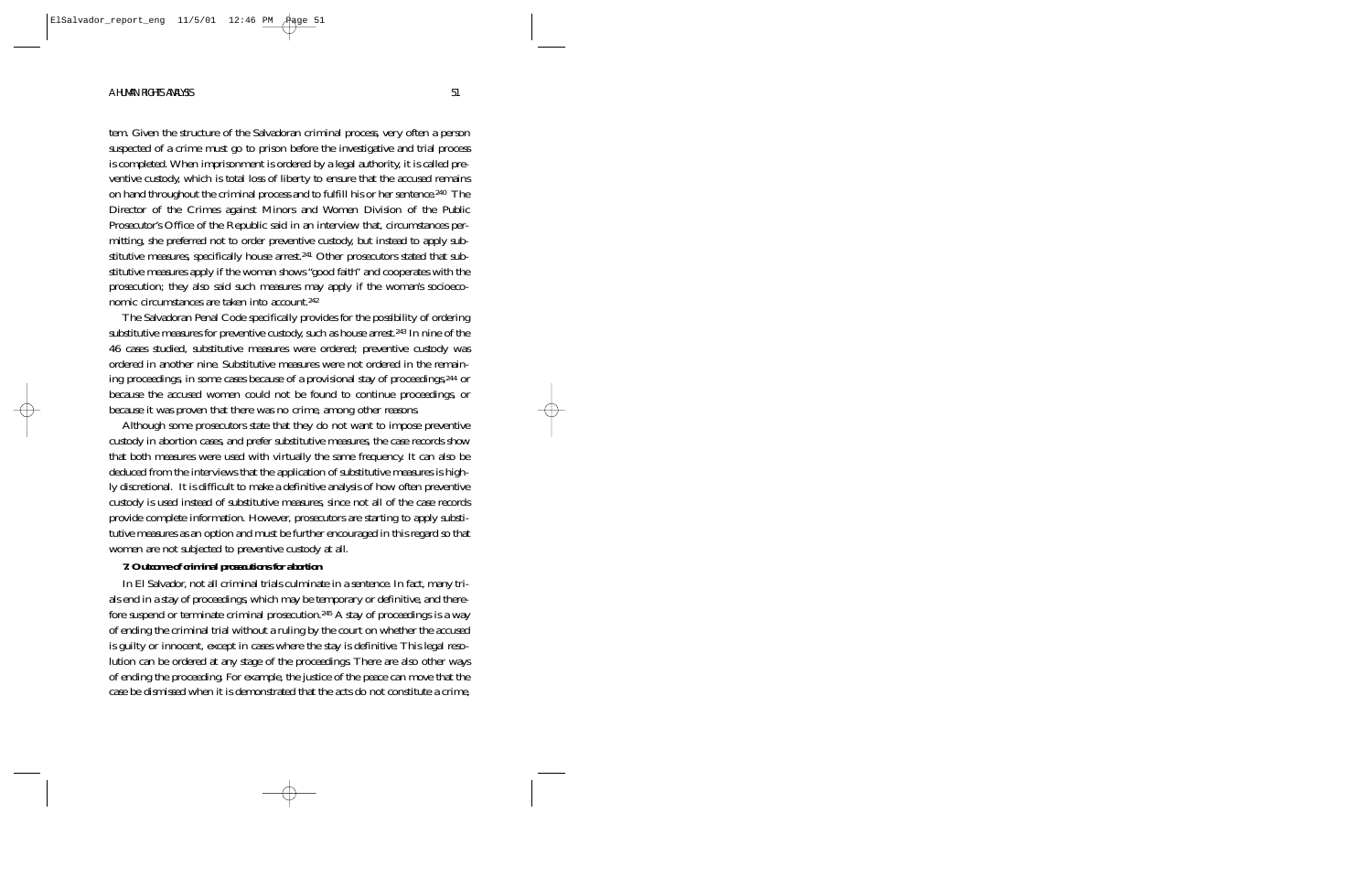or when it is not possible to proceed, due to insufficient evidence.246

At the time of this research, the majority of the trials (25) were still in their initial phase. In the other 21, none of the women involved had been found guilty: in six of the cases charges were dismissed, four women were found not guilty, <sup>a</sup> definitive stay of proceedings was ordered in eight of the cases and three cases had been closed.

During the first phase of the research, it was discovered that there were three women in preventive custody for the crime of abortion at the Ilopango Reform Center, the only women's prison in El Salvador. Unfortunately the women refused to be interviewed. Another attempt was made during the second phase of the research, after two of the three women had been released. Once inside the prison, the assi stant director of the penitentiary gave investigators permission to ask the remaining woman if she would give an interview. When asked to tell her story, tears and shame prevented her from talking about what had happened. She was only able to say that she had been in the hospital for approximately one month recovering from complications due to abortion, that the hospital had turned her in and that she had been brought to prison, where she had been detained for three months.

#### **E. OTHER ABORTION PROSECUTIONS**

Of the 69 trials, 46 involved women charged with self-induced abortions. The other 23 involved persons charged for practicing abortions, or discoveries of fetuses, for which proceedings were initiated to find the woman who had had the abortion, but have not progressed due to insufficient findings or incriminating evidence.

In each of the cases against abortion providers, there was more than one person involved, including women and men. Although there is little information, those charged were mainly midwives who performed abortions in their homes, and a few gynecologists. It was very difficult to extract additional information to reflect the social profile of the persons charged with practicing abortions. The most common methods used by these persons to induce abortions were the sole or combined use of pills, catheters, wires or rods inserted into the woman's vagina. As in the cases of women charged with abortion, both preventive custody and substitutive measures were used according to the authorities' discretion.

Prosecutors have stated that the most difficult cases to investigate are those initiated upon finding a fetus, where the woman who performed the abortion has